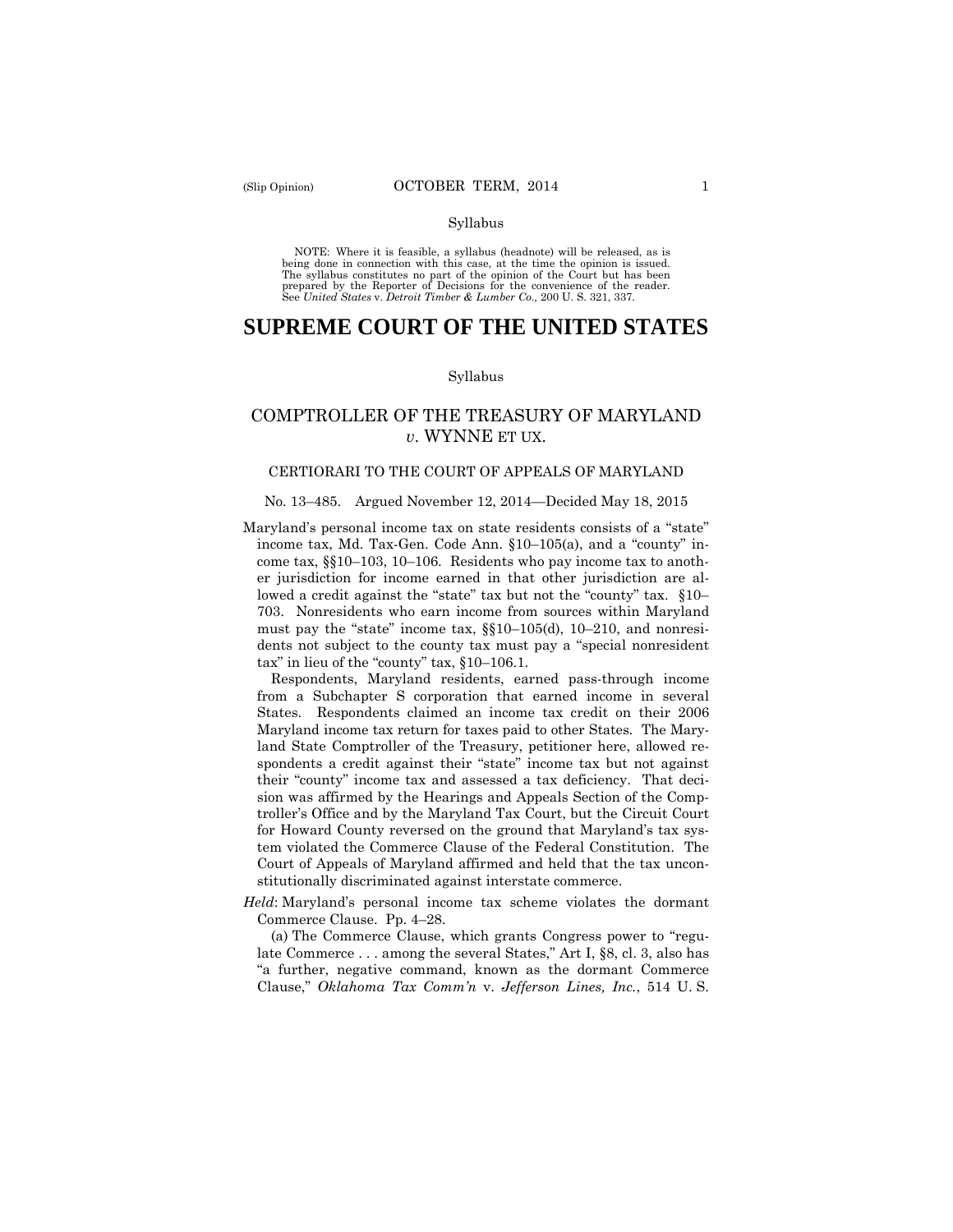#### Syllabus

175, 179, which precludes States from "discriminat[ing] between transactions on the basis of some interstate element," *Boston Stock Exchange* v. *State Tax Comm'n*, 429 U. S. 318, 332, n. 12. Thus, *inter alia,* a State "may not tax a transaction or incident more heavily when it crosses state lines than when it occurs entirely within the State," *Armco Inc.* v. *Hardesty*, 467 U. S. 638, 642, or "impose a tax which discriminates against interstate commerce either by providing a direct commercial advantage to local business, or by subjecting interstate commerce to the burden of 'multiple taxation,' " *Northwestern States Portland Cement Co.* v. *Minnesota,* 358 U. S. 450, 458. Pp. 4– 6.

 discriminated in favor of intrastate over interstate economic activity. (b) The result in this case is all but dictated by this Court's dormant Commerce Clause cases, particularly *J. D. Adams Mfg. Co.*  v. *Storen*, 304 U. S. 307, 311, *Gwin, White & Prince, Inc.* v. *Henneford*, 305 U. S. 434, 439, and *Central Greyhound Lines, Inc.* v. *Mealey*, 334 U. S. 653, 662, which all invalidated state tax schemes that might lead to double taxation of out-of-state income and that Pp. 6–7.

(c) This conclusion is not affected by the fact that these three cases involved a tax on gross receipts rather than net income, and a tax on corporations rather than individuals. This Court's decisions have previously rejected the formal distinction between gross receipts and net income taxes. And there is no reason the dormant Commerce Clause should treat individuals less favorably than corporations; in addition, the taxes invalidated in *J. D. Adams* and *Gwin, White* applied to the income of both individuals and corporations. Nor does the right of the individual to vote in political elections justify disparate treatment of corporate and personal income. Thus the Court has previously entertained and even sustained dormant Commerce Clause challenges by individual residents of the State that imposed the alleged burden on interstate commerce. See *Department of Revenue of Ky.* v. *Davis*, 553 U. S. 328, 336; *Granholm* v. *Heald*, 544 U. S. 460, 469 (2005). Pp. 7–12.

 er under the Due Process Clause to impose the tax. "[W]hile a state (d) Maryland's tax scheme is not immune from dormant Commerce Clause scrutiny simply because Maryland has the jurisdictional powmay, consistent with the Due Process Clause, have the authority to tax a particular taxpayer, imposition of the tax may nonetheless violate the Commerce Clause." *Quill Corp.* v. *North Dakota*, 504 U. S. 298, 305. Pp. 12–15.

(e) Maryland's income tax scheme discriminates against interstate commerce. The "internal consistency" test, which helps courts identify tax schemes that discriminate against interstate commerce, as-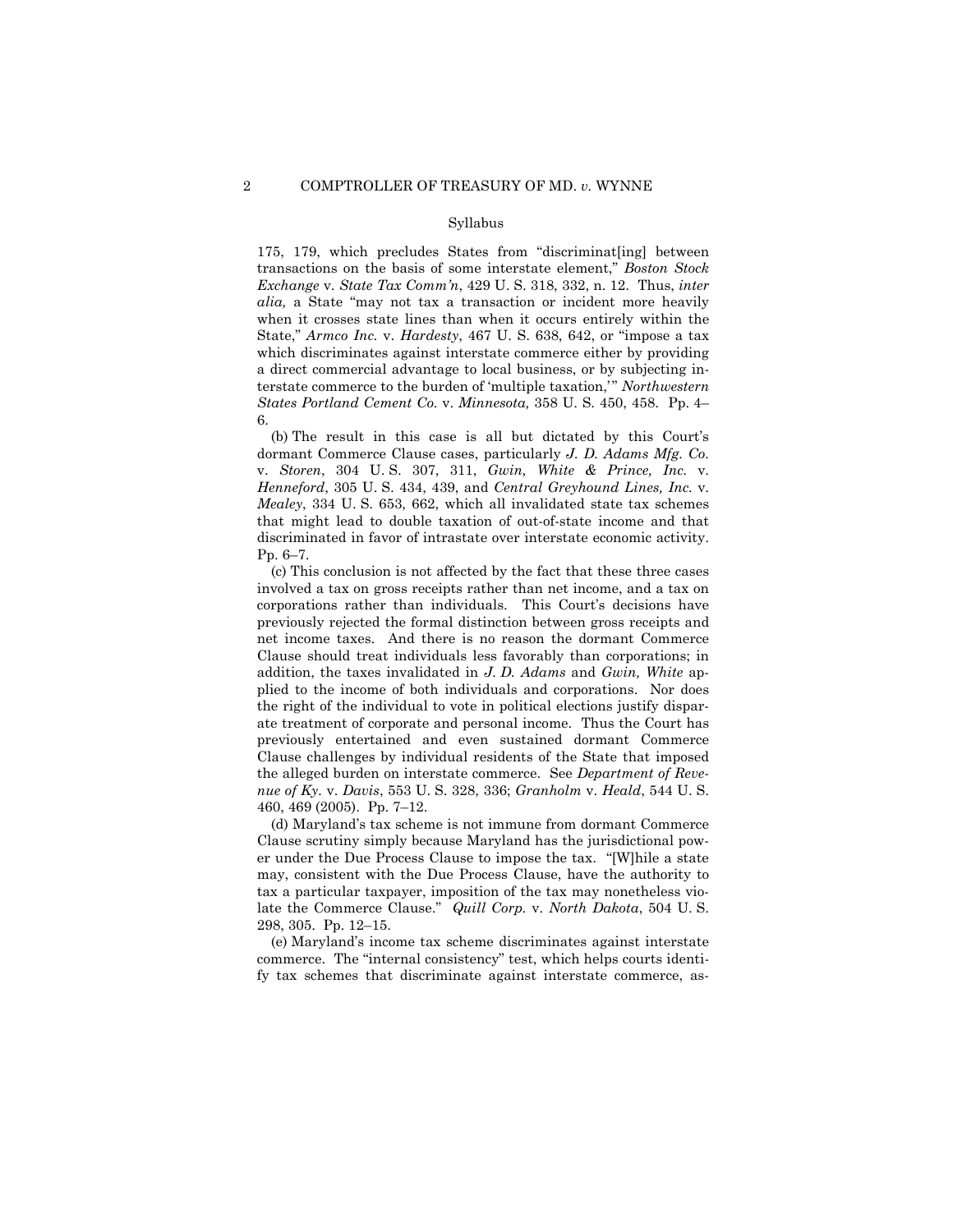## Syllabus

sumes that every State has the same tax structure. Maryland's income tax scheme fails the internal consistency test because if every State adopted Maryland's tax structure, interstate commerce would be taxed at a higher rate than intrastate commerce. Maryland's tax scheme is inherently discriminatory and operates as a tariff, which is fatal because tariffs are "[t]he paradigmatic example of a law discriminating against interstate commerce." *West Lynn Creamery, Inc.*  v. *Healy*, 512 U. S. 186, 193. Petitioner emphasizes that by offering residents who earn income in interstate commerce a credit against the "state" portion of the income tax, Maryland actually receives less tax revenue from residents who earn income from interstate commerce rather than intrastate commerce, but this argument is a red herring. The critical point is that the total tax burden on interstate commerce is higher. Pp. 18–26.

## 431 Md. 147, 64 A. 3d 453, affirmed.

dissenting opinion, in which THOMAS, J., joined as to Parts I and II. ALITO, J., delivered the opinion of the Court, in which ROBERTS, C. J., and KENNEDY, BREYER, and SOTOMAYOR, JJ., joined. SCALIA, J., filed a THOMAS, J., filed a dissenting opinion, in which SCALIA, J., joined except as to the first paragraph. GINSBURG, J., filed a dissenting opinion, in which SCALIA and KAGAN, JJ., joined.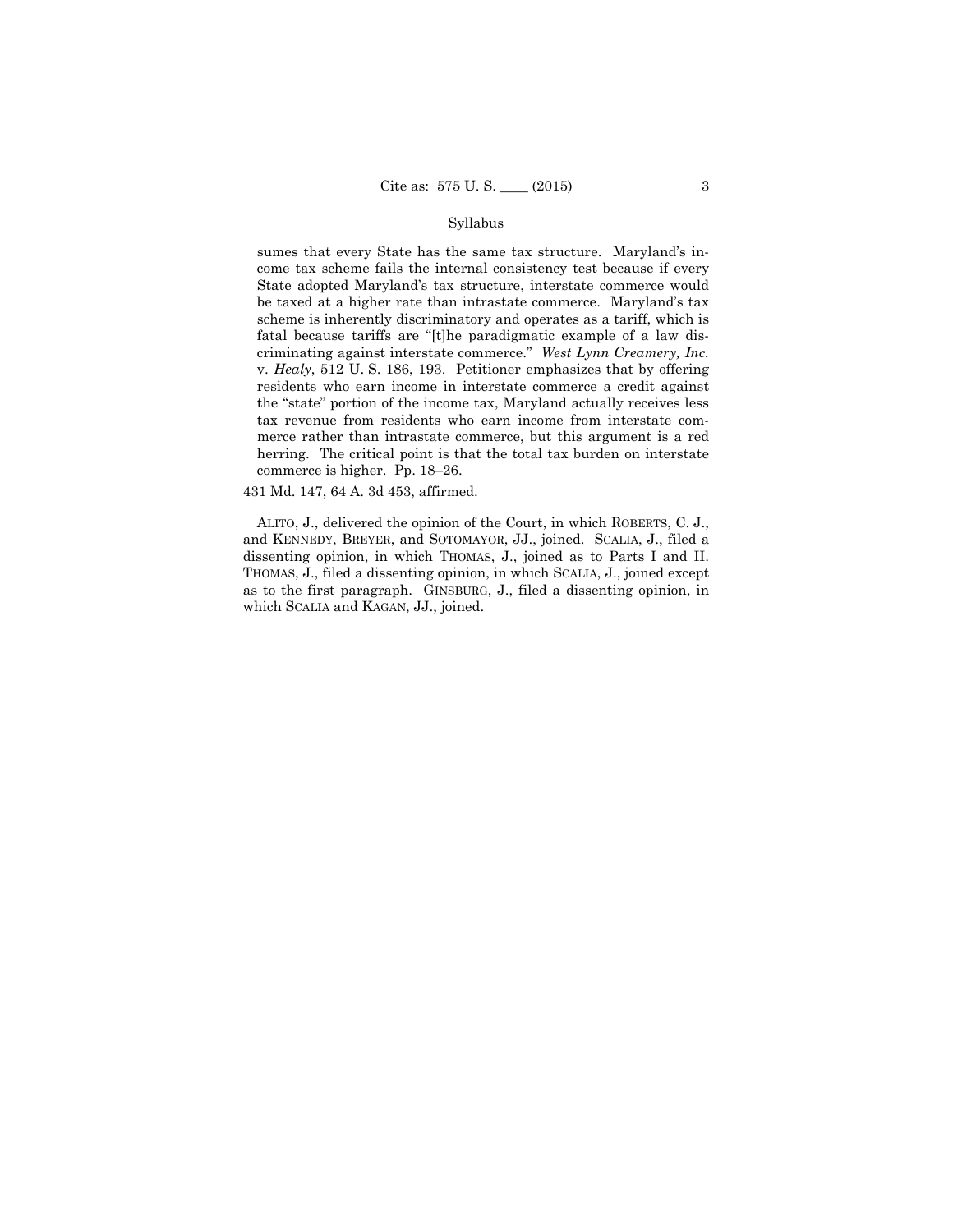preliminary print of the United States Reports. Readers are requested to notify the Reporter of Decisions, Supreme Court of the United States, Wash- ington, D. C. 20543, of any typographical or other formal errors, in order that corrections may be made before the preliminary print goes to press. NOTICE: This opinion is subject to formal revision before publication in the

# $\frac{1}{2}$  ,  $\frac{1}{2}$  ,  $\frac{1}{2}$  ,  $\frac{1}{2}$  ,  $\frac{1}{2}$  ,  $\frac{1}{2}$  ,  $\frac{1}{2}$ **SUPREME COURT OF THE UNITED STATES**

## $\frac{1}{2}$  ,  $\frac{1}{2}$  ,  $\frac{1}{2}$  ,  $\frac{1}{2}$  ,  $\frac{1}{2}$  ,  $\frac{1}{2}$ No. 13–485

# COMPTROLLER OF THE TREASURY OF MARYLAND, PETITIONER *v.* BRIAN WYNNE ET UX.

# ON WRIT OF CERTIORARI TO THE COURT OF APPEALS OF MARYLAND

## [May 18, 2015]

## JUSTICE ALITO delivered the opinion of the Court.

This case involves the constitutionality of an unusual feature of Maryland's personal income tax scheme. Like many other States, Maryland taxes the income its residents earn both within and outside the State, as well as the income that nonresidents earn from sources within Maryland. But unlike most other States, Maryland does not offer its residents a full credit against the income taxes that they pay to other States. The effect of this scheme is that some of the income earned by Maryland residents outside the State is taxed twice. Maryland's scheme creates an incentive for taxpayers to opt for intrastate rather than interstate economic activity.

We have long held that States cannot subject corporate income to tax schemes similar to Maryland's, and we see no reason why income earned by individuals should be treated less favorably. Maryland admits that its law has the same economic effect as a state tariff, the quintessential evil targeted by the dormant Commerce Clause. We therefore affirm the decision of Maryland's highest court and hold that this feature of the State's tax scheme vio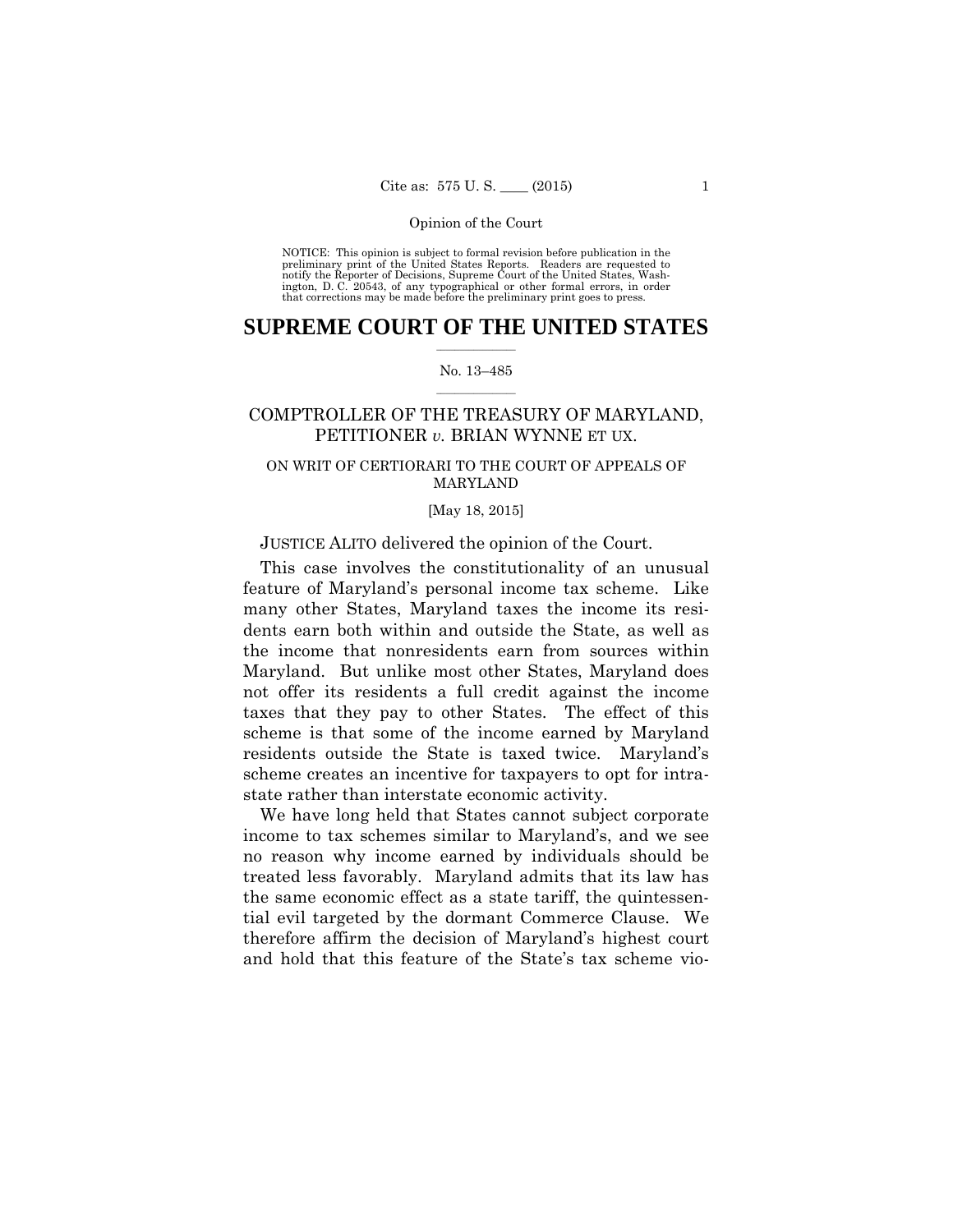lates the Federal Constitution.

## I

Maryland, like most States, raises revenue in part by levying a personal income tax. The income tax that Maryland imposes upon its own residents has two parts: a "state" income tax, which is set at a graduated rate, Md. Tax-Gen. Code Ann. §10–105(a) (Supp. 2014), and a socalled "county" income tax, which is set at a rate that varies by county but is capped at 3.2%, §§10–103, 10–106 (2010). Despite the names that Maryland has assigned to these taxes, both are State taxes, and both are collected by the State's Comptroller of the Treasury. *Frey* v. *Comptroller of Treasury*, 422 Md. 111, 125, 141–142, 29 A. 3d 475, 483, 492 (2011). Of course, some Maryland residents earn income in other States, and some of those States also tax this income. If Maryland residents pay income tax to another jurisdiction for income earned there, Maryland allows them a credit against the "state" tax but not the "county" tax. §10–703; 431 Md. 147, 156–157, 64 A. 3d 453, 458 (2013) (case below). As a result, part of the income that a Maryland resident earns outside the State may be taxed twice.

Maryland also taxes the income of nonresidents. This tax has two parts. First, nonresidents must pay the "state" income tax on all the income that they earn from sources within Maryland.  $\S(10-105)$  (Supp. 2014), 10– 210 (2010). Second, nonresidents not subject to the county tax must pay a "special nonresident tax" in lieu of the "county" tax. §10–106.1; *Frey*, *supra*, at 125–126, 29 A. 3d, at 483. The "special nonresident tax" is levied on income earned from sources within Maryland, and its rate is "equal to the lowest county income tax rate set by any Maryland county." §10–106.1. Maryland does not tax the income that nonresidents earn from sources outside Maryland. See §10–210.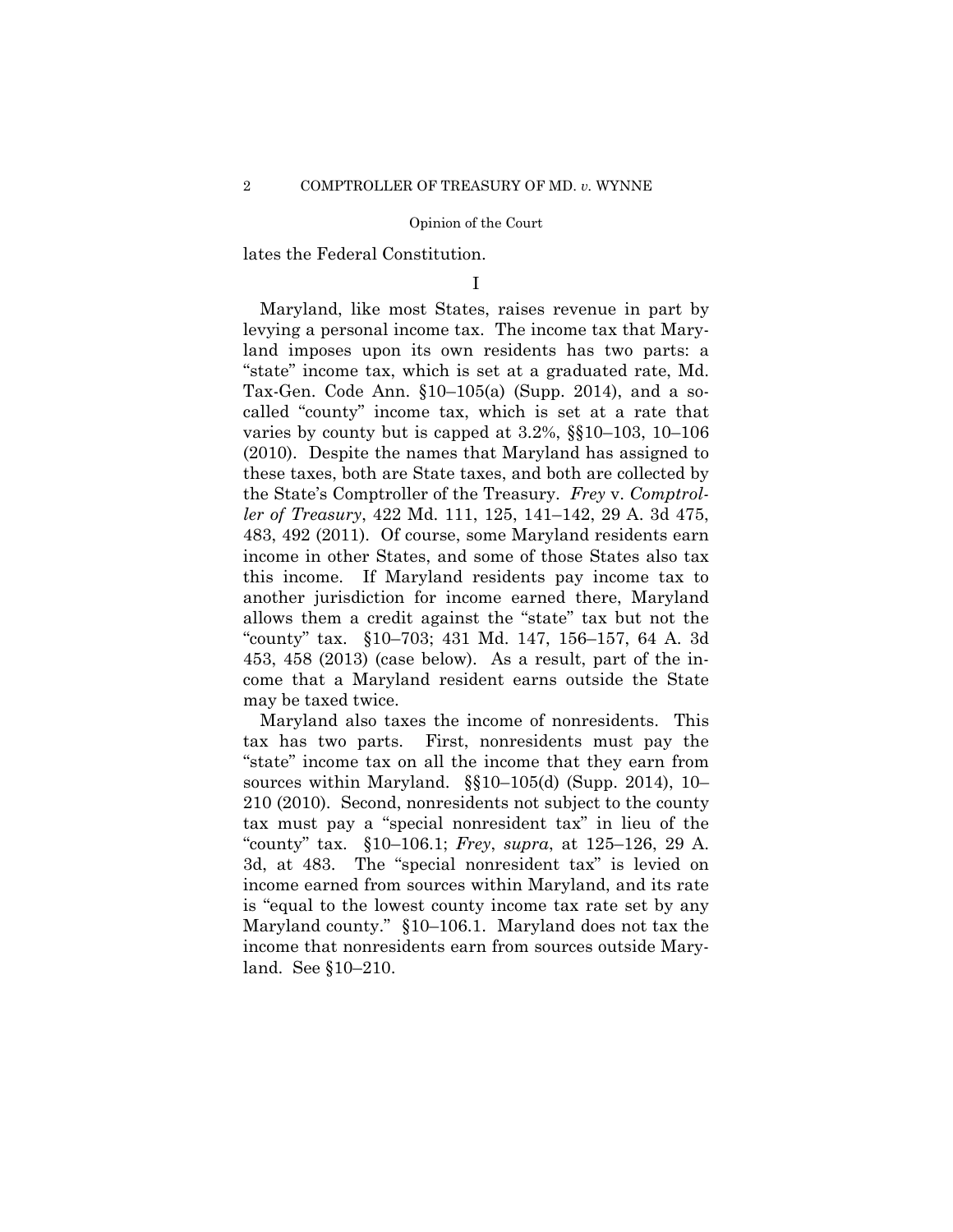Respondents Brian and Karen Wynne are Maryland residents. In 2006, the relevant tax year, Brian Wynne owned stock in Maxim Healthcare Services, Inc., a Subchapter S corporation.1 That year, Maxim earned income in States other than Maryland, and it filed state income tax returns in 39 States. The Wynnes earned income passed through to them from Maxim. On their 2006 Maryland tax return, the Wynnes claimed an income tax credit for income taxes paid to other States.

Petitioner, the Maryland State Comptroller of the Treasury, denied this claim and assessed a tax deficiency. In accordance with Maryland law, the Comptroller allowed the Wynnes a credit against their Maryland "state" income tax but not against their "county" income tax. The Hearings and Appeals Section of the Comptroller's Office slightly modified the assessment but otherwise affirmed. The Maryland Tax Court also affirmed, but the Circuit Court for Howard County reversed on the ground that Maryland's tax system violated the Commerce Clause.

The Court of Appeals of Maryland affirmed. 431 Md. 147, 64 A. 3d 453. That court evaluated the tax under the four-part test of *Complete Auto Transit, Inc.* v. *Brady*, 430

<sup>1</sup>Under federal law, S corporations permit shareholders "to elect a 'pass-through' taxation system under which income is subjected to only one level of taxation. The corporation's profits pass through directly to its shareholders on a pro rata basis and are reported on the shareholders' individual tax returns." *Gitlitz* v. *Commissioner*, 531 U. S. 206, 209 (2001) (citation omitted). Maryland affords similar pass-through treatment to the income of an S corporation. 431 Md. 147, 158, 64 A. 3d 453, 459 (2013). By contrast, C corporations—organized under Subchapter C rather than S of Chapter 1 of the Internal Revenue Code must pay their own taxes because they are considered to be separate tax entities from their shareholders. 14A W. Fletcher, Cyclopedia of the Law of Corporations §§6971, 6973 (rev. ed. 2008 and Cum. Supp. 2014–2015). Because of limitations on the number and type of shareholders they may have, S corporations tend to be smaller, more closely held corporations. *Id.,* §§7025.50, 7026.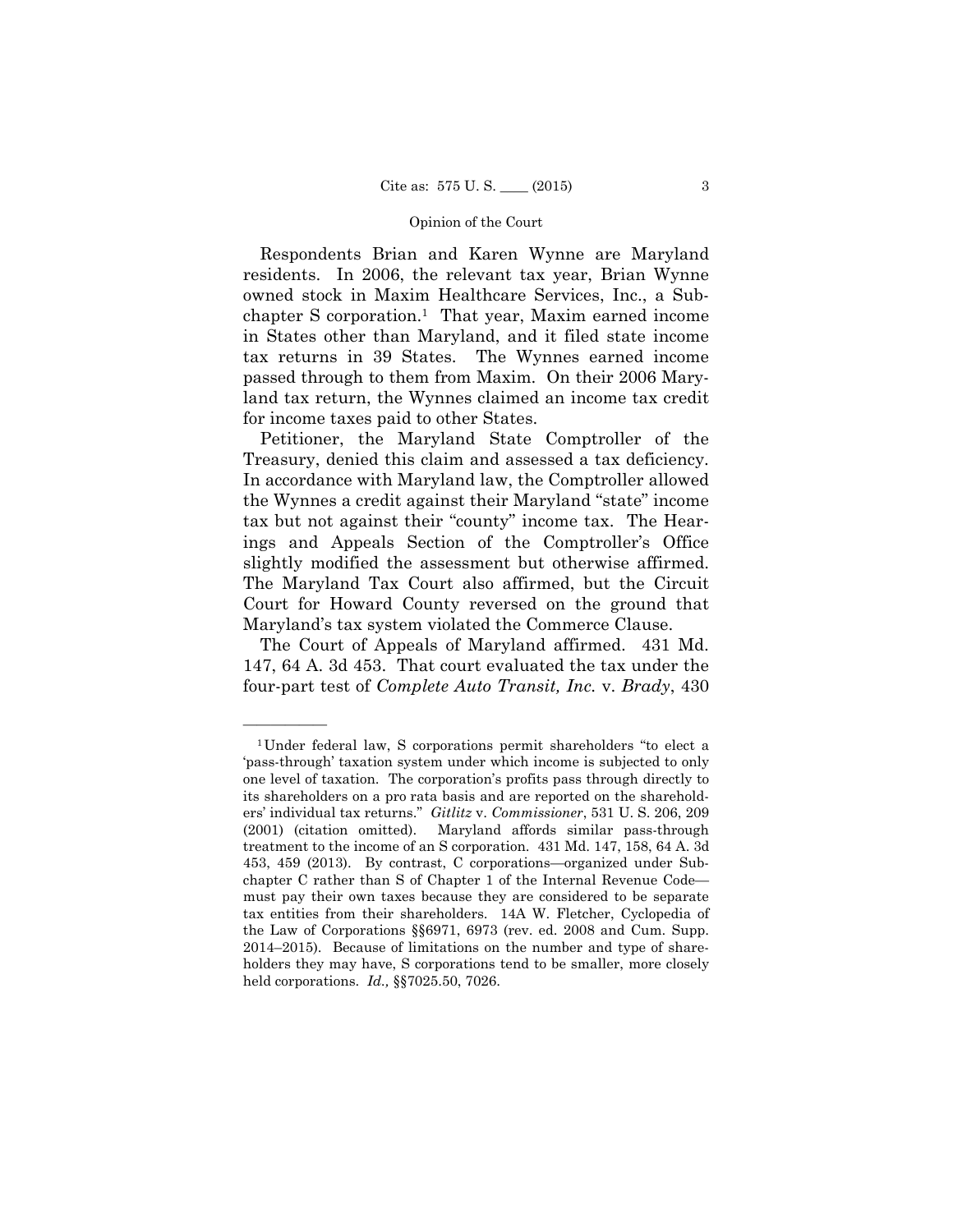U. S. 274 (1977), which asks whether a "tax is applied to an activity with a substantial nexus with the taxing State, is fairly apportioned, does not discriminate against interstate commerce, and is fairly related to the services provided by the State." *Id.,* at 279. The Court of Appeals held that the tax failed both the fair apportionment and nondiscrimination parts of the *Complete Auto* test. With respect to fair apportionment, the court first held that the tax failed the "internal consistency" test because if every State adopted Maryland's tax scheme, interstate commerce would be taxed at a higher rate than intrastate commerce. It then held that the tax failed the "external consistency" test because it created a risk of multiple taxation. With respect to nondiscrimination, the court held that the tax discriminated against interstate commerce because it denied residents a credit on income taxes paid to other States and so taxed income earned interstate at a rate higher than income earned intrastate. The court thus concluded that Maryland's tax scheme was unconstitutional insofar as it denied the Wynnes a credit against the "county" tax for income taxes they paid to other States. Two judges dissented and argued that the tax did not violate the Commerce Clause. The Court of Appeals later issued a brief clarification that "[a] state may avoid discrimination against interstate commerce by providing a tax credit, or some other method of apportionment, to avoid discriminating against interstate commerce in violation of the dormant Commerce Clause." 431 Md., at 189, 64 A. 3d at 478.

We granted certiorari.  $572$  U.S.  $\_\_$  (2014).

The Commerce Clause grants Congress power to "regulate Commerce ... among the several States." Art. I, § 8, cl. 3. These "few simple words . . . reflected a central

II A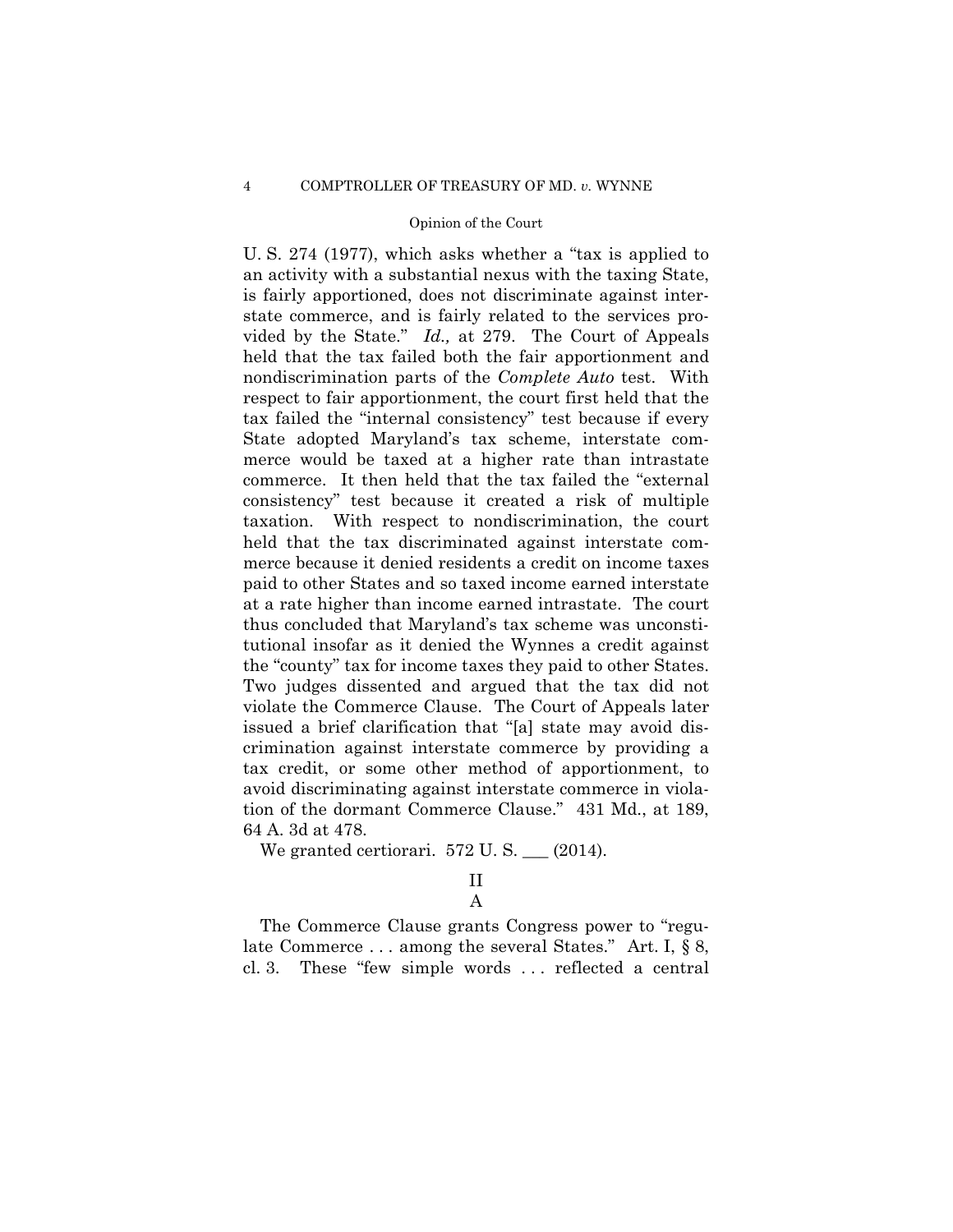concern of the Framers that was an immediate reason for calling the Constitutional Convention: the conviction that in order to succeed, the new Union would have to avoid the tendencies toward economic Balkanization that had plagued relations among the Colonies and later among the States under the Articles of Confederation." *Hughes* v. *Oklahoma*, 441 U. S. 322, 325–326 (1979). Although the Clause is framed as a positive grant of power to Congress, "we have consistently held this language to contain a further, negative command, known as the dormant Commerce Clause, prohibiting certain state taxation even when Congress has failed to legislate on the subject." *Oklahoma Tax Comm'n* v. *Jefferson Lines, Inc.*, 514 U. S. 175, 179 (1995).

This interpretation of the Commerce Clause has been disputed. See *Camps Newfound/Owatonna, Inc.* v. *Town of Harrison*, 520 U. S. 564, 609–620 (1997) (THOMAS, J., dissenting); *Tyler Pipe Industries, Inc.* v. *Washington State Dept. of Revenue*, 483 U. S. 232, 259–265 (1987) (SCALIA, J., concurring in part and dissenting in part); *License Cases*, 5 How. 504, 578–579 (1847) (Taney, C. J.). But it also has deep roots. See, *e.g., Case of the State Freight Tax*, 15 Wall. 232, 279–280 (1873); *Cooley* v. *Board of Wardens of Port of Philadelphia ex rel. Soc. for Relief of Distressed Pilots*, 12 How. 299, 318–319 (1852); *Gibbons* v. *Ogden*, 9 Wheat. 1, 209 (1824) (Marshall, C. J.). By prohibiting States from discriminating against or imposing excessive burdens on interstate commerce without congressional approval, it strikes at one of the chief evils that led to the adoption of the Constitution, namely, state tariffs and other laws that burdened interstate commerce. *Fulton Corp.* v. *Faulkner*, 516 U. S. 325, 330–331 (1996); *Hughes*, *supra*, at 325; *Welton* v. *Missouri*, 91 U. S. 275, 280 (1876); see also The Federalist Nos. 7, 11 (A. Hamilton), and 42 (J. Madison).

Under our precedents, the dormant Commerce Clause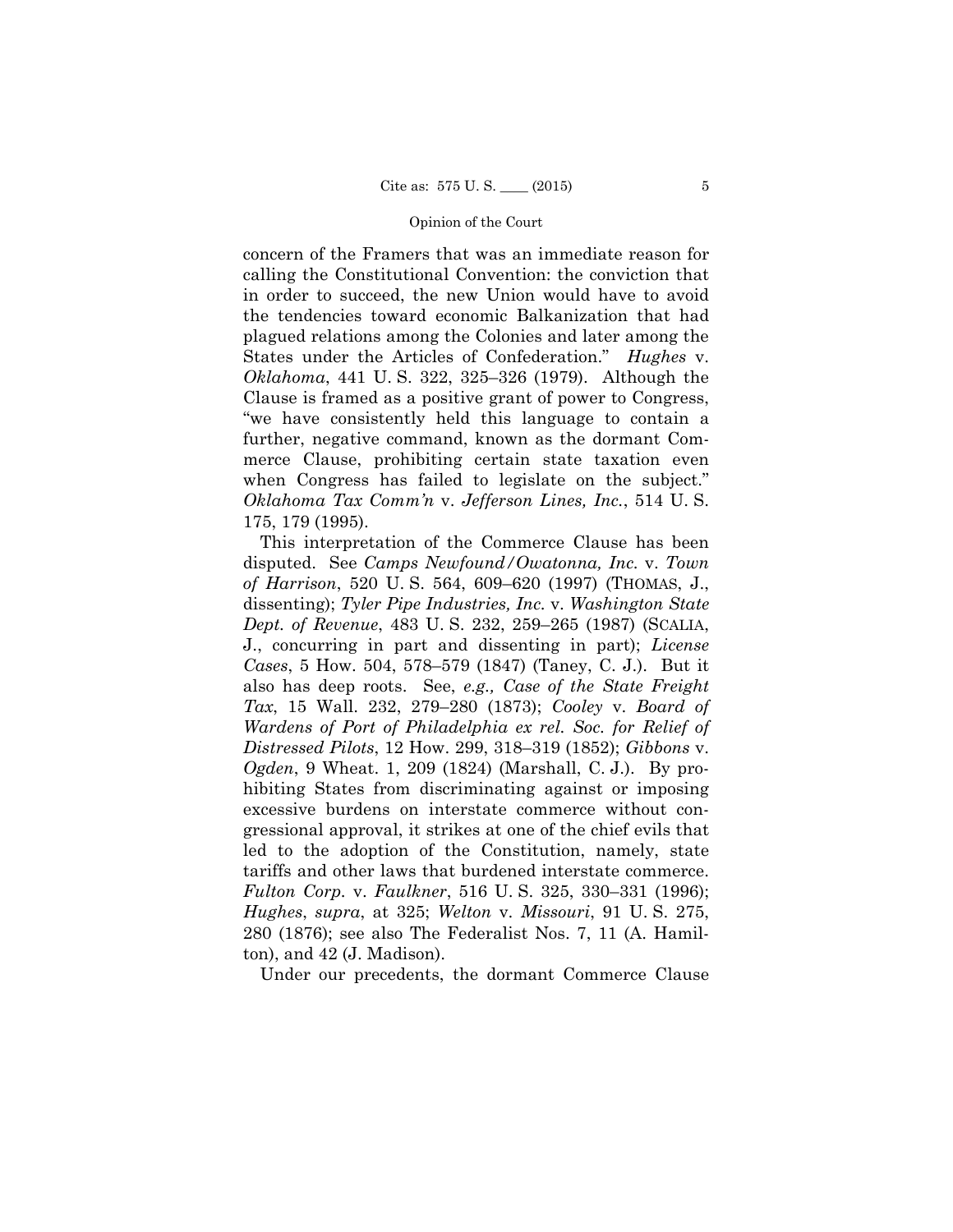precludes States from "discriminat[ing] between transactions on the basis of some interstate element." *Boston Stock Exchange* v. *State Tax Comm'n*, 429 U. S. 318, 332, n. 12 (1977). This means, among other things, that a State "may not tax a transaction or incident more heavily when it crosses state lines than when it occurs entirely within the State." *Armco Inc.* v. *Hardesty*, 467 U. S. 638, 642 (1984). "Nor may a State impose a tax which discriminates against interstate commerce either by providing a direct commercial advantage to local business, or by subjecting interstate commerce to the burden of 'multiple taxation.'" *Northwestern States Portland Cement Co.* v. *Minnesota*, 358 U. S. 450, 458 (1959) (citations omitted).

B

Our existing dormant Commerce Clause cases all but dictate the result reached in this case by Maryland's highest court. Three cases involving the taxation of the income of domestic corporations are particularly instructive.

In *J. D. Adams Mfg. Co.* v. *Storen*, 304 U. S. 307 (1938), Indiana taxed the income of every Indiana resident (including individuals) and the income that every nonresident derived from sources within Indiana. *Id.,* at 308. The State levied the tax on income earned by the plaintiff Indiana corporation on sales made out of the State. *Id.,* at 309. Holding that this scheme violated the dormant Commerce Clause, we explained that the "vice of the statute" was that it taxed, "without apportionment, receipts derived from activities in interstate commerce." *Id*., at 311. If these receipts were also taxed by the States in which the sales occurred, we warned, interstate commerce would be subjected "to the risk of a double tax burden to which intrastate commerce is not exposed, and which the commerce clause forbids." *Ibid.* 

The next year, in *Gwin, White & Prince, Inc.* v. *Henneford*, 305 U. S. 434 (1939), we reached a similar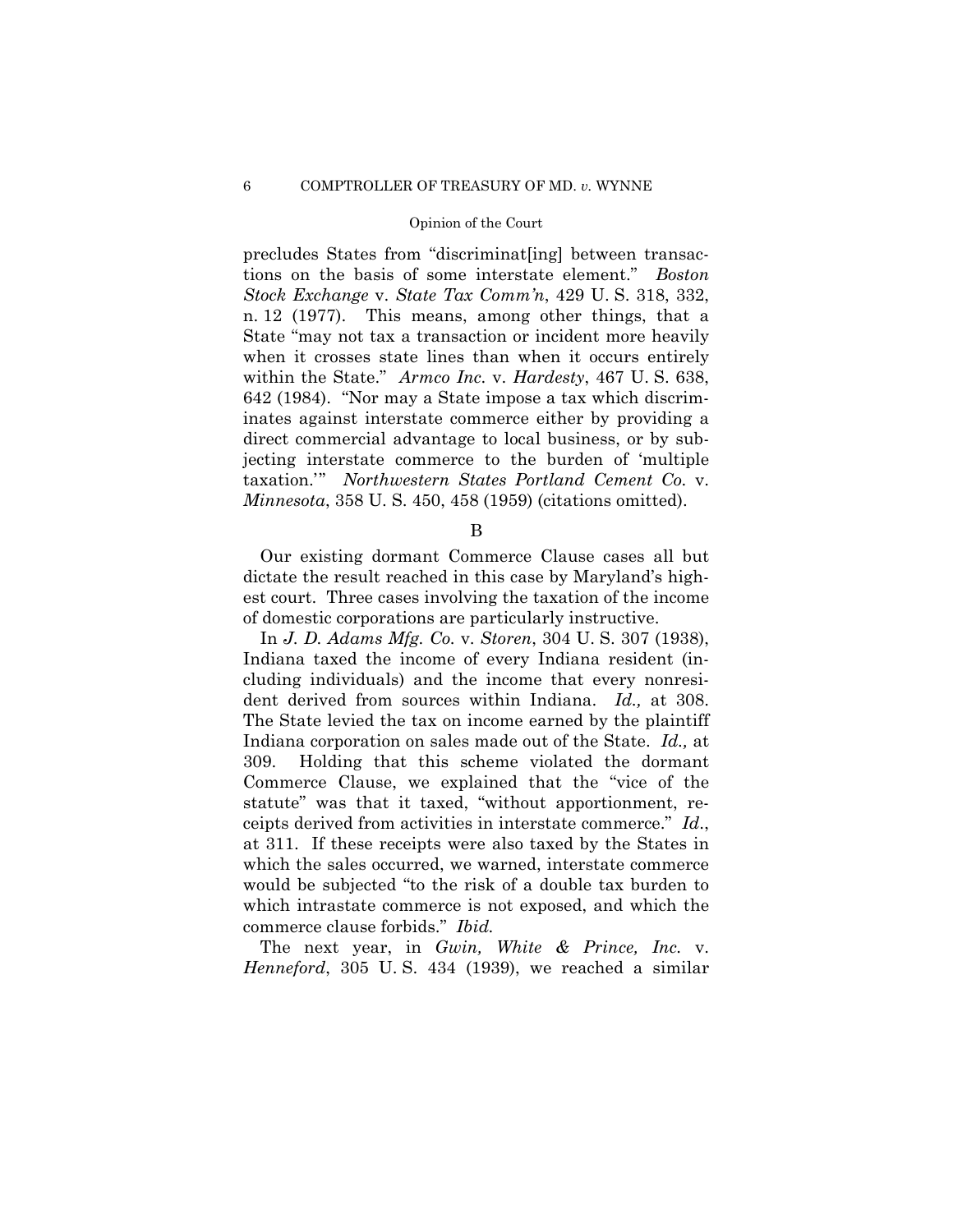result. In that case, the State of Washington taxed all the income of persons doing business in the State. *Id.,* at 435. Washington levied that tax on income that the plaintiff Washington corporation earned in shipping fruit from Washington to other States and foreign countries. *Id.,* at 436–437. This tax, we wrote, "discriminates against interstate commerce, since it imposes upon it, merely because interstate commerce is being done, the risk of a multiple burden to which local commerce is not exposed." *Id.,* at 439.

In the third of these cases involving the taxation of a domestic corporation, *Central Greyhound Lines, Inc.* v. *Mealey*, 334 U. S. 653 (1948), New York sought to tax the portion of a domiciliary bus company's gross receipts that were derived from services provided in neighboring States. *Id.,* at 660; see also *id.,* at 665 (Murphy, J., dissenting) (stating that the plaintiff was a New York corporation). Noting that these other States might also attempt to tax this portion of the company's gross receipts, the Court held that the New York scheme violated the dormant Commerce Clause because it imposed an "unfair burden" on interstate commerce. *Id*., at 662 (majority opinion).

In all three of these cases, the Court struck down a state tax scheme that might have resulted in the double taxation of income earned out of the State and that discriminated in favor of intrastate over interstate economic activity. As we will explain, see Part II–F, *infra*, Maryland's tax scheme is unconstitutional for similar reasons.

# C

The principal dissent distinguishes these cases on the sole ground that they involved a tax on gross receipts rather than net income. We see no reason why the distinction between gross receipts and net income should matter, particularly in light of the admonition that we must consider "not the formal language of the tax statute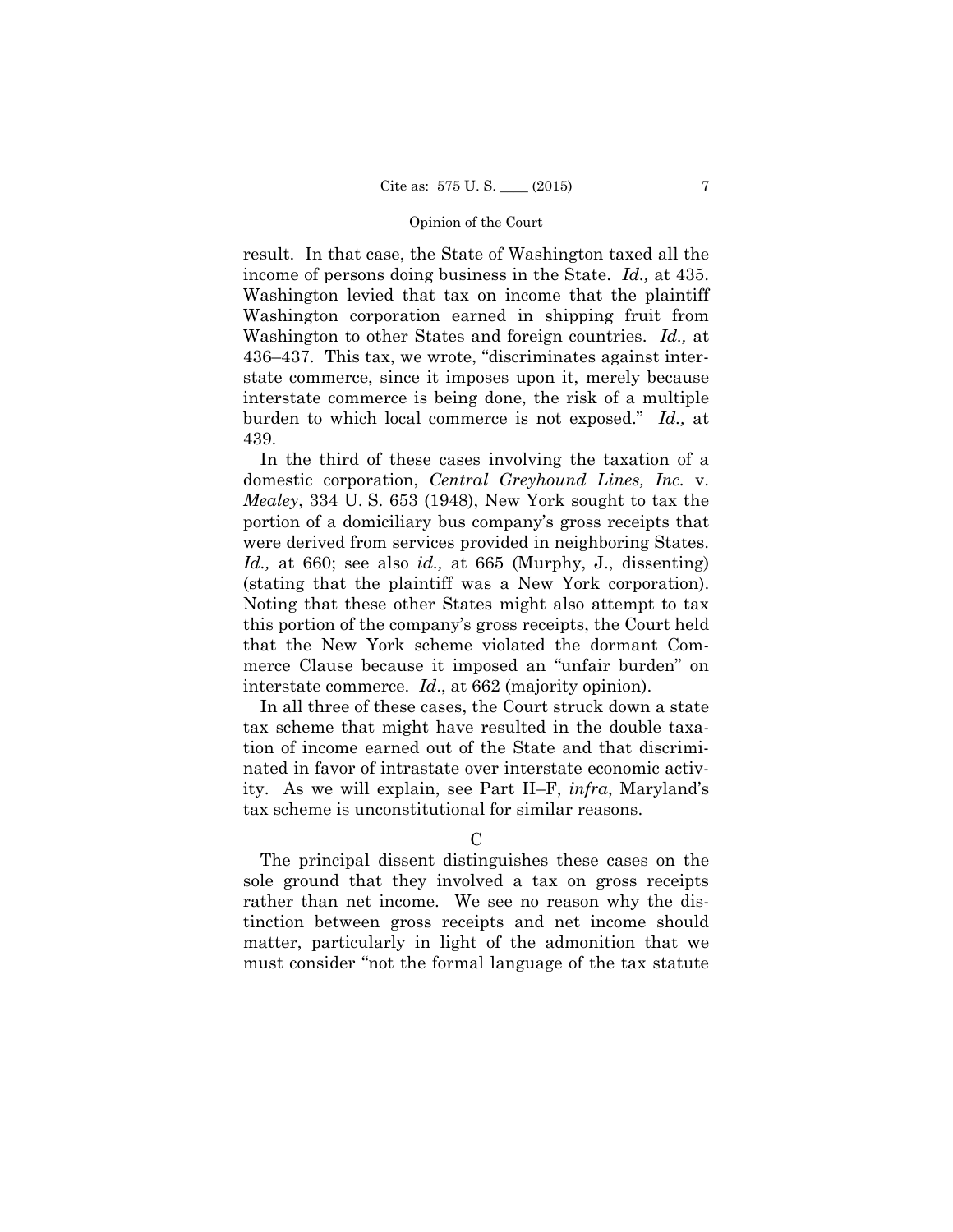but rather its practical effect." *Complete Auto*, 430 U. S., at 279. The principal dissent claims, *post*, at 13 (opinion of GINSBURG, J.), that "[t]he Court, *historically*, has taken the position that the difference between taxes on net income and taxes on gross receipts from interstate commerce warrants different results." 2 C. Trost & P. Hartman, Federal Limitations on State and Local Taxation 2d §10:1, p. 251 (2003) (emphasis added) (hereinafter Trost). But this historical point is irrelevant. As the principal dissent seems to acknowledge, our cases rejected this formal distinction some time ago. And the distinction between gross receipts and net income taxes was not the basis for our decisions in *J. D. Adams*, *Gwin, White*, and *Central Greyhound*, which turned instead on the threat of multiple taxation.

The discarded distinction between taxes on gross receipts and net income was based on the notion, endorsed in some early cases, that a tax on gross receipts is an impermissible "direct and immediate burden" on interstate commerce, whereas a tax on net income is merely an "indirect and incidental" burden. *United States Glue Co.*  v. *Town of Oak Creek*, 247 U. S. 321, 328–329 (1918); see also *Shaffer* v. *Carter*, 252 U. S. 37, 57 (1920). This arid distinction between direct and indirect burdens allowed "very little coherent, trustworthy guidance as to tax validity." 2 Trost §9:1, at 212. And so, beginning with Justice Stone's seminal opinion in *Western Live Stock* v. *Bureau of Revenue*, 303 U. S. 250 (1938), and continuing through cases like *J. D. Adams* and *Gwin, White*, the directindirect burdens test was replaced with a more practical approach that looked to the economic impact of the tax. These cases worked "a substantial judicial reinterpretation of the power of the States to levy taxes on gross income from interstate commerce." 1 Trost §2:20, at 175.

After a temporary reversion to our earlier formalism, see *Spector Motor Service, Inc.* v. *O'Connor*, 340 U. S. 602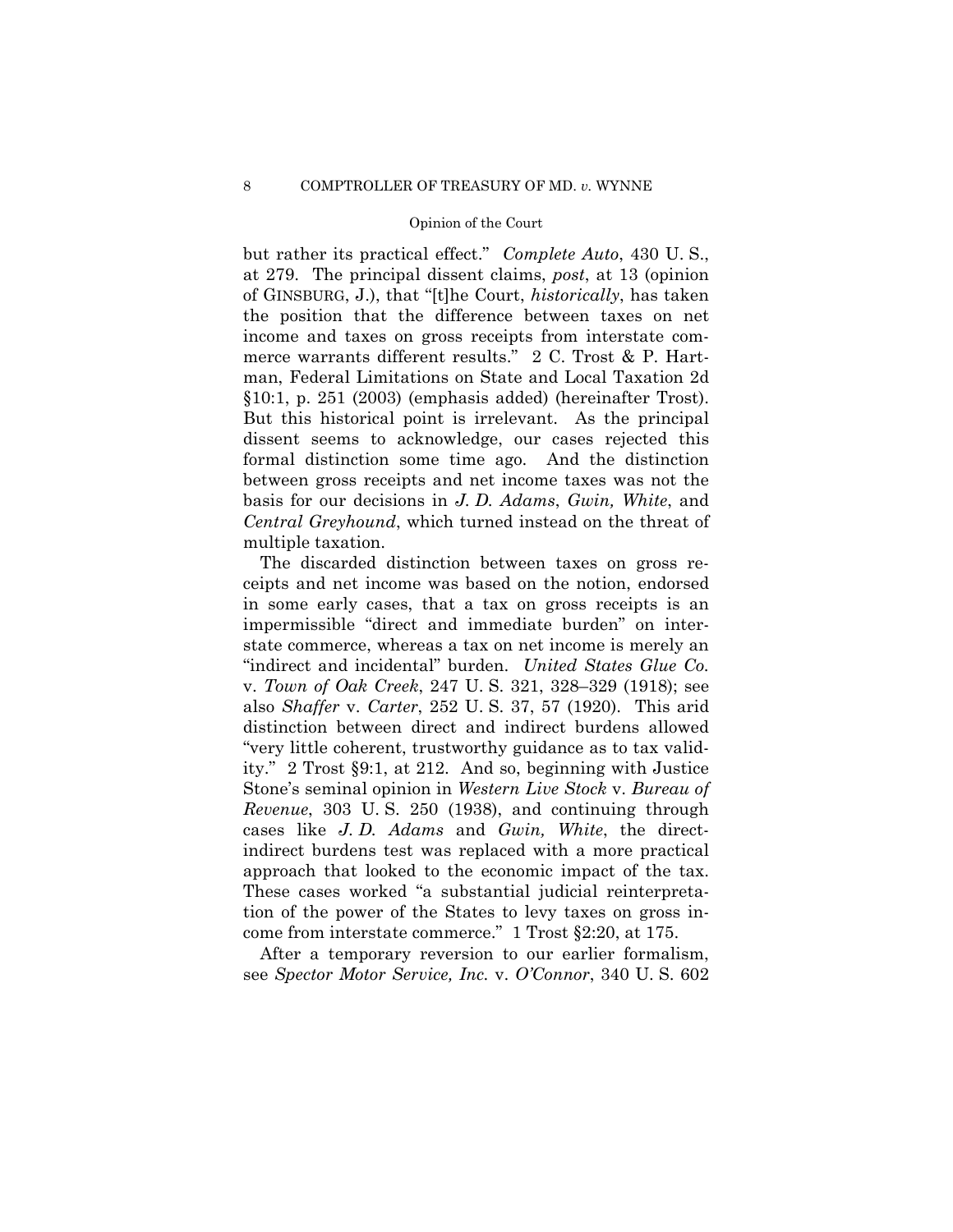(1951), "the gross receipts judicial pendulum has swung in a wide arc, recently reaching the place where taxation of gross receipts from interstate commerce is placed on an equal footing with receipts from local business, in *Complete Auto Transit Inc. v*. *Brady*," 2 Trost §9:1, at 212. And we have now squarely rejected the argument that the Commerce Clause distinguishes between taxes on net and gross income. See *Jefferson Lines*, 514 U. S., at 190 (explaining that the Court in *Central Greyhound* "understood the gross receipts tax to be simply a variety of tax on income"); *Moorman Mfg. Co.* v. *Bair*, 437 U. S. 267, 280 (1978) (rejecting a suggestion that the Commerce Clause distinguishes between gross receipts taxes and net income taxes); *id.,* at 281 (Brennan, J., dissenting) ("I agree with the Court that, for purposes of constitutional review, there is no distinction between a corporate income tax and a gross-receipts tax"); *Complete Auto*, *supra*, at 280 (upholding a gross receipts tax and rejecting the notion that the Commerce Clause places "a blanket prohibition against any state taxation imposed directly on an interstate transaction").2

For its part, petitioner distinguishes *J. D. Adams*, *Gwin, White*, and *Central Greyhound* on the ground that they concerned the taxation of corporations, not individuals. But it is hard to see why the dormant Commerce Clause should treat individuals less favorably than corporations.

 than a net income tax. *Post*, at 13. This was a statement about the 2The principal dissent mischaracterizes the import of the Court's statement in *Moorman* that a gross receipts tax is "more burdensome" relative economic impact of the taxes (a gross receipts tax applies regardless of whether the corporation makes a profit). It was not, as Justice Brennan confirmed in dissent, a suggestion that net income taxes are subject to lesser constitutional scrutiny than gross receipts taxes. Indeed, we noted in *Moorman* that "the actual burden on interstate commerce would have been the same had Iowa imposed a plainly valid gross-receipts tax instead of the challenged [net] income tax." *Moorman Mfg. Co.* v. *Bair*, 437 U. S. 267, 280–281 (1978).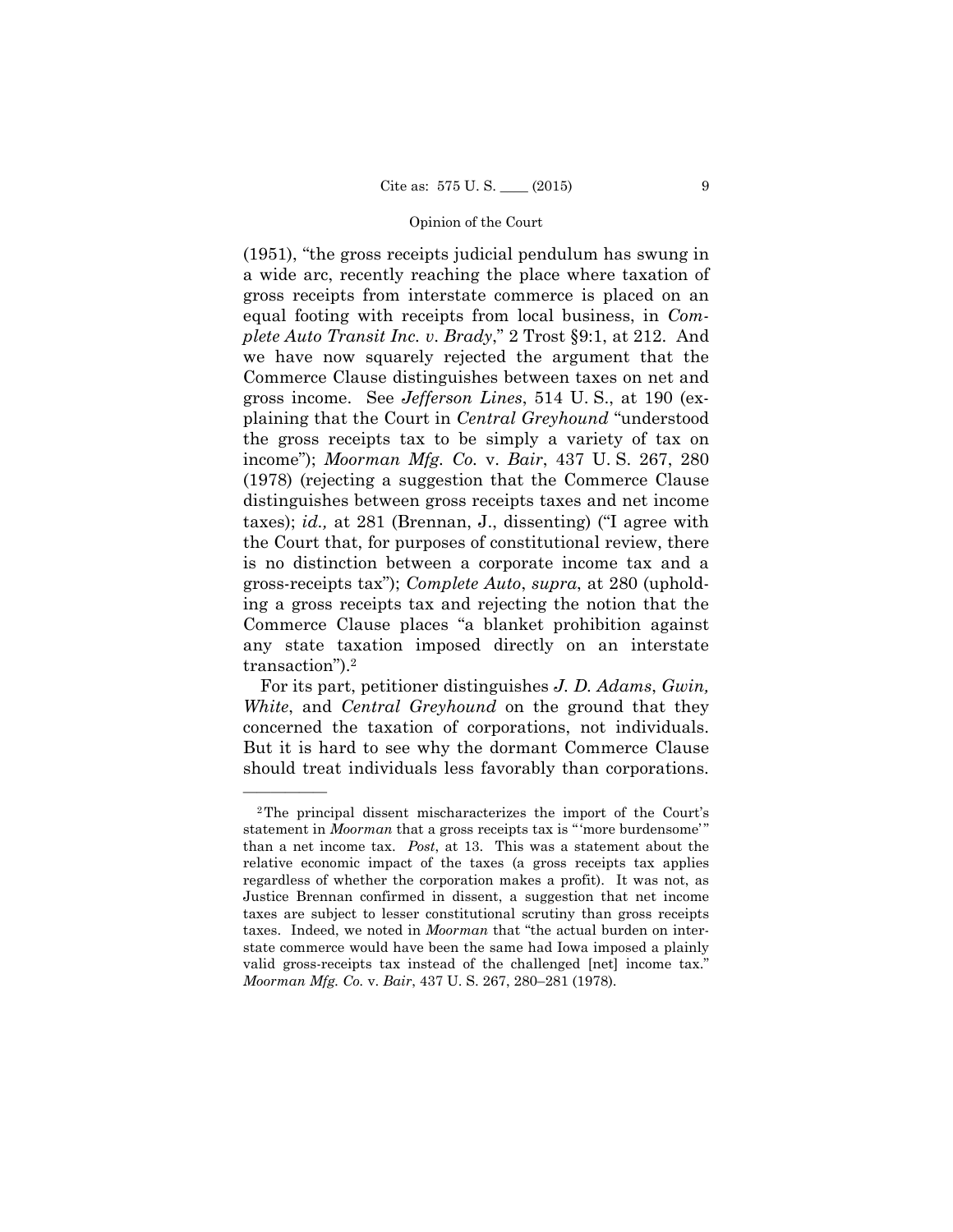See *Camps Newfound*, 520 U. S., at 574 ("A tax on real estate, *like any other tax*, may impermissibly burden interstate commerce" (emphasis added)). In addition, the distinction between individuals and corporations cannot stand because the taxes invalidated in *J. D. Adams* and *Gwin, White* applied to the income of both individuals and corporations. See Ind. Stat. Ann., ch. 26, §64–2602 (Burns 1933) (tax in *J. D. Adams*); 1935 Wash. Sess. Laws ch. 180, Tit. II, §4(e), pp. 710–711 (tax in *Gwin, White*).

Attempting to explain why the dormant Commerce Clause should provide less protection for natural persons than for corporations, petitioner and the Solicitor General argue that States should have a free hand to tax their residents' out-of-state income because States provide their residents with many services. As the Solicitor General puts it, individuals "reap the benefits of local roads, local police and fire protection, local public schools, [and] local health and welfare benefits." Brief for United States as *Amicus Curiae* 30.

This argument fails because corporations also benefit heavily from state and local services. Trucks hauling a corporation's supplies and goods, and vehicles transporting its employees, use local roads. Corporations call upon local police and fire departments to protect their facilities. Corporations rely on local schools to educate prospective employees, and the availability of good schools and other government services are features that may aid a corporation in attracting and retaining employees. Thus, disparate treatment of corporate and personal income cannot be justified based on the state services enjoyed by these two groups of taxpayers.

 to change Maryland's discriminatory tax law. *Post*, at 3–4. The sole remaining attribute that, in the view of petitioner, distinguishes a corporation from an individual for present purposes is the right of the individual to vote. The principal dissent also emphasizes that residents can vote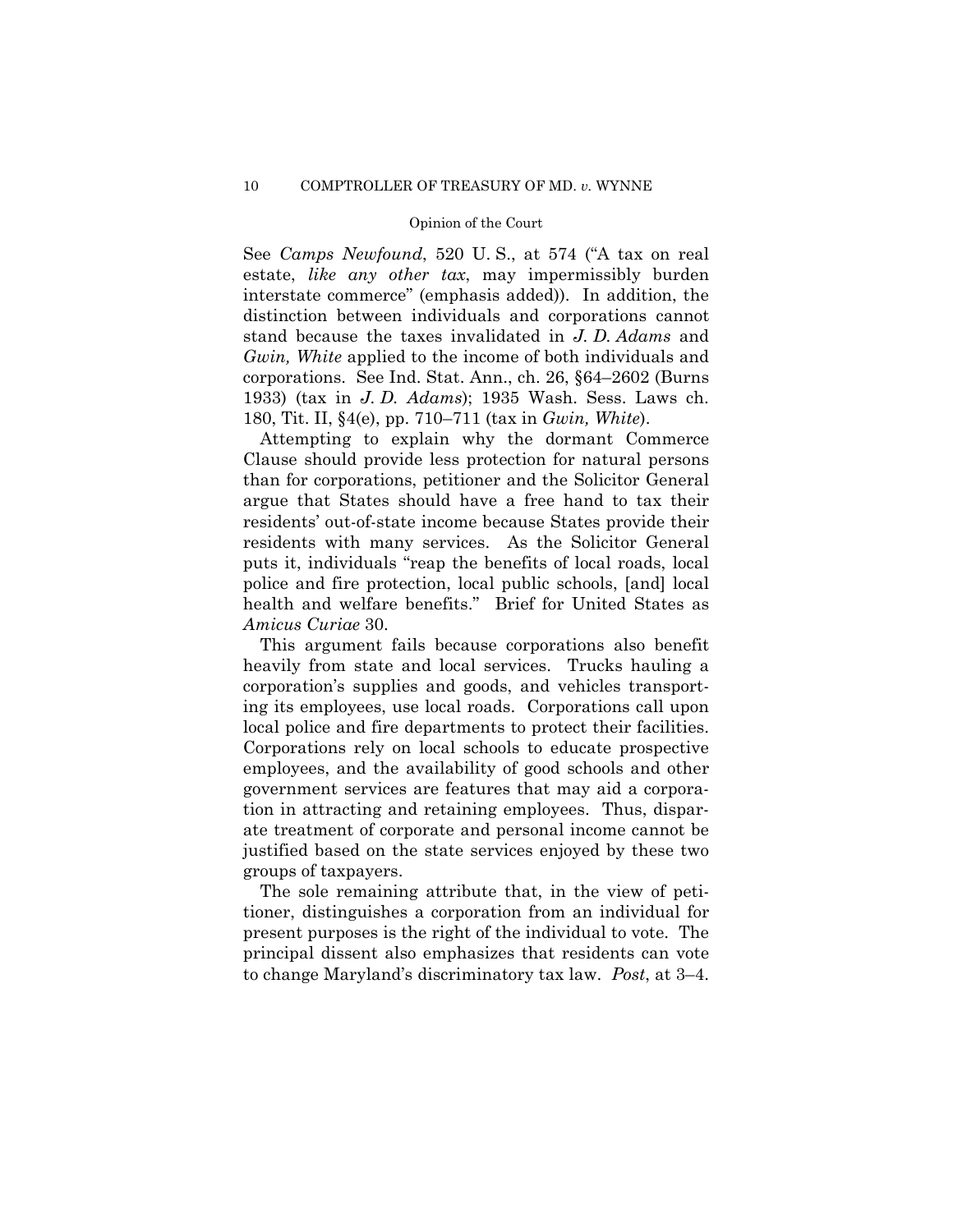The argument is that this Court need not be concerned about state laws that burden the interstate activities of individuals because those individuals can lobby and vote against legislators who support such measures. But if a State's tax unconstitutionally discriminates against interstate commerce, it is invalid regardless of whether the plaintiff is a resident voter or nonresident of the State. This Court has thus entertained and even sustained dormant Commerce Clause challenges by individual residents of the State that imposed the alleged burden on interstate commerce, *Department of Revenue of Ky.* v. *Davis*, 553 U. S. 328, 336 (2008); *Granholm* v. *Heald*, 544 U. S. 460, 469 (2005), and we have also sustained such a challenge to a tax whose burden was borne by in-state consumers, *Bacchus Imports, Ltd.* v. *Dias*, 468 U. S. 263, 272 (1984).3

The principal dissent and JUSTICE SCALIA respond to these holdings by relying on dictum in *Goldberg* v. *Sweet*, 488 U. S. 252, 266 (1989), that it is not the purpose of the dormant Commerce Clause "'to protect state residents from their own state taxes.'" *Post*, at 3 (GINSBURG, J., dissenting); *post,* at 5 (SCALIA, J., dissenting). But we repudiated that dictum in *West Lynn Creamery, Inc.* v. *Healy,* 512 U. S. 186 (1994), where we stated that "[s]tate taxes are ordinarily paid by in-state businesses and consumers, yet if they discriminate against out-of-state products, they are unconstitutional." *Id.,* at 203. And, of course, the dictum must bow to the holdings of our many cases entertaining Commerce Clause challenges brought

<sup>3</sup>Similarly, we have sustained dormant Commerce Clause challenges by corporate residents of the State that imposed the burden on interstate commerce. See, *e.g., Camps Newfound/Owatonna, Inc.* v. *Town of Harrison*, 520 U. S. 564, 567 (1997); *Fulton Corp.* v. *Faulkner*, 516 U. S. 325, 328 (1996); *Central Greyhound Lines, Inc.* v. *Mealey*, 334 U. S. 653, 654 (1948); *Gwin, White & Prince, Inc.* v. *Henneford*, 305 U. S. 434, 435 (1939); *J. D. Adams Mfg. Co.* v. *Storen*, 304 U. S. 307, 308 (1938).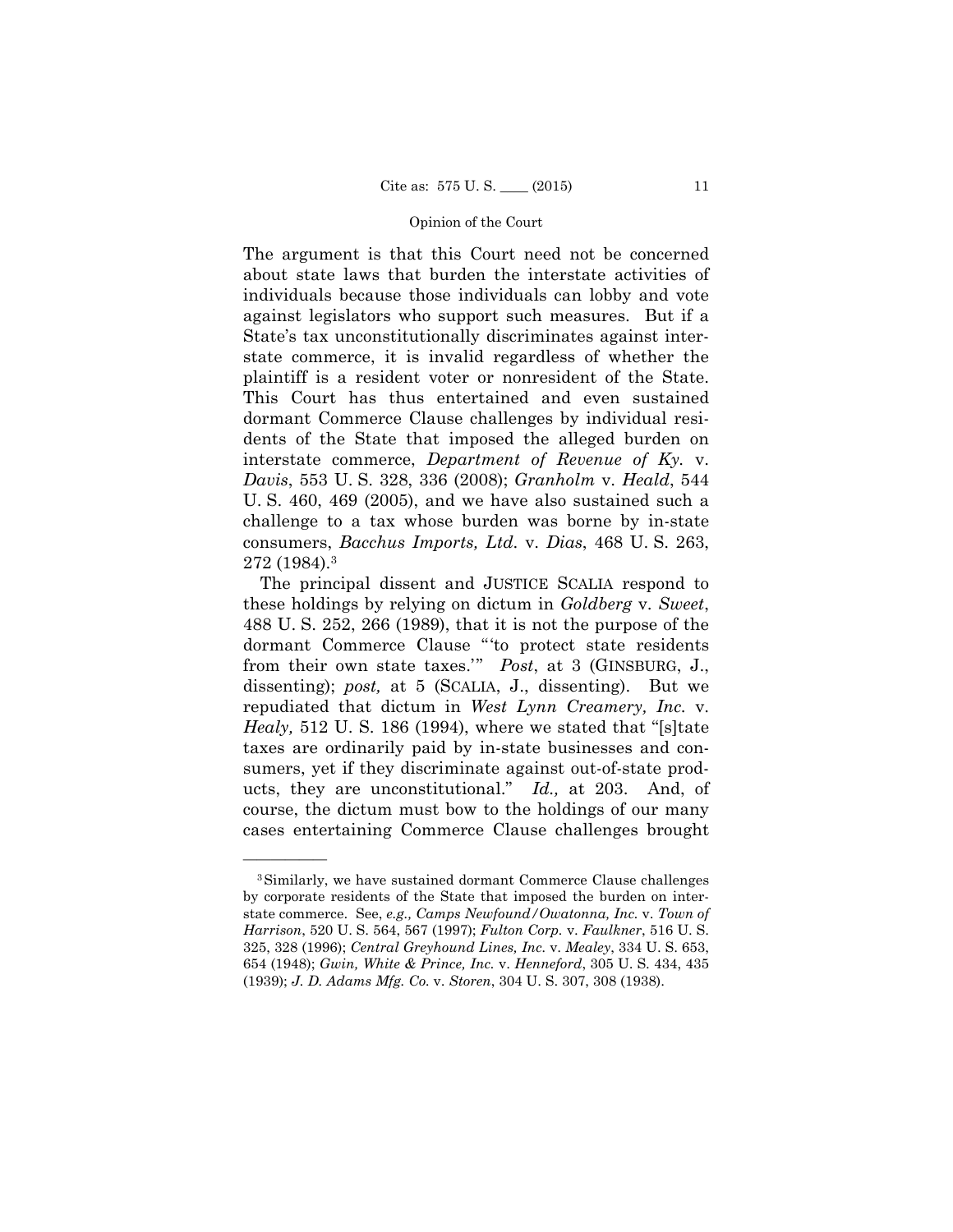the tax at issue violated the dormant Commerce Clause. 488 U. S., at 261. by residents. We find the dissents' reliance on *Goldberg*'s dictum particularly inappropriate since they do not find themselves similarly bound by the rule of that case, which applied the internal consistency test to determine whether

 cisely this reason. It is even more farfetched to suggest that In addition, the notion that the victims of such discrimination have a complete remedy at the polls is fanciful. It is likely that only a distinct minority of a State's residents earns income out of State. Schemes that discriminate against income earned in other States may be attractive to legislators and a majority of their constituents for prenatural persons with out-of-state income are better able to influence state lawmakers than large corporations headquartered in the State. In short, petitioner's argument would leave no security where the majority of voters prefer protectionism at the expense of the few who earn income interstate.

It would be particularly incongruous in the present case to disregard our prior decisions regarding the taxation of corporate income because the income at issue here is a type of corporate income, namely, the income of a Subchapter S corporation. Only small businesses may incorporate under Subchapter S, and thus acceptance of petitioner's submission would provide greater protection for income earned by large Subchapter C corporations than small businesses incorporated under Subchapter S.

# D

In attempting to justify Maryland's unusual tax scheme, the principal dissent argues that the Commerce Clause imposes no limit on Maryland's ability to tax the income of its residents, no matter where that income is earned. It argues that Maryland has the sovereign power to tax all of the income of its residents, wherever earned, and it there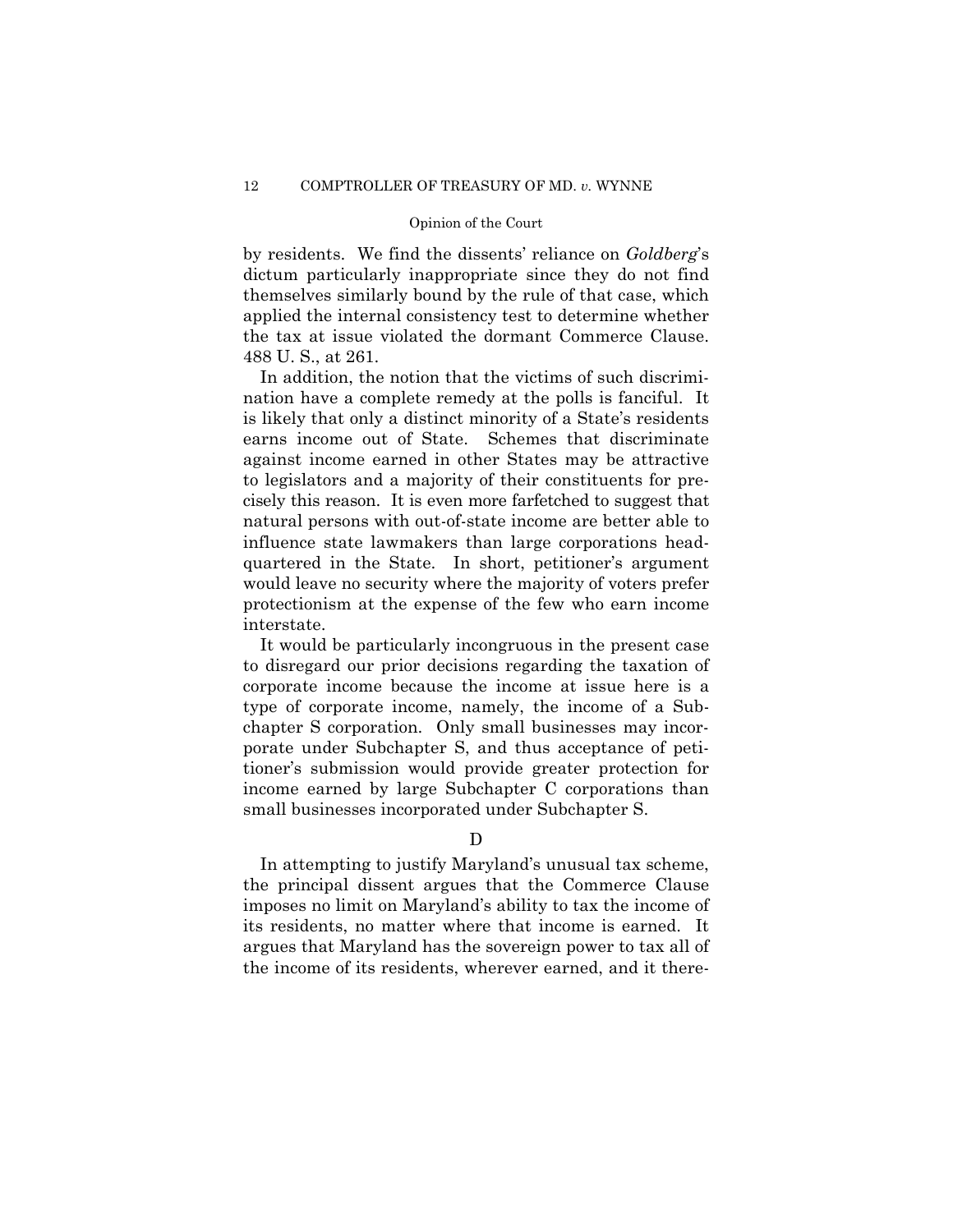fore reasons that the dormant Commerce Clause cannot constrain Maryland's ability to expose its residents (and nonresidents) to the threat of double taxation.

This argument confuses what a State may do without violating the Due Process Clause of the Fourteenth Amendment with what it may do without violating the Commerce Clause. The Due Process Clause allows a State to tax "*all* the income of its residents, even income earned outside the taxing jurisdiction." *Oklahoma Tax Comm'n* v. *Chickasaw Nation*, 515 U. S. 450, 462–463 (1995). But "while a State may, consistent with the Due Process Clause, have the authority to tax a particular taxpayer, imposition of the tax may nonetheless violate the Commerce Clause." *Quill Corp.* v. *North Dakota*, 504 U. S. 298, 305 (1992) (rejecting a due process challenge to a tax before sustaining a Commerce Clause challenge to that tax).

 Our decision in *Camps Newfound* illustrates the point. There, we held that the Commerce Clause prohibited Maine from granting more favorable tax treatment to charities that operated principally for the benefit of Maine residents. 520 U. S., at 580–583. Because the plaintiff charity in that case was a Maine nonprofit corporation, there is no question that Maine had the raw jurisdictional power to tax the charity. See *Chickasaw Nation*, *supra*, at 462–463. Nonetheless, the tax failed scrutiny under the Commerce Clause. *Camps Newfound*, *supra*, at 580–581. Similarly, Maryland's raw power to tax its residents' outof-state income does not insulate its tax scheme from scrutiny under the dormant Commerce Clause.

Although the principal dissent claims the mantle of precedent, it is unable to identify a single case that endorses its essential premise, namely, that the Commerce Clause places no constraint on a State's power to tax the income of its residents wherever earned. This is unsurprising. As cases like *Quill Corp.* and *Camps Newfound*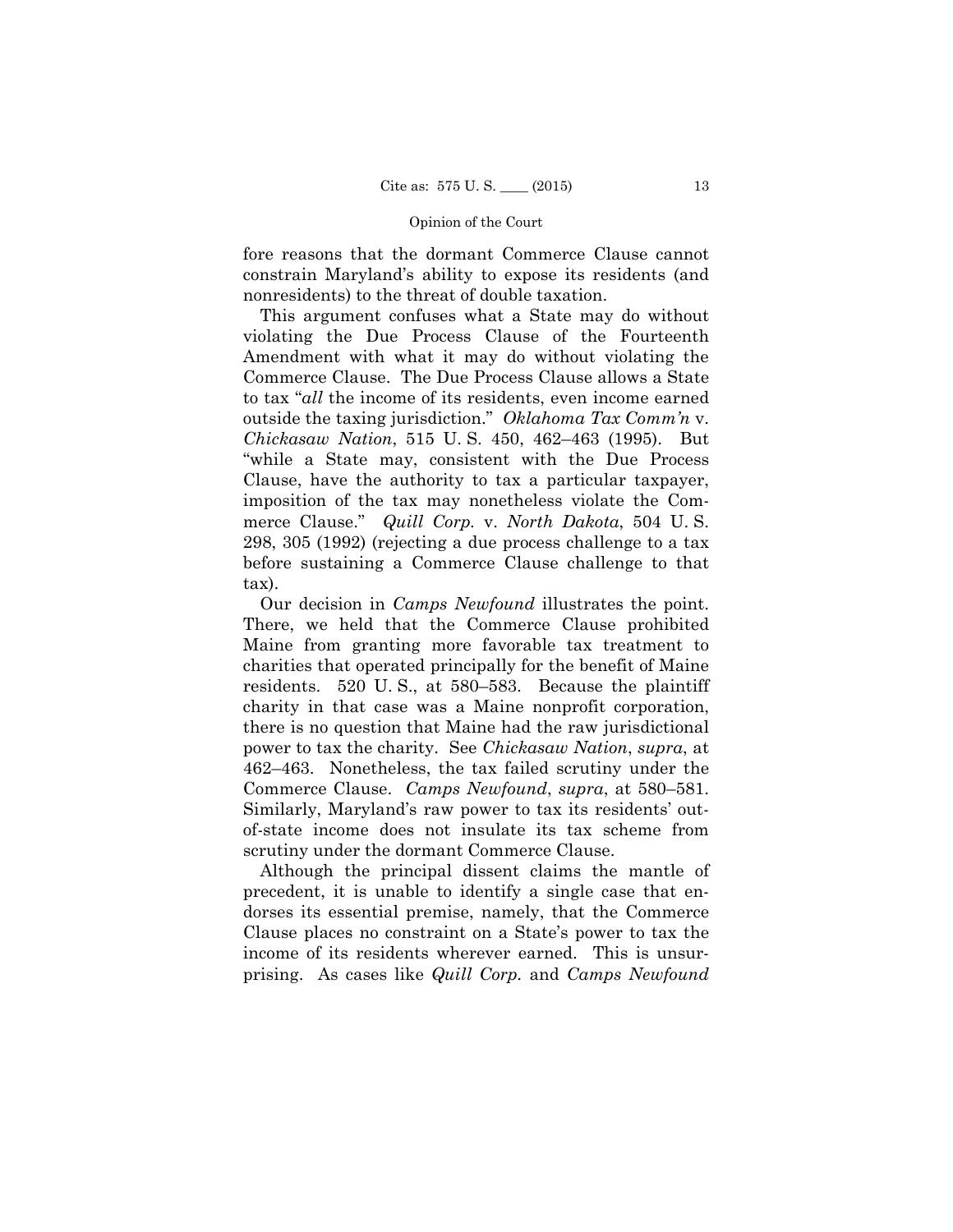recognize, the fact that a State has the jurisdictional power to impose a tax says nothing about whether that tax violates the Commerce Clause. See also, *e.g., Barclays Bank PLC* v. *Franchise Tax Bd. of Cal.*, 512 U. S. 298 (1994) (separately addressing due process and Commerce Clause challenges to a tax); *Moorman*, 437 U. S. 267 (same); *Standard Pressed Steel Co.* v. *Department of Revenue of Wash.*, 419 U. S. 560 (1975) (same); *Lawrence* v. *State Tax Comm'n of Miss.*, 286 U. S. 276 (1932) (separately addressing due process and equal protection challenges to a tax); *Travis* v. *Yale & Towne Mfg. Co.*, 252 U. S. 60 (1920) (separately addressing due process and privilegesand-immunities challenges to a tax).

One good reason why we have never accepted the principal dissent's logic is that it would lead to plainly untenable results. Imagine that Maryland taxed the income that its residents earned in other States but exempted income earned out of State from any business that primarily served Maryland residents. Such a tax would violate the dormant Commerce Clause, see *Camps Newfound*, *supra*, and it cannot be saved by the principal dissent's admonition that Maryland has the power to tax all the income of its residents. There is no principled difference between that hypothetical Commerce Clause challenge and this one.

The principal dissent, if accepted, would work a sea change in our Commerce Clause jurisprudence. Legion are the cases in which we have considered and even upheld dormant Commerce Clause challenges brought by residents to taxes that the State had the jurisdictional power to impose. See, *e.g., Davis*, 553 U. S. 328; *Camps Newfound*, 520 U. S. 564; *Fulton Corp.*, 516 U. S. 325; *Bacchus Imports*, 468 U. S. 263; *Central Greyhound*, 334 U. S. 653; *Gwin, White*, 305 U. S. 434; *J. D. Adams*, 304 U. S. 307. If the principal dissent were to prevail, all of these cases would be thrown into doubt. After all, in those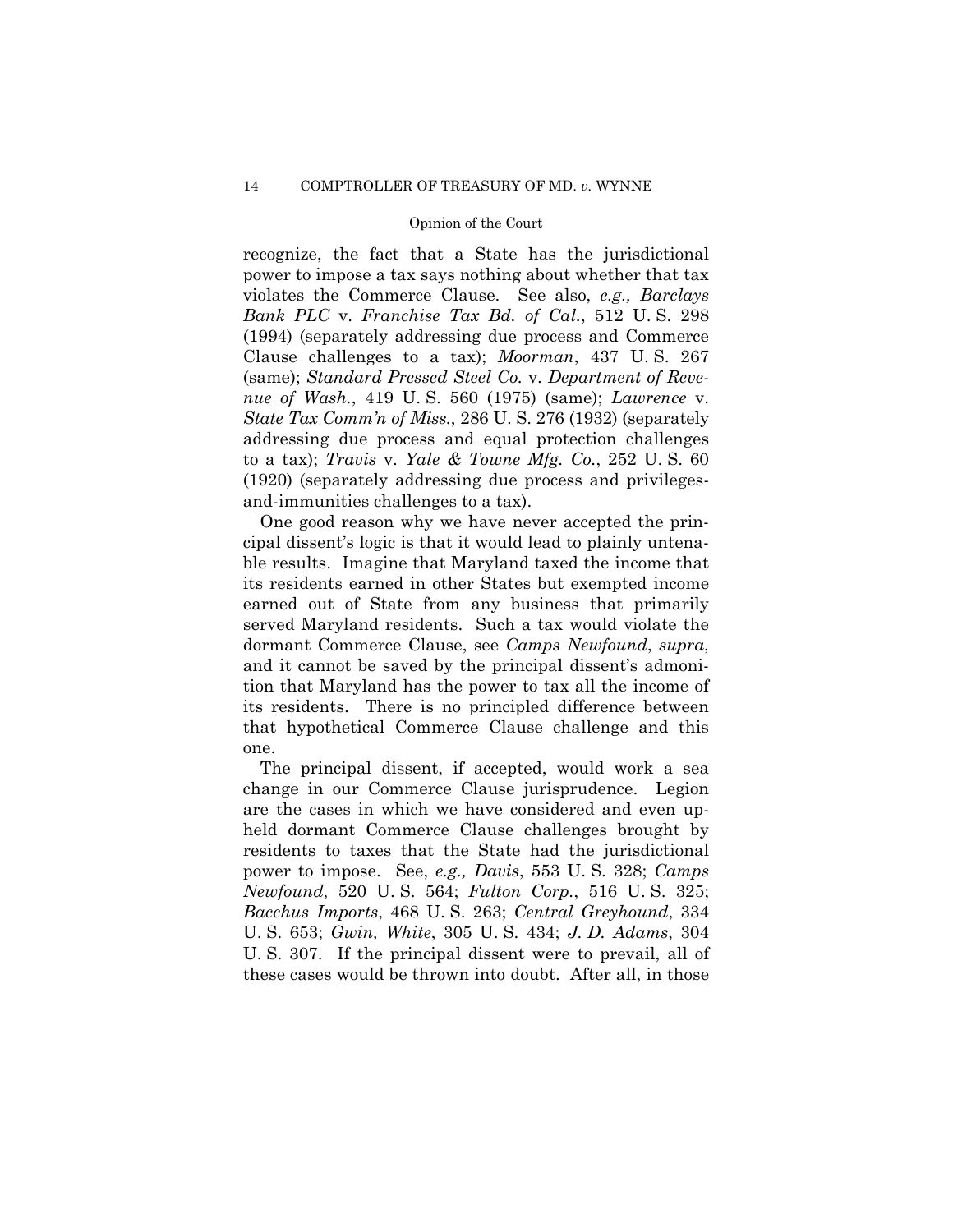cases, as here, the State's decision to tax in a way that allegedly discriminates against interstate commerce could be justified by the argument that a State may tax its residents without any Commerce Clause constraints.

E

While the principal dissent claims that we are departing from principles that have been accepted for "a century" and have been "repeatedly acknowledged by this Court," see *post*, at 1, 2, 19, when it comes to providing supporting authority for this assertion, it cites exactly two Commerce Clause decisions that are supposedly inconsistent with our decision today. One is a summary affirmance, *West Publishing Co.* v. *McColgan*, 328 U. S. 823 (1946), and neither actually supports the principal dissent's argument.

In the first of these cases, *Shaffer* v. *Carter*, 252 U. S. 37, a resident of Illinois who earned income from oil in Oklahoma unsuccessfully argued that his Oklahoma income tax assessment violated several provisions of the Federal Constitution. His main argument was based on due process, but he also raised a dormant Commerce Clause challenge. Although the principal dissent relies on *Shaffer* for the proposition that a State may tax the income of its residents wherever earned, *Shaffer* did not reject the Commerce Clause challenge on that basis.

The dormant Commerce Clause challenge in *Shaffer*  was nothing like the Wynnes' challenge here. The taxpayer in *Shaffer* argued that "[i]f the tax is considered an excise tax on business, rather than an income tax proper," it unconstitutionally burdened interstate commerce. Brief for Appellant, O. T. 1919, No. 531, p. 166. The taxpayer did not argue that this burden occurred because he was subject to double taxation; instead, he argued that the tax was an impermissible direct "tax on interstate business." *Ibid.* That argument was based on the notion that States may not impose a tax "directly" on interstate commerce.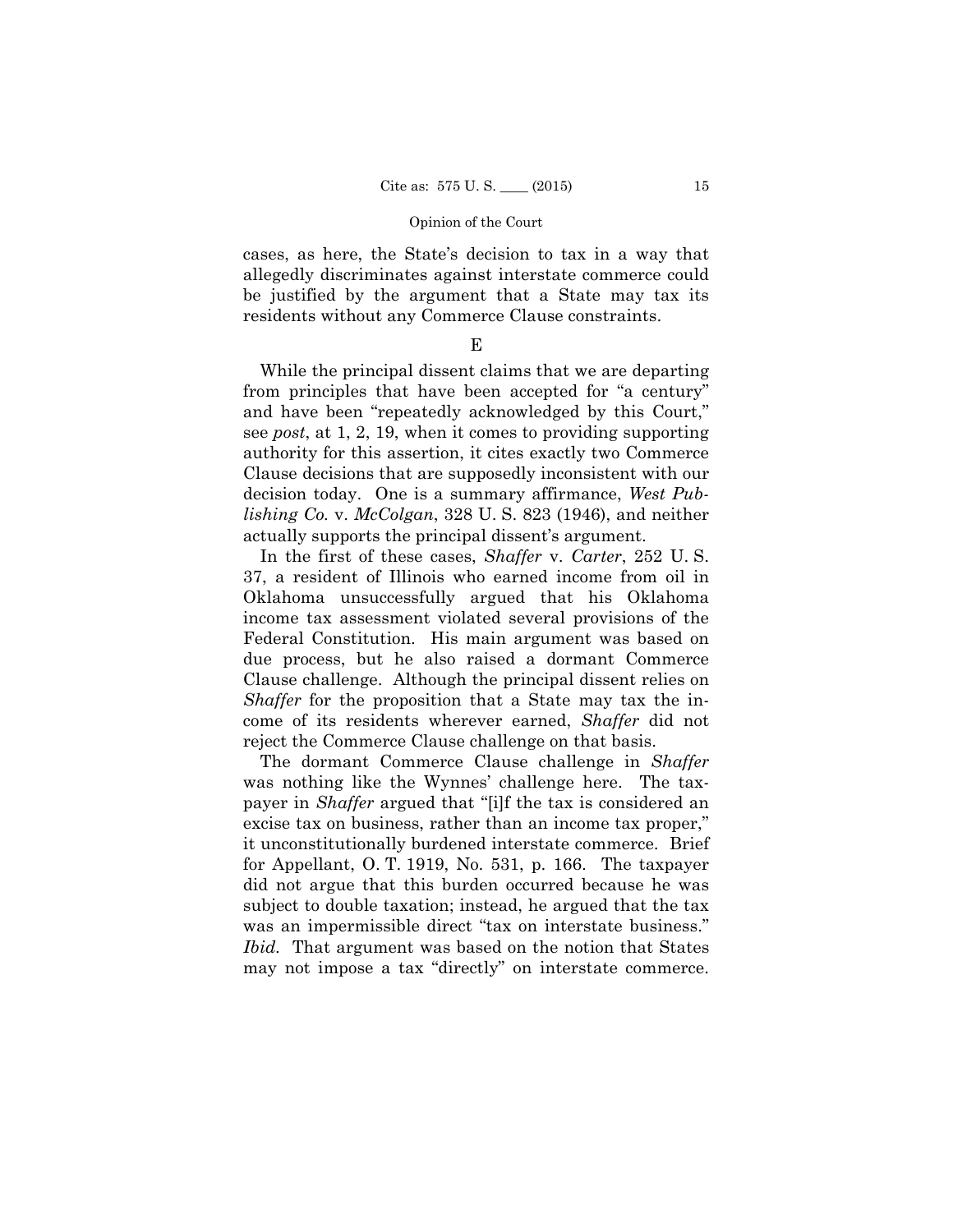See *supra,* at 8–9. After assuming that the taxpayer's business was engaged in interstate commerce, we held that "it is sufficient to say that the tax is imposed not upon the gross receipts, but only upon the net proceeds, and is plainly sustainable, even if it includes net gains from interstate commerce. [*United States Glue Co.* v. *Town of Oak Creek*], 247 U. S. 321." *Shaffer*, *supra*, at 57 (citation omitted).

*Shaffer* thus did not adjudicate anything like the double taxation argument that was accepted in later cases and is before us today. And the principal dissent's suggestion that *Shaffer* allows States to levy discriminatory net income taxes is refuted by a case decided that same day. In *Travis*, a Connecticut corporation challenged New York's net income tax, which allowed residents, but not nonresidents, certain tax exemptions. The Court first rejected the taxpayer's due process argument as "settled by our decision in *Shaffer*." 252 U. S., at 75. But that due process inquiry was not the end of the matter: the Court then separately considered—and sustained—the argument that the net income tax's disparate treatment of residents and nonresidents violated the Privileges and Immunities Clause. *Id.,* at 79–80.

The second case on which the principal dissent relies, *West Publishing*, is a summary affirmance and thus has "considerably less precedential value than an opinion on the merits." *Illinois Bd. of Elections* v. *Socialist Workers Party*, 440 U. S. 173, 180–181 (1979). A summary affirmance "'is not to be read as a renunciation by this Court of doctrines previously announced in our opinions after full argument.'" *Mandel* v. *Bradley*, 432 U. S. 173, 176 (1977) (*per curiam*) (quoting *Fusari* v. *Steinberg*, 419 U. S. 379, 392 (1975) (Burger, C. J., concurring)). The principal dissent's reliance on the state-court decision below in that case is particularly inappropriate because "a summary affirmance is an affirmance of the judgment only," and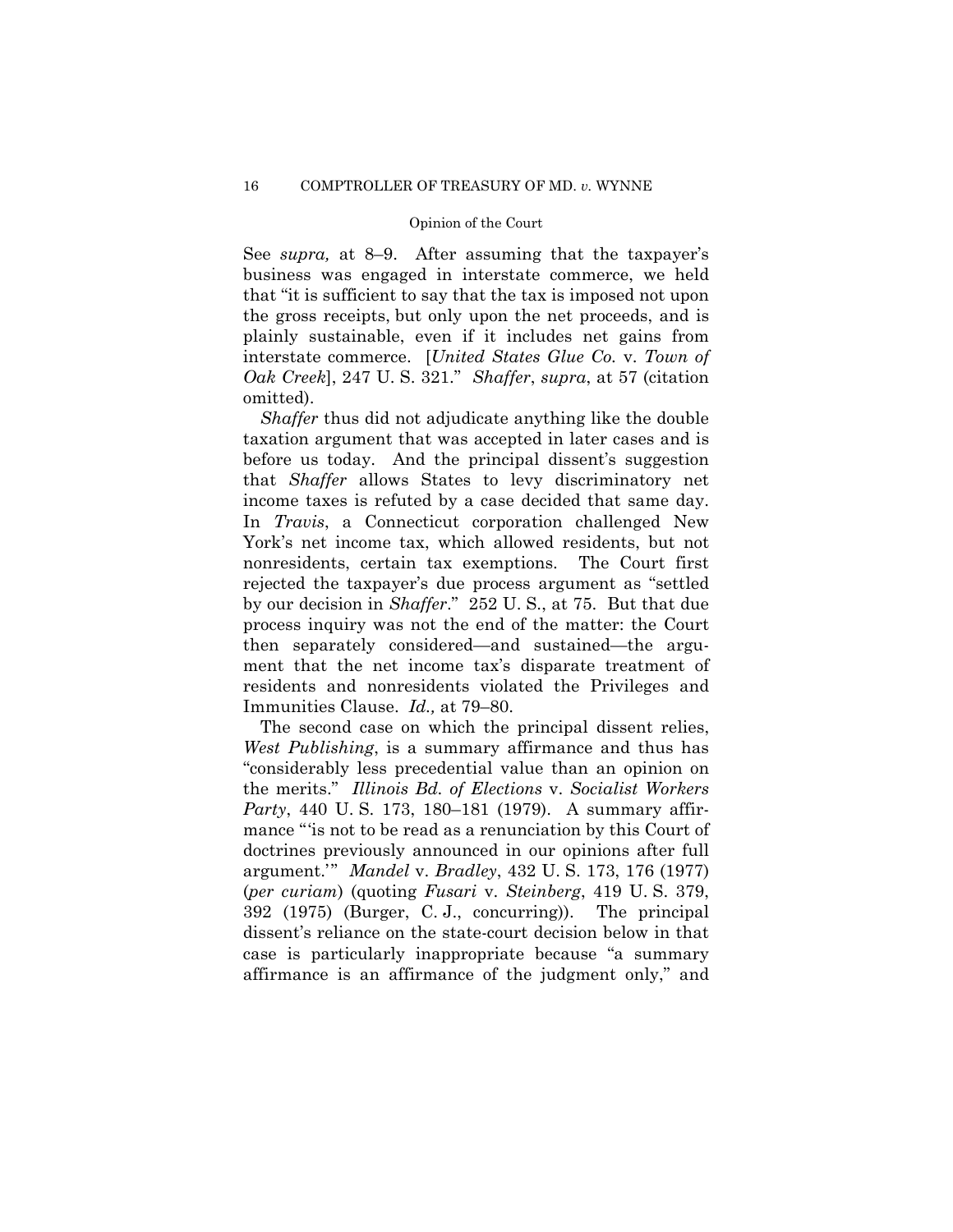"the rationale of the affirmance may not be gleaned solely from the opinion below." 432 U. S., at 176*.* 

 between net income and gross receipts taxes. *West Pub-*Moreover, we do not disagree with the result of *West Publishing*. The tax in that case was levied only on "'the net income of every corporation derived *from sources within this State*,'" and thus was an internally consistent and nondiscriminatory tax scheme. See *West Publishing Co.* v. *McColgan*, 27 Cal. 2d 705, 707, n., 166 P. 2d 861, 862, n. (1946) (emphasis added). Moreover, even if we did disagree with the result, the citation in our summary affirmance to *United States Glue Co.* suggests that our decision was based on the since-discarded distinction *lishing* did not—indeed, it could not—repudiate the double taxation cases upon which we rely.

The principal dissent also finds it significant that, when States first enacted modern income taxes in the early 1900's, some States had tax schemes similar to Maryland's. This practice, however, was by no means universal. A great many States—such as Alabama, Colorado, Georgia, Kentucky, and Maryland—had early income tax schemes that allowed their residents a credit against taxes paid to other States. See Ala. Code, Tit. 51, ch. 17, §390 (1940); Colo. Stat. Ann., ch. 84A, §38 (Cum. Supp. 1951); Ga. Code Ann. §92–3111 (1974); Carroll's Ky. Stat. Ann., ch. 108, Art. XX, §4281b–15 (Baldwin rev. 1936); Md. Ann. Code, Art. 81, ch. 277, §231 (1939). Other States also adopted internally consistent tax schemes. For example, Massachusetts and Utah taxed only the income of residents, not nonresidents. See Mass. Gen. Laws, ch. 62 (1932); Utah Rev. Stat. §80–14–1 *et seq.* (1933).

In any event, it is hardly surprising that these early state ventures into the taxation of income included some protectionist regimes that favored the local economy over interstate commerce. What is much more significant is that over the next century, as our Commerce Clause juris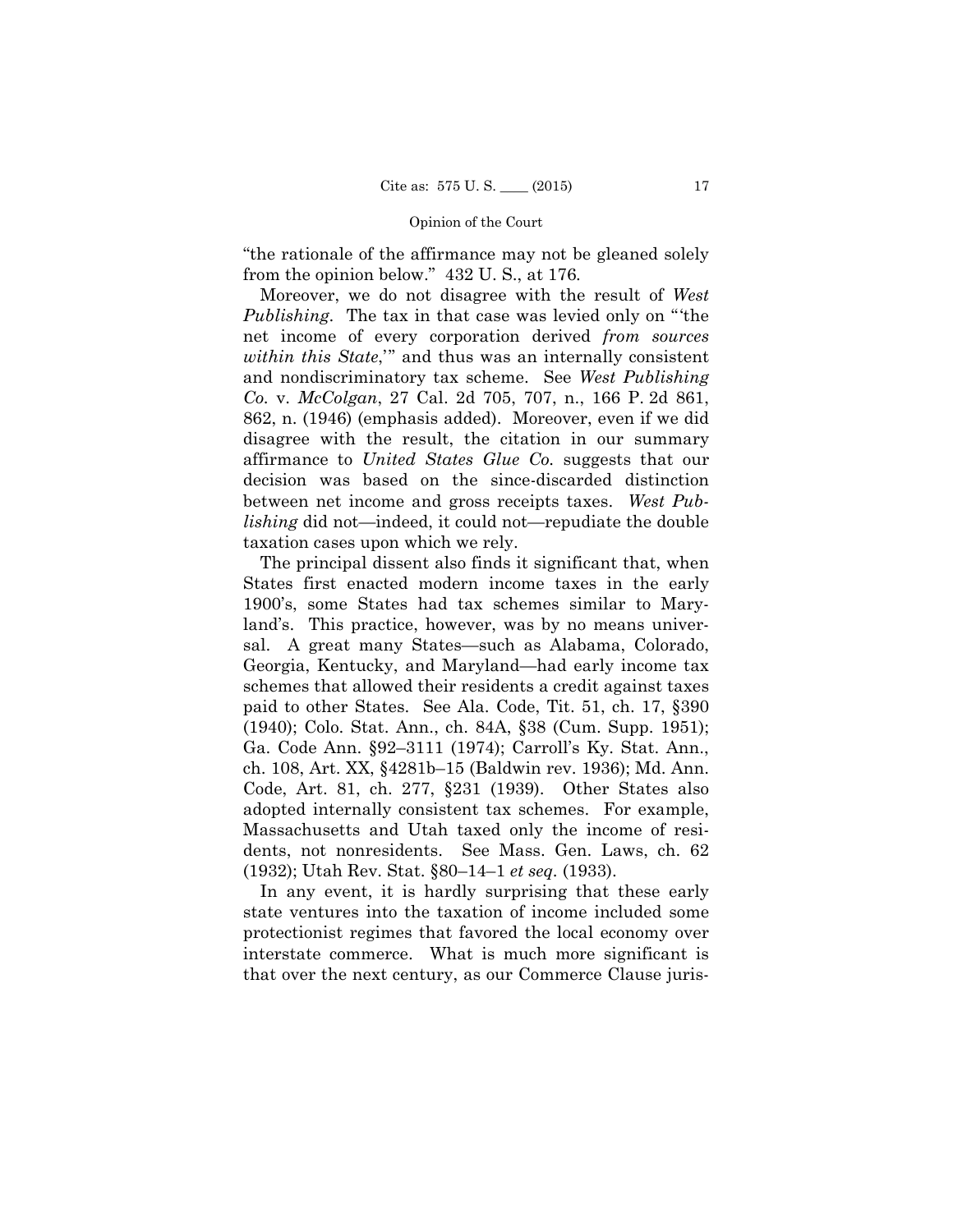prudence developed, the States have almost entirely abandoned that approach, perhaps in recognition of their doubtful constitutionality. Today, the near-universal state practice is to provide credits against personal income taxes for such taxes paid to other States. See 2 J. Hellerstein & W. Hellerstein, State Taxation, ¶20.10, pp. 20–163 to 20– 164 (3d ed. 2003).4

> F 1

As previously noted, the tax schemes held to be unconstitutional in *J. D. Adams*, *Gwin, White*, and *Central Greyhound*, had the potential to result in the discriminatory double taxation of income earned out of state and created a powerful incentive to engage in intrastate rather than interstate economic activity. Although we did not use the term in those cases, we held that those schemes could be cured by taxes that satisfy what we have subsequently labeled the "internal consistency" test. See *Jefferson Lines*, 514 U. S., at 185 (citing *Gwin, White* as a case requiring internal consistency); see also 1 Trost §2:19, at 122–123, and n. 160 (explaining that the internal consistency test has its origins in *Western Live Stock*, *J. D. Adams*, and *Gwin, White*). This test, which helps courts identify tax schemes that discriminate against interstate commerce, "looks to the structure of the tax at issue to see whether its identical application by every State in the Union would place interstate commerce at a disadvantage

<sup>4</sup>There is no merit to petitioner's argument that Maryland is free to adopt any tax scheme that is not actually intended to discriminate against interstate commerce. Reply Brief 7. The Commerce Clause regulates effects, not motives, and it does not require courts to inquire into voters' or legislators' reasons for enacting a law that has a discriminatory effect. See, *e.g.*, *Associated Industries of Mo.* v. *Lohman*, 511 U. S. 641, 653 (1994); *Philadelphia* v. *New Jersey*, 437 U. S. 617, 626– 627 (1978); *Hunt* v. *Washington State Apple Advertising Comm'n*, 432 U. S. 333, 352–353 (1977).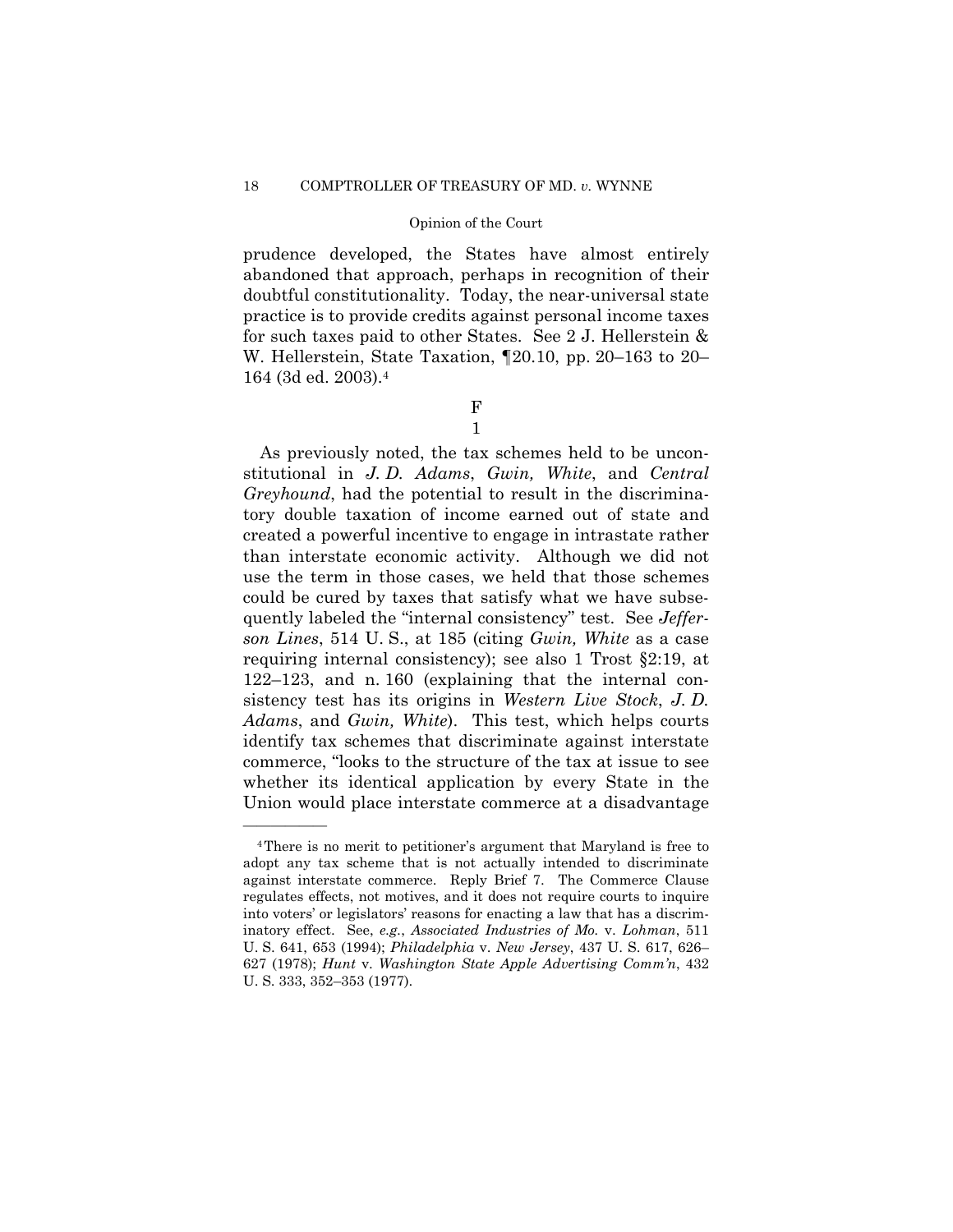as compared with commerce intrastate." 514 U. S., at 185*.* See also, *e.g., Tyler Pipe*, 483 U. S., at 246–248; *Armco*, 467 U. S., at 644–645; *Container Corp. of America* v. *Franchise Tax Bd.*, 463 U. S. 159, 169 (1983).

By hypothetically assuming that every State has the same tax structure, the internal consistency test allows courts to isolate the effect of a defendant State's tax scheme. This is a virtue of the test because it allows courts to distinguish between (1) tax schemes that inherently discriminate against interstate commerce without regard to the tax policies of other States, and (2) tax schemes that create disparate incentives to engage in interstate commerce (and sometimes result in double taxation) only as a result of the interaction of two different but nondiscriminatory and internally consistent schemes. See *Armco*, *supra*, at 645–646; *Moorman*, 437 U. S., at 277, n. 12; Brief for Tax Economists as *Amici Curiae* 23– 24 (hereinafter Brief for Tax Economists); Brief for Michael S. Knoll & Ruth Mason as *Amici Curiae* 18–23 (hereinafter Brief for Knoll & Mason). The first category of taxes is typically unconstitutional; the second is not.5 See *Armco*, *supra*, at 644–646; *Moorman*, *supra*, at 277, and n. 12. Tax schemes that fail the internal consistency test will fall into the first category, not the second: "[A]ny cross-border tax disadvantage that remains after application of the [test] cannot be due to tax disparities"6 but is instead attributable to the taxing State's discriminatory policies alone.

<sup>5</sup>Our cases have held that tax schemes may be invalid under the dormant Commerce Clause even absent a showing of actual double taxation. *Mobil Oil Corp.* v. *Commissioner of Taxes of Vt.*, 445 U. S. 425, 444 (1980); *Gwin, White*, 305 U. S., at 439. We note, however, that petitioner does not dispute that respondents have been subject to actual

multiple taxation in this case.<br><sup>6</sup>Mason, Made in America for European Tax: The Internal Consistency Test, 49 Boston College L. Rev. 1277, 1310 (2008).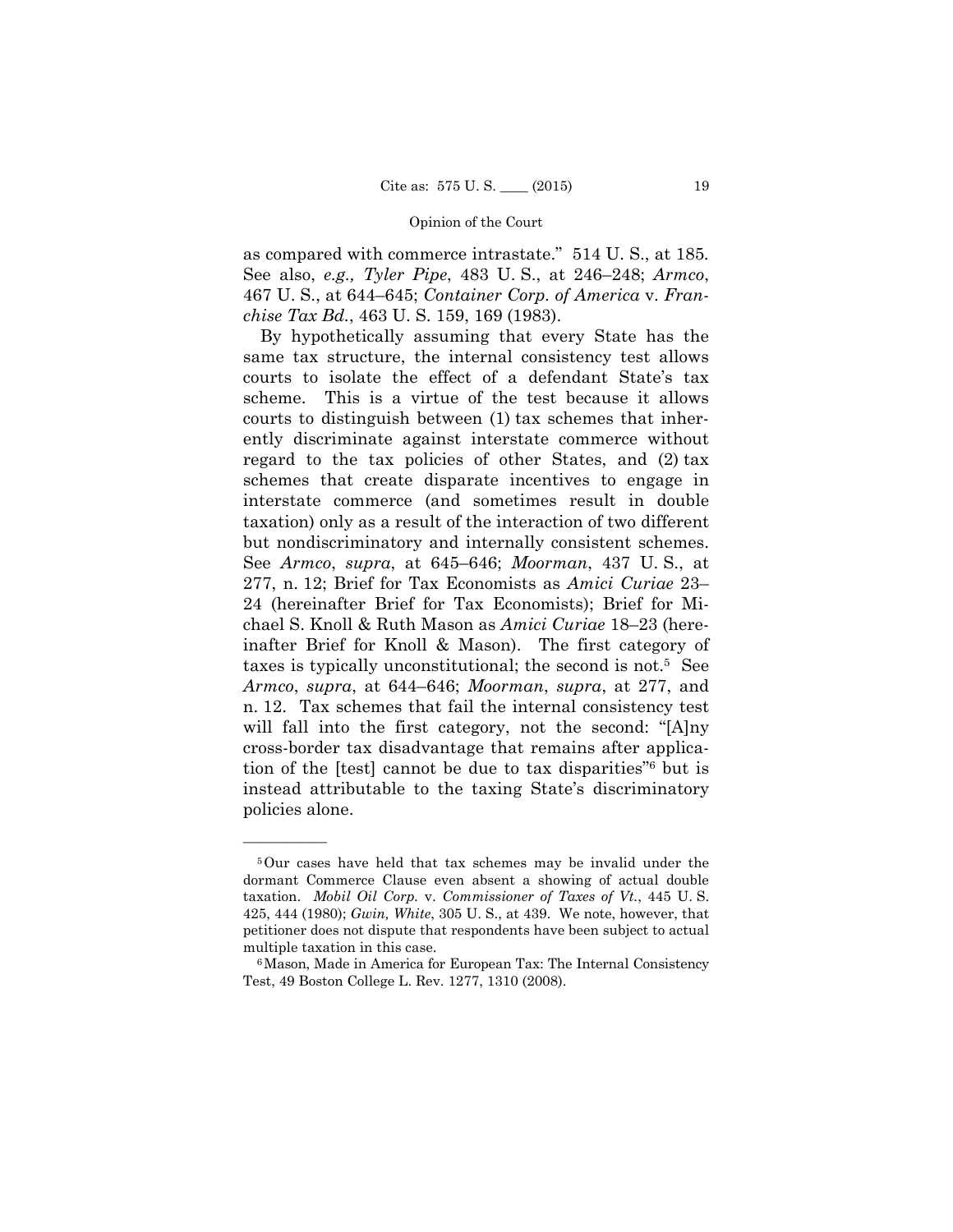Neither petitioner nor the principal dissent questions the economic bona fides of the internal consistency test. And despite its professed adherence to precedent, the principal dissent ignores the numerous cases in which we have applied the internal consistency test in the past. The internal consistency test was formally introduced more than three decades ago, see *Container Corp.*, *supra*, and it has been invoked in no fewer than seven cases, invalidating the tax in three of those cases. See *American Trucking Assns., Inc.* v. *Michigan Pub. Serv. Comm'n*, 545 U. S. 429 (2005);7 *Jefferson Lines, Inc.*, 514 U. S. 175; *Goldberg*, 488

 those who used Michigan roads solely for trips that started and ended The internal consistency test asks whether the adoption of a rule by all States "would place interstate commerce at a disadvantage as compared with commerce intrastate." *Oklahoma Tax Comm'n* v. *Jefferson Lines, Inc.*, 514 U. S. 175, 185 (1995). Whether the Michigan trucking tax had such an effect depended on an empirical showing that petitioners failed to make, namely, that the challenged tax imposed a heavier burden on interstate truckers in general than it did on intrastate truckers. Under the Michigan tax, some interstate truckers, *i.e.,*  outside the State, did not pay this tax even though they benefited from the use of the State's roads; they were thus treated more favorably than truckers who did not leave the State. Other truckers who made inter

<sup>7</sup>The principal dissent and JUSTICE SCALIA inaccurately state that the Court in *American Trucking* "conceded that a trucking tax 'fail[ed] the "internal consistency" test,' but upheld the tax anyway." *Post*, at 5 (SCALIA, J., dissenting); see also *post*, at 14–15 (GINSBURG, J., dissenting). The Court did not say that the tax in question "failed the 'internal consistency test.'" The Court wrote that this is what *petitioner argued*. See *American Trucking*, 545 U. S., at 437. And the Court did not concede that this was true. The tax in that case was a flat tax on any truck that made point-to-point deliveries in Michigan. The tax therefore fell on all trucks that made solely intrastate deliveries and some that made interstate deliveries, namely, those that also made some intrastate deliveries. What the Court "concede[d]" was that "if all States [adopted a similar tax], an interstate truck would have to pay fees totaling several hundred dollars, or even several thousand dollars, *were it to 'top off' its business by carrying local loads in many (or even all) other States*." *Id.,* at 438 (emphasis added). But that was not the same as a concession that the tax violated the internal consistency test.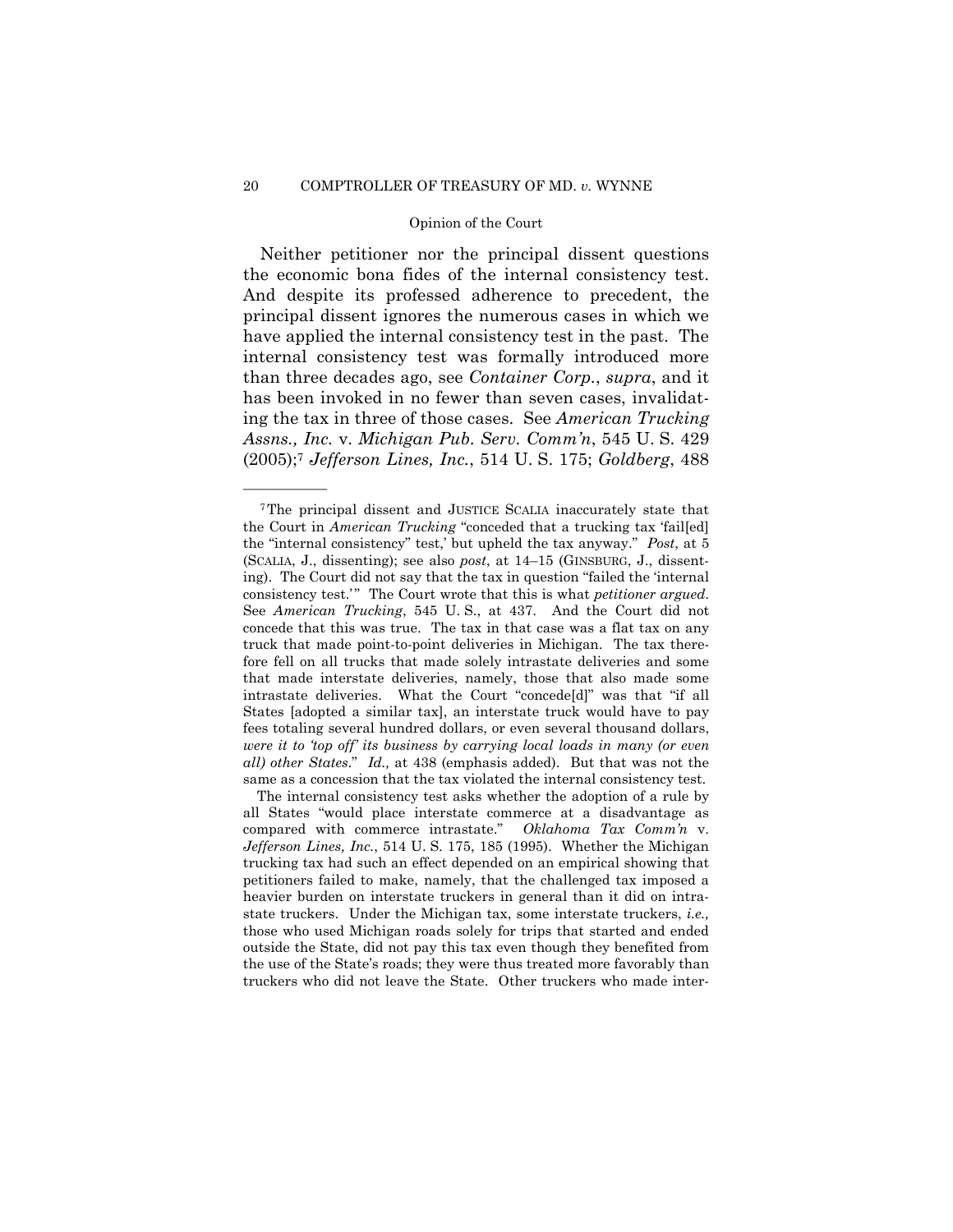U. S. 252; *American Trucking Assns., Inc.* v. *Scheiner*, 483 U. S. 266 (1987); *Tyler Pipe*, 483 U. S. 232; *Armco*, 467 U. S. 638; *Container Corp.*, *supra*.

2

Maryland's income tax scheme fails the internal consistency test.<sup>8</sup> A simple example illustrates the point. Assume that every State imposed the following taxes, which are similar to Maryland's "county" and "special nonresident" taxes: (1) a 1.25% tax on income that residents earn in State, (2) a 1.25% tax on income that residents earn in other jurisdictions, and (3) a 1.25% tax on income that nonresidents earn in State. Assume further that two taxpayers, April and Bob, both live in State A, but that April earns her income in State A whereas Bob earns his income in State B. In this circumstance, Bob

state trips, *i.e.,* those who made some intrastate trips, were treated less favorably. As the United States explained in its brief, "[n]either record evidence nor abstract logic makes clear whether the overall effect of such a system would be to increase or to reduce existing financial disincentives to interstate travel." Brief for United States in *American Trucking Assns., Inc.* v. *Michigan Pub. Serv. Comm'n*, O. T. 2004, No. 03–1230, p. 26. 8 In order to apply the internal consistency test in this case, we must

evaluate the Maryland income tax scheme as a whole. That scheme taxes three separate categories of income: (1) the "county tax" on income that Maryland residents earn in Maryland; (2) the "county tax" on income that Maryland residents earn in other States; and (3) the "special nonresident tax" on income that nonresidents earn in Maryland. For Commerce Clause purposes, it is immaterial that Maryland assigns different labels (*i.e.*, "county tax" and "special nonresident tax") to these taxes. In applying the dormant Commerce Clause, they must be considered as one. Cf. *Oregon Waste Systems, Inc.* v. *Department of Environmental Quality of Ore.*, 511 U. S. 93, 102–103 (1994) (independent taxes on intrastate and interstate commerce are "compensatory" if they are rough equivalents imposed upon substantially similar events). If state labels controlled, a State would always be free to tax domestic, inbound, and outbound income at discriminatory rates simply by attaching different labels.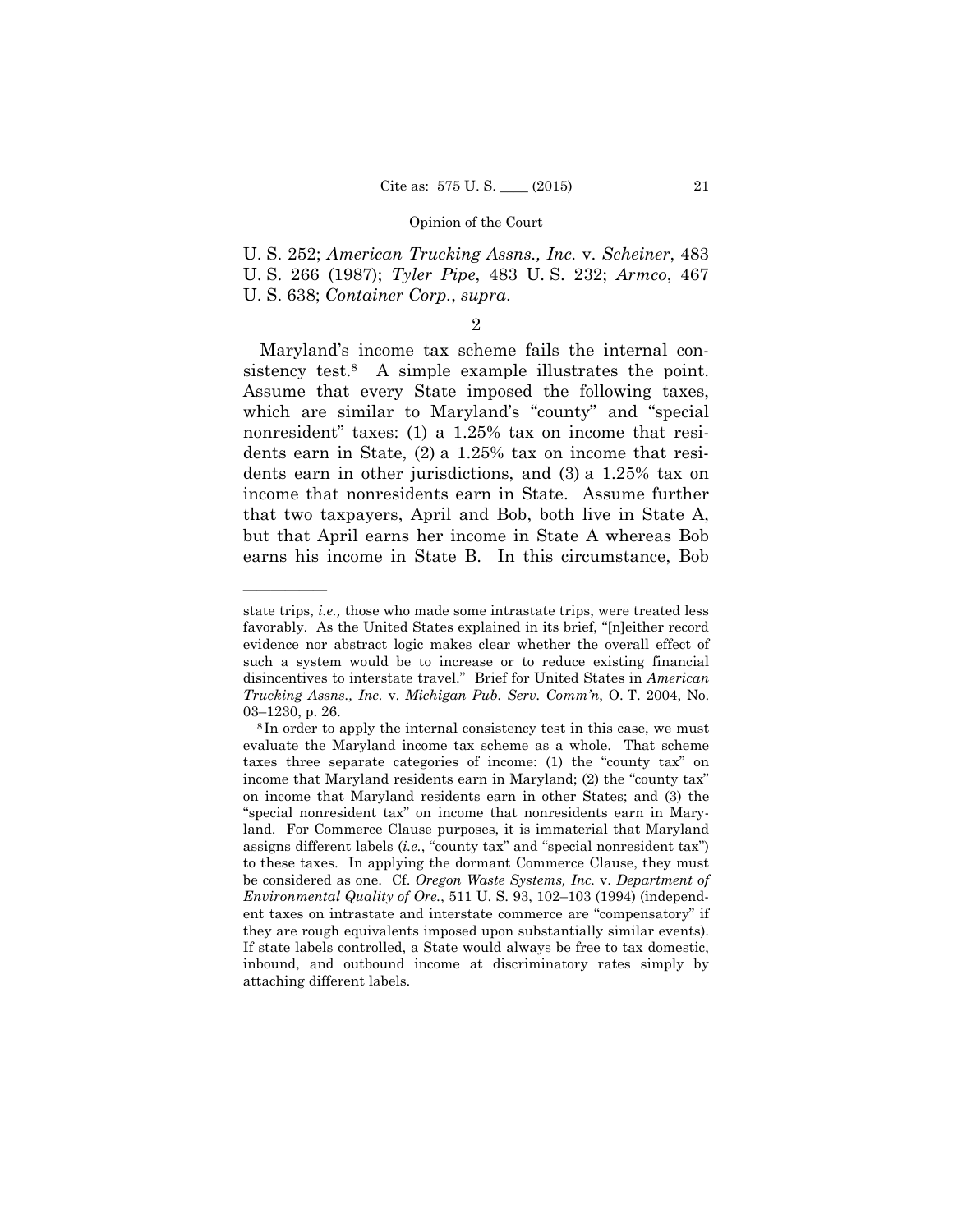will pay more income tax than April solely because he earns income interstate. Specifically, April will have to pay a 1.25% tax only once, to State A. But Bob will have to pay a 1.25% tax twice: once to State A, where he resides, and once to State B, where he earns the income.

 interstate commerce." *West Lynn*, 512 U. S., at 193. Indeed, when asked about the foregoing analysis made by reveal not a single attempt by any State to enact one. Critically—and this dispels a central argument made by petitioner and the principal dissent—the Maryland scheme's discriminatory treatment of interstate commerce is not simply the result of its interaction with the taxing schemes of other States. Instead, the internal consistency test reveals what the undisputed economic analysis shows: Maryland's tax scheme is inherently discriminatory and operates as a tariff. See Brief for Tax Economists 4, 9; Brief for Knoll & Mason 2. This identity between Maryland's tax and a tariff is fatal because tariffs are "[t]he paradigmatic example of a law discriminating against *amici* Tax Economists and Knoll & Mason, counsel for Maryland responded, "I don't dispute the mathematics. They lose me when they switch from tariffs to income taxes." Tr. of Oral Arg. 9. But Maryland has offered no reason why our analysis should change because we deal with an income tax rather than a formal tariff, and we see none. After all, "tariffs against the products of other States are so patently unconstitutional that our cases Instead, the cases are filled with state laws that aspire to reap some of the benefits of tariffs by other means." *West Lynn*, *supra*, at 193.

None of our dissenting colleagues dispute this economic analysis. The principal dissent focuses instead on a supposed "oddity" with our analysis: The principal dissent can envision other tax schemes that result in double taxation but do not violate the internal consistency test. This would happen, the principal dissent points out, if State A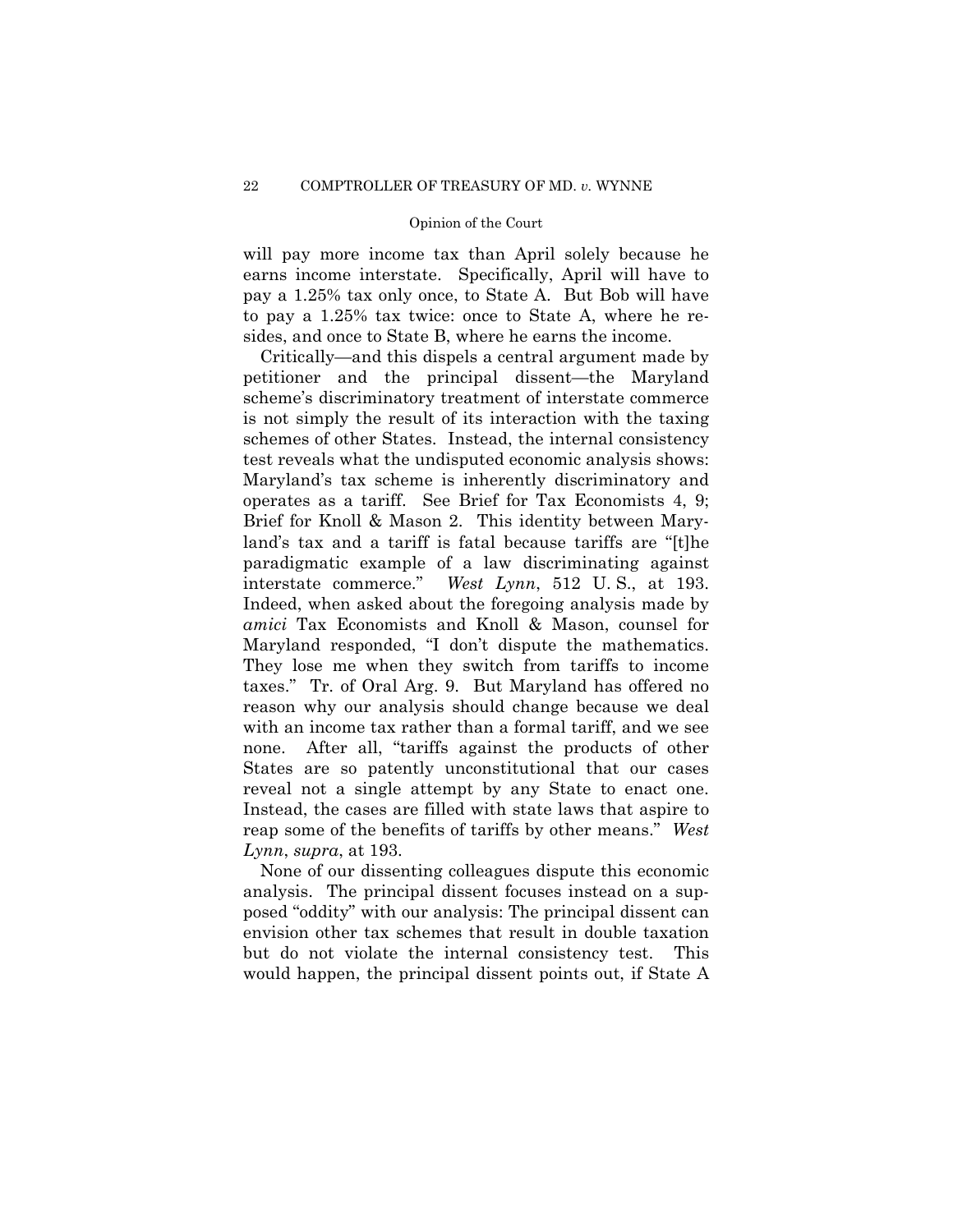taxed only based on residence and State B taxed only based on source. *Post*, at 17 (GINSBURG, J., dissenting); see also *post*, at 7 (SCALIA, J., dissenting). Our prior decisions have already considered and rejected this precise argument—and for good reason. For example, in *Armco*, we struck down an internally inconsistent tax that posed a risk of double taxation even though we recognized that there might be other permissible arrangements that would result in double taxation. Such schemes would be constitutional, we explained, because "such a result would not arise from impermissible discrimination against interstate commerce." 467 U. S., at 645. The principal dissent's protest that our distinction is "entirely circular," *post*, at 17–18, n. 10, misunderstands the critical distinction, recognized in cases like *Armco*, between discriminatory tax schemes and double taxation that results only from the interaction of two different but nondiscriminatory tax schemes. See also *Moorman*, 437 U. S., at 277, n. 12 (distinguishing "the potential consequences of the use of different formulas by the two States," which is not prohibited by the Commerce Clause, from discrimination that "inhere[s] in either State's formula," which is prohibited).

Petitioner and the Solicitor General argue that Maryland's tax is neutral, not discriminatory, because the same tax applies to all three categories of income. Specifically, they point out that the same tax is levied on (1) residents who earn income in State, (2) residents who earn income out of State, and (3) nonresidents who earn income in State. But the fact that the tax might have "'the advantage of appearing nondiscriminatory' does not save it from invalidation." *Tyler Pipe*, 483 U. S., at 248 (quoting *General Motors Corp.* v. *Washington*, 377 U. S. 436, 460 (1964) (Goldberg, J., dissenting)). See also *American Trucking Assns., Inc.* v. *Scheiner*, 483 U. S. at, 281 (dormant Commerce Clause applies to state taxes even when they "do not allocate tax burdens between insiders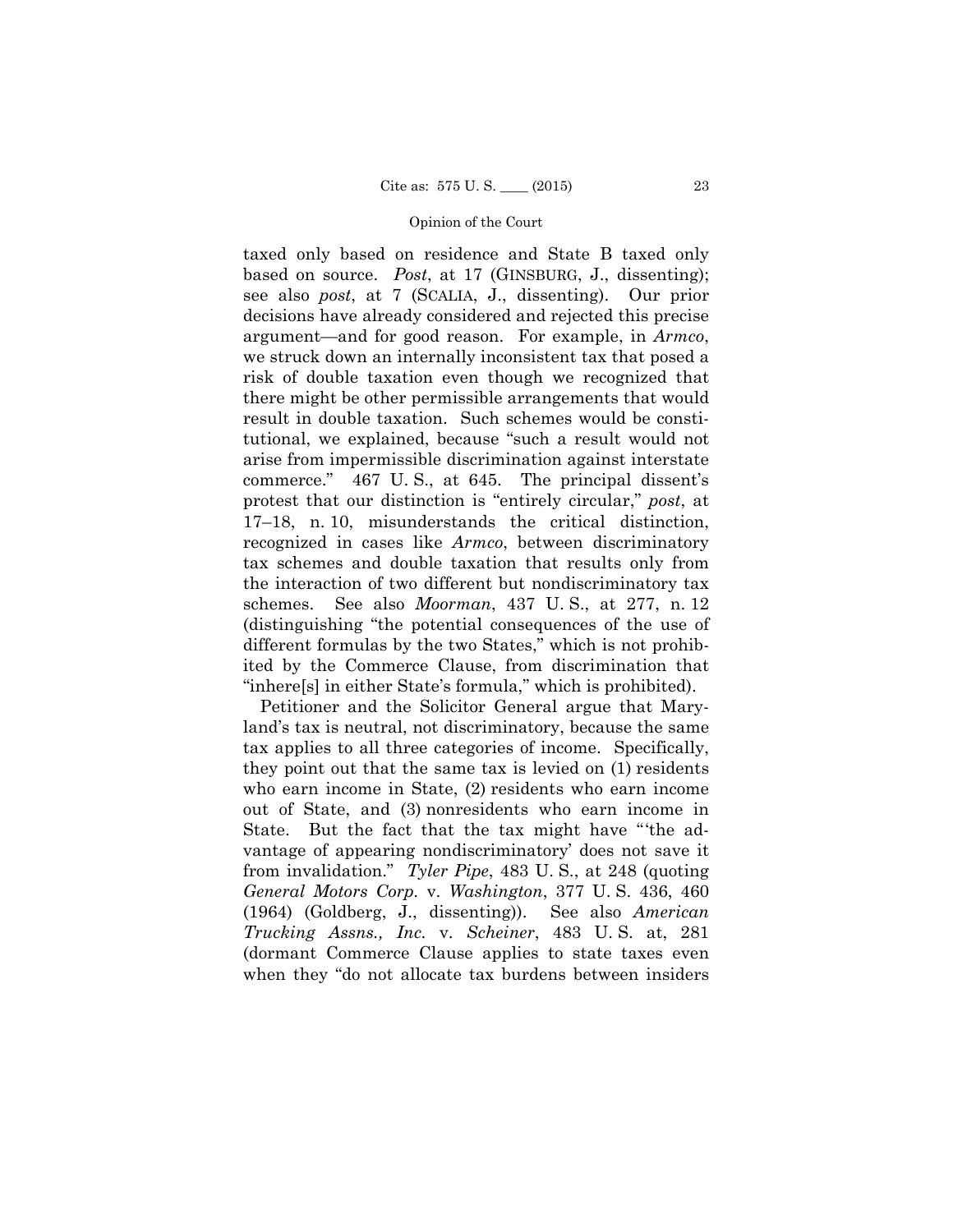and outsiders in a manner that is facially discriminatory"); *Maine* v. *Taylor*, 477 U. S. 131, 138 (1986) (a state law may discriminate against interstate commerce "'either on its face or in practical effect'" (quoting *Hughes*, 441 U. S., at 336)). In this case, the internal consistency test and economic analysis—indeed, petitioner's own concession confirm that the tax scheme operates as a tariff and discriminates against interstate commerce, and so the scheme is invalid.

Petitioner and the principal dissent, *post*, at 6, also note that by offering residents who earn income in interstate commerce a credit against the "state" portion of the income tax, Maryland actually receives less tax revenue from residents who earn income from interstate commerce rather than intrastate commerce. This argument is a red herring. The critical point is that the total tax burden on interstate commerce is higher, not that Maryland may receive more or less tax revenue from a particular taxpayer. See *Armco*, *supra*, at 642–645. Maryland's tax unconstitutionally discriminates against interstate commerce, and it is thus invalid regardless of how much a particular taxpayer must pay to the taxing State.

Once again, a simple hypothetical illustrates the point. Assume that State A imposes a 5% tax on the income that its residents earn in-state but a 10% tax on income they earn in other jurisdictions. Assume also that State A happens to grant a credit against income taxes paid to other States. Such a scheme discriminates against interstate commerce because it taxes income earned interstate at a higher rate than income earned intrastate. This is so despite the fact that, in certain circumstances, a resident of State A who earns income interstate may pay less tax to State A than a neighbor who earns income intrastate. For example, if Bob lives in State A but earns his income in State B, which has a 6% income tax rate, Bob would pay a total tax of 10% on his income, though 6% would go to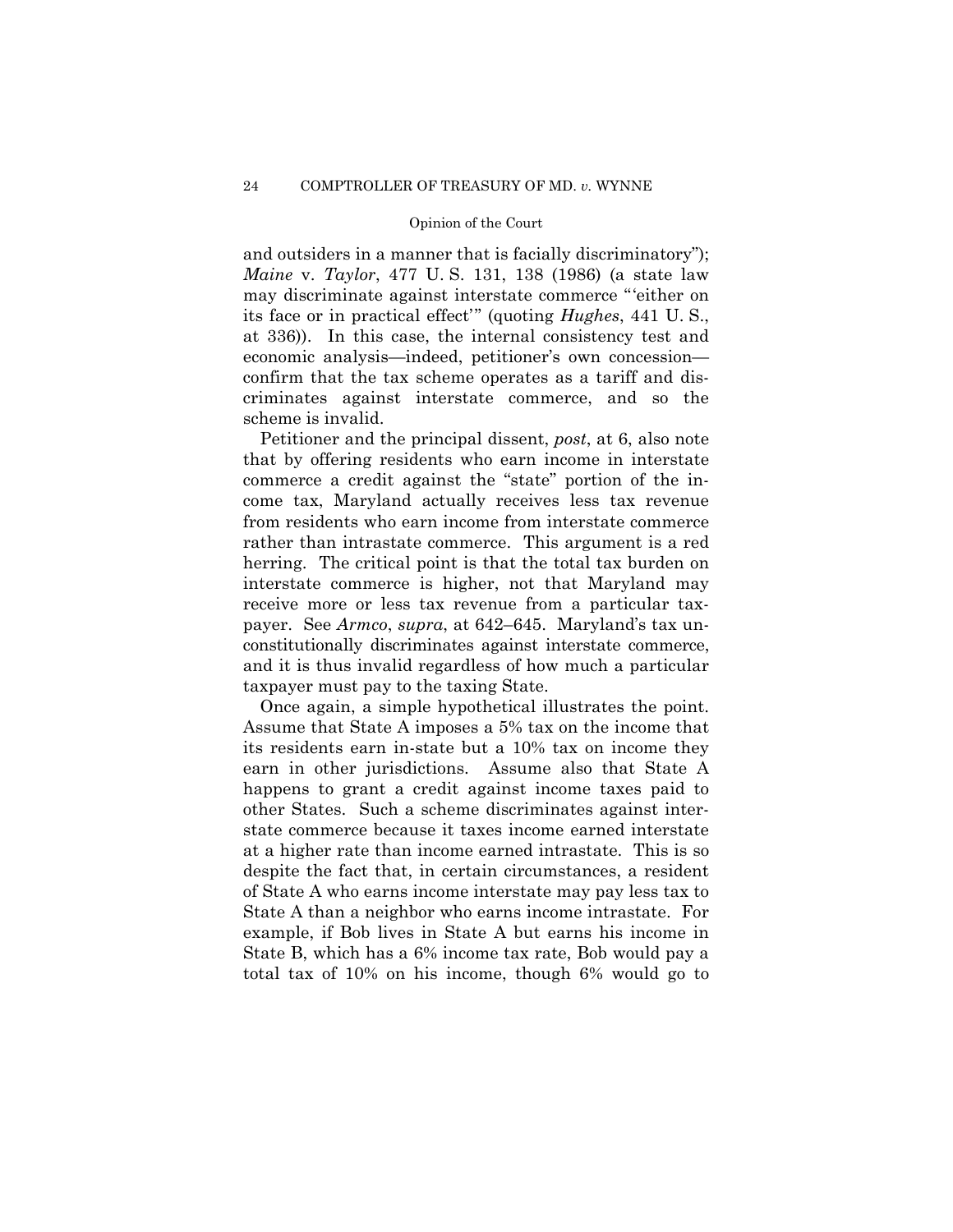State B and (because of the credit) only 4% would go to State A. Bob would thus pay less to State A than his neighbor, April, who lives in State A and earns all of her income there, because April would pay a 5% tax to State A. But Bob's tax burden to State A is irrelevant; his total tax burden is what matters.

The principal dissent is left with two arguments against the internal consistency test. These arguments are inconsistent with each other and with our precedents.

First, the principal dissent claims that the analysis outlined above requires a State taxing based on residence to "recede" to a State taxing based on source. *Post*, at 1–2. We establish no such rule of priority. To be sure, Maryland could remedy the infirmity in its tax scheme by offering, as most States do, a credit against income taxes paid to other States. See *Tyler Pipe*, *supra*, at 245–246, and n. 13. If it did, Maryland's tax scheme would survive the internal consistency test and would not be inherently discriminatory. Tweak our first hypothetical, *supra,* at 21–22, and assume that all States impose a 1.25% tax on all three categories of income but also allow a credit against income taxes that residents pay to other jurisdictions. In that circumstance, April (who lives and works in State A) and Bob (who lives in State A but works in State B) would pay the same tax. Specifically, April would pay a 1.25% tax only once (to State A), and Bob would pay a 1.25% tax only once (to State B, because State A would give him a credit against the tax he paid to State B).

But while Maryland could cure the problem with its current system by granting a credit for taxes paid to other States, we do not foreclose the possibility that it could comply with the Commerce Clause in some other way. See Brief for Tax Economists 32; Brief for Knoll & Mason 28– 30. Of course, we do not decide the constitutionality of a hypothetical tax scheme that Maryland might adopt because such a scheme is not before us. That Maryland's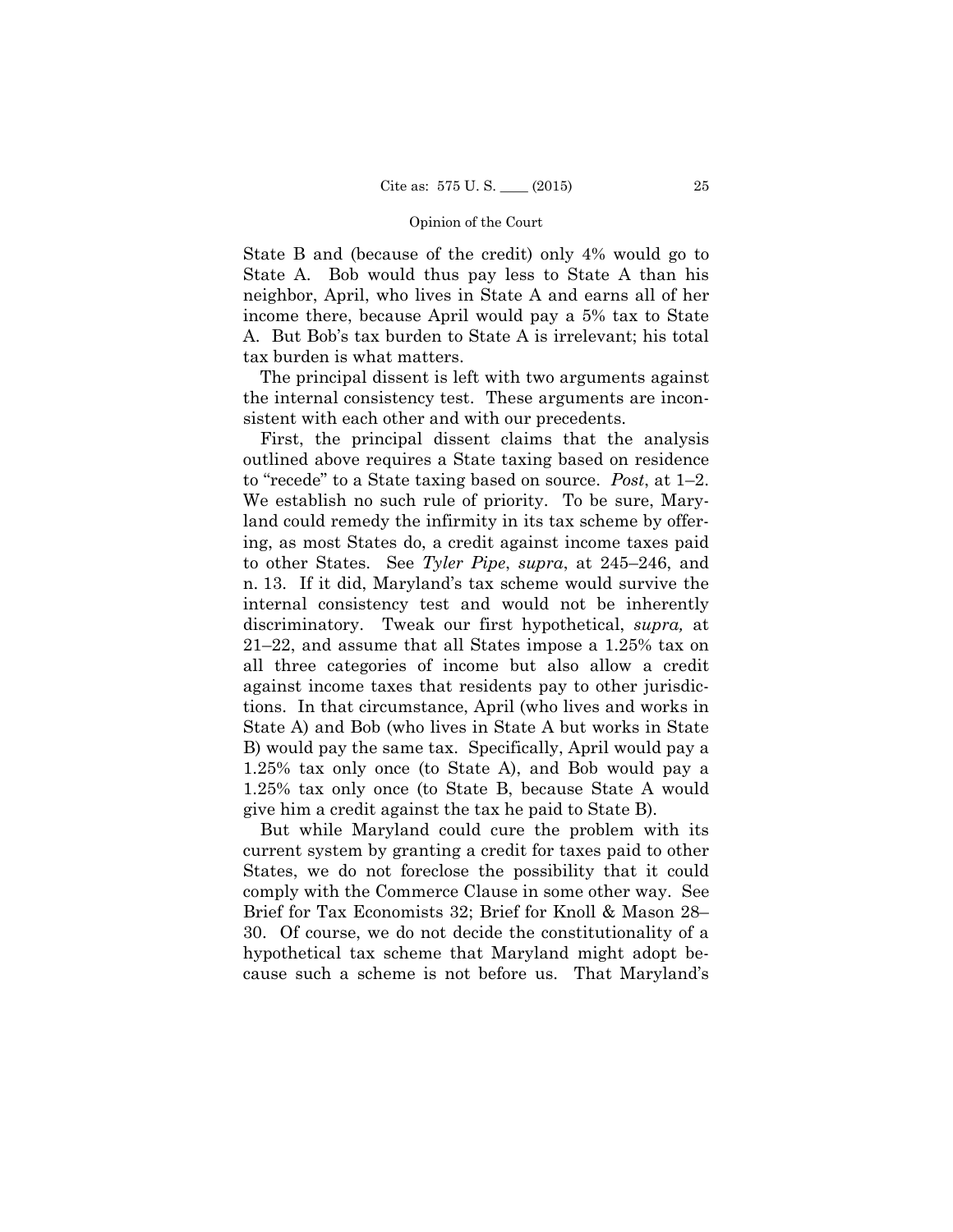existing tax unconstitutionally discriminates against interstate commerce is enough to decide this case.

Second, the principal dissent finds a "deep flaw" with the possibility that "Maryland could eliminate the inconsistency [with its tax scheme] by terminating the special nonresident tax—a measure that would not help the Wynnes at all." *Post*, at 16. This second objection refutes the first. By positing that Maryland could remedy the unconstitutionality of its tax scheme by eliminating the special nonresident tax, the principal dissent accepts that Maryland's desire to tax based on residence need not "recede" to another State's desire to tax based on source.

Moreover, the principal dissent's supposed flaw is simply a truism about every case under the dormant Commerce Clause (not to mention the Equal Protection Clause): Whenever government impermissibly treats like cases differently, it can cure the violation by either "leveling up" or "leveling down." Whenever a State impermissibly taxes interstate commerce at a higher rate than intrastate commerce, that infirmity could be cured by lowering the higher rate, raising the lower rate, or a combination of the two. For this reason, we have concluded that "a State found to have imposed an impermissibly discriminatory tax retains flexibility in responding to this determination." *McKesson Corp.* v. *Division of Alcoholic Beverages and Tobacco, Fla. Dept. of Business Regulation*, 496 U. S. 18, 39–40 (1990). See also *Associated Industries of Mo.* v. *Lohman,* 511 U. S. 641, 656 (1994); *Fulton Corp.*, 516 U. S., at 346–347. If every claim that suffers from this "flaw" cannot succeed, no dormant Commerce Clause or equal protection claim could ever succeed.

JUSTICE SCALIA would uphold the constitutionality of the Maryland tax scheme because the dormant Commerce Clause, in his words, is "a judicial fraud." *Post*, at 2. That

G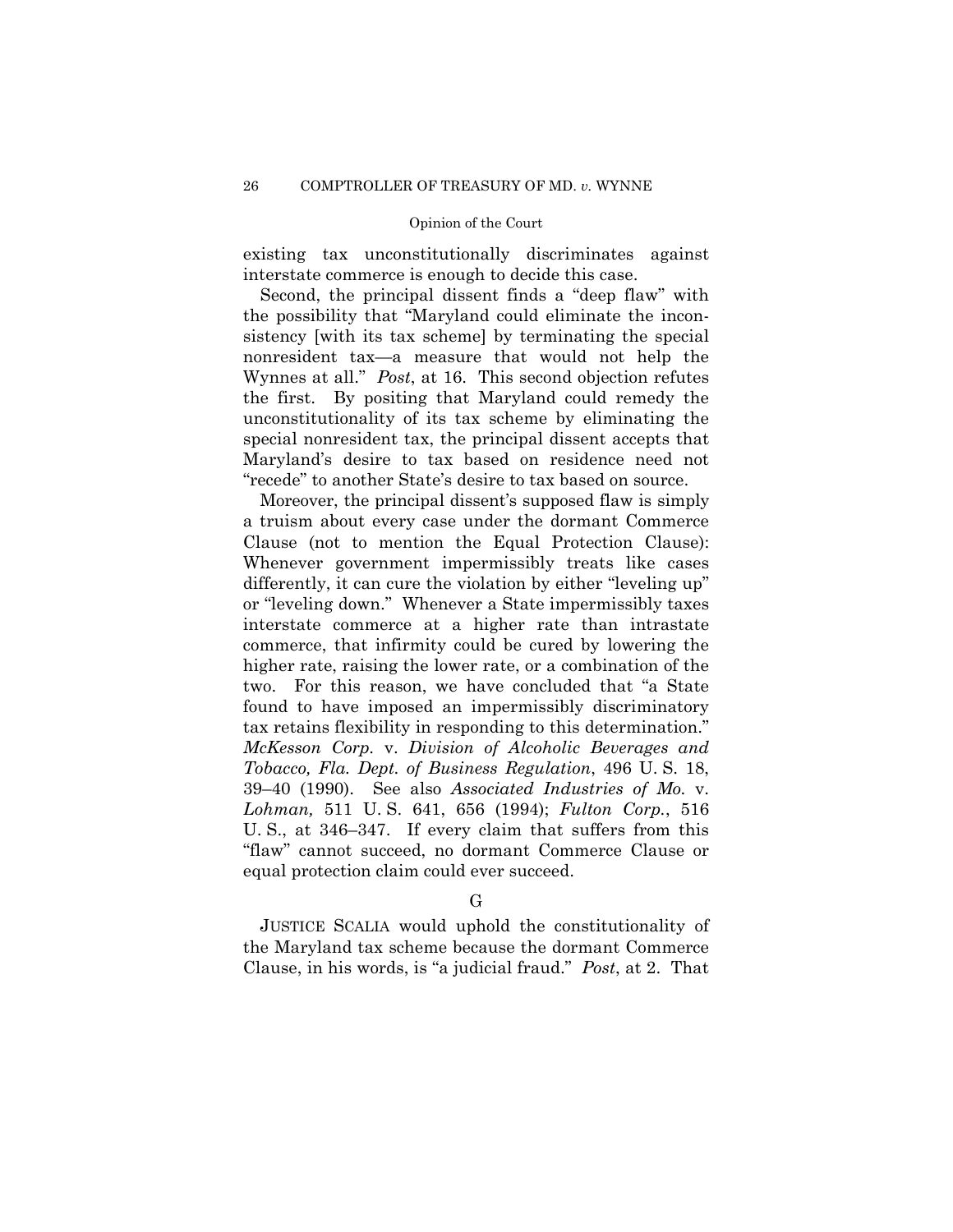in dozens of our opinions, joined by dozens of Justices. was not the view of the Court in *Gibbons* v. *Ogden*, 9 Wheat, at 209, where Chief Justice Marshall wrote that there was "great force" in the argument that the Commerce Clause by itself limits the power of the States to enact laws regulating interstate commerce. Since that time, this supposedly fraudulent doctrine has been applied Perhaps for this reason, petitioner in this case, while challenging the interpretation and application of that doctrine by the court below, did not ask us to reconsider the doctrine's validity.

 mount to a tariff on work done out of State. He argues, JUSTICE SCALIA does not dispute the fact that State tariffs were among the principal problems that led to the adoption of the Constitution. See *post*, at 3. Nor does he dispute the fact that the Maryland tax scheme is tantahowever, that the Constitution addresses the problem of state tariffs by prohibiting States from imposing "'Imposts or Duties on Imports or Exports.'" *Ibid.* (quoting Art. I, §10, cl. 2). But he does not explain why, under his interpretation of the Constitution, the Import-Export Clause would not lead to the same result that we reach under the dormant Commerce Clause. Our cases have noted the close relationship between the two provisions. See, *e.g., State Tonnage Tax Cases*, 12 Wall. 204, 214 (1871).

 taxes paid elsewhere." *Post*, at 2 (dissenting opinion). "It JUSTICE THOMAS also refuses to accept the dormant Commerce Clause doctrine, and he suggests that the Constitution was ratified on the understanding that it would not prevent a State from doing what Maryland has done here. He notes that some States imposed income taxes at the time of the adoption of the Constitution, and he observes that "[t]here is no indication that those early state income tax schemes provided credits for income seems highly implausible," he writes, "that those who ratified the Commerce Clause understood it to conflict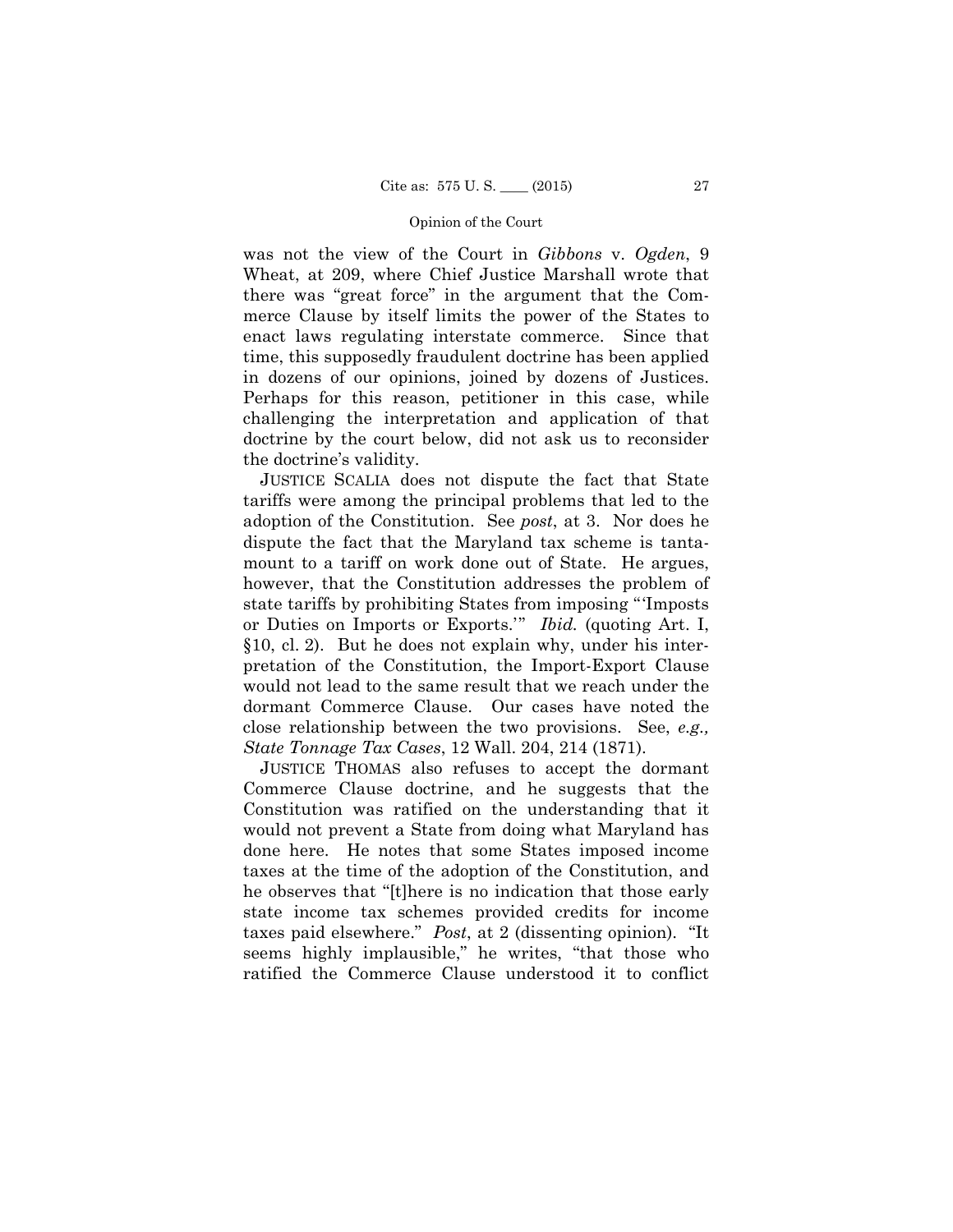with the income tax laws of their States and nonetheless adopted it without a word of concern." *Ibid.* This argument is plainly unsound.

First, because of the difficulty of interstate travel, the number of individuals who earned income out of State in 1787 was surely very small. (We are unaware of records showing, for example, that it was common in 1787 for workers to commute to Manhattan from New Jersey by rowboat or from Connecticut by stagecoach.)

 Second, JUSTICE THOMAS has not shown that the small number of individuals who earned income out of State were taxed twice on that income. A number of Foundingera income tax schemes appear to have taxed only the income of residents, not nonresidents. For example, in his report to Congress on direct taxes, Oliver Wolcott, Jr., Secretary of Treasury, describes Delaware's income tax as being imposed only on "the inhabitants of this State," and he makes no mention of the taxation of nonresidents' income. Report to 4th Cong., 2d Sess. (1796), concerning Direct Taxes, in 1 American State Papers, Finance 429 (1832). JUSTICE THOMAS likewise understands that the Massachusetts and Delaware income taxes were imposed only on residents. *Post*, at 2, n. These tax schemes, of course, pass the internal consistency test. Moreover, the difficulty of administering an income tax on nonresidents would have diminished the likelihood of double taxation. See R. Blakey, State Income Taxation 1 (1930).

Third, even if some persons were taxed twice, it is unlikely that this was a matter of such common knowledge that it must have been known by the delegates to the State ratifying conventions who voted to adopt the Constitution.

\* \* \*

For these reasons, the judgment of the Court of Appeals of Maryland is affirmed.

*It is so ordered.*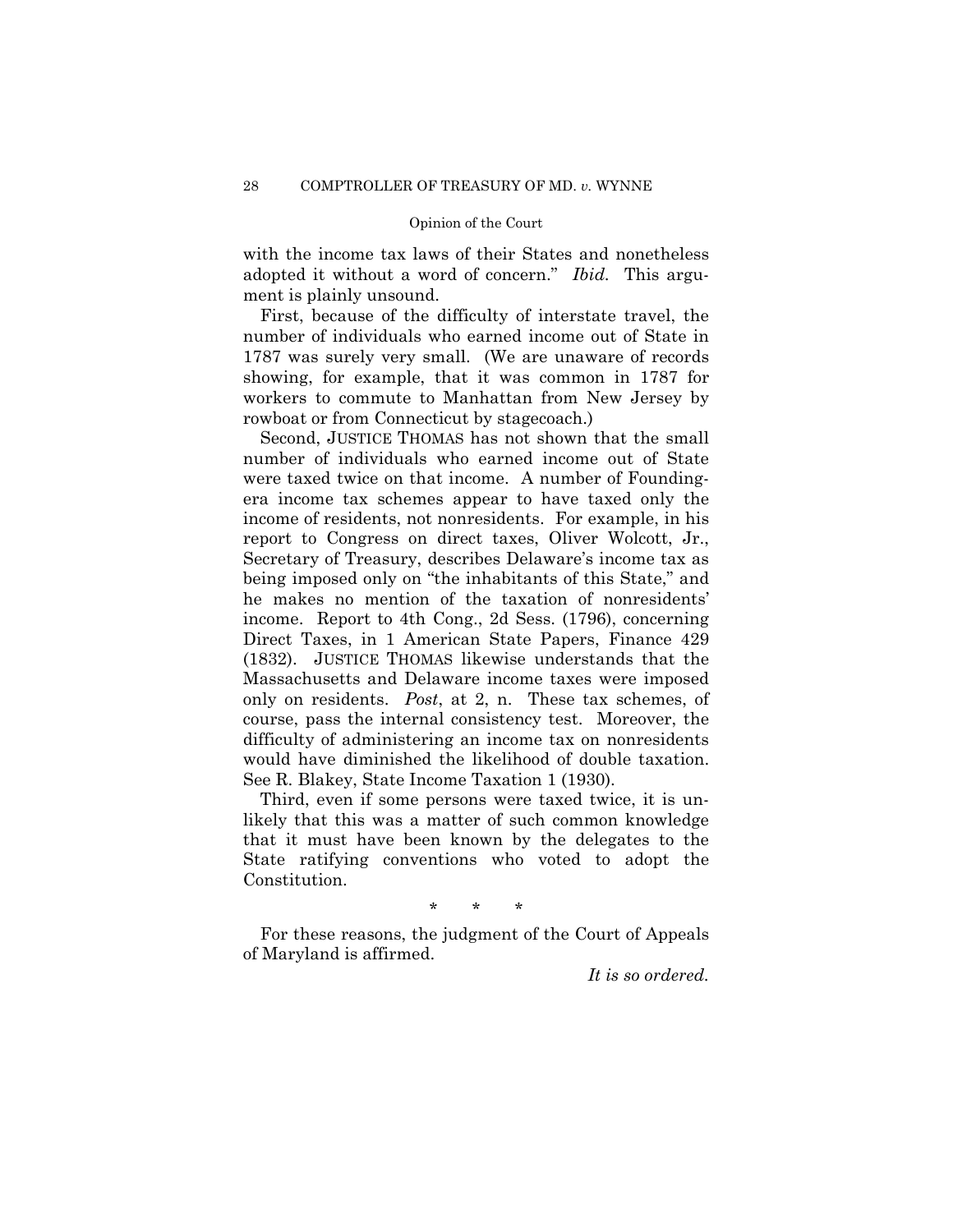# $\frac{1}{2}$  ,  $\frac{1}{2}$  ,  $\frac{1}{2}$  ,  $\frac{1}{2}$  ,  $\frac{1}{2}$  ,  $\frac{1}{2}$  ,  $\frac{1}{2}$ **SUPREME COURT OF THE UNITED STATES**

## $\frac{1}{2}$  ,  $\frac{1}{2}$  ,  $\frac{1}{2}$  ,  $\frac{1}{2}$  ,  $\frac{1}{2}$  ,  $\frac{1}{2}$ No. 13–485

# COMPTROLLER OF THE TREASURY OF MARYLAND, PETITIONER *v.* BRIAN WYNNE ET UX.

# ON WRIT OF CERTIORARI TO THE COURT OF APPEALS OF MARYLAND

[May 18, 2015]

JUSTICE SCALIA, with whom JUSTICE THOMAS joins as to Parts I and II, dissenting.

The Court holds unconstitutional Maryland's refusal to give its residents full credits against income taxes paid to other States. It does this by invoking the negative Commerce Clause, a judge-invented rule under which judges may set aside state laws that they think impose too much of a burden upon interstate commerce. I join the principal dissent, which demonstrates the incompatibility of this decision with our prior negative Commerce Clause cases. *Post*, at 2–14 (opinion of GINSBURG, J.). Incompatibility, however, is not the test for me—though what is incompatible with our cases *a fortiori* fails my test as well, as discussed briefly in Part III below. The principal purpose of my writing separately is to point out how wrong our negative Commerce Clause jurisprudence is in the first place, and how well today's decision illustrates its error.

I

The fundamental problem with our negative Commerce Clause cases is that the Constitution does not contain a negative Commerce Clause. It contains only a Commerce Clause. Unlike the negative Commerce Clause adopted by the judges, the real Commerce Clause adopted by the People merely empowers Congress to "regulate Commerce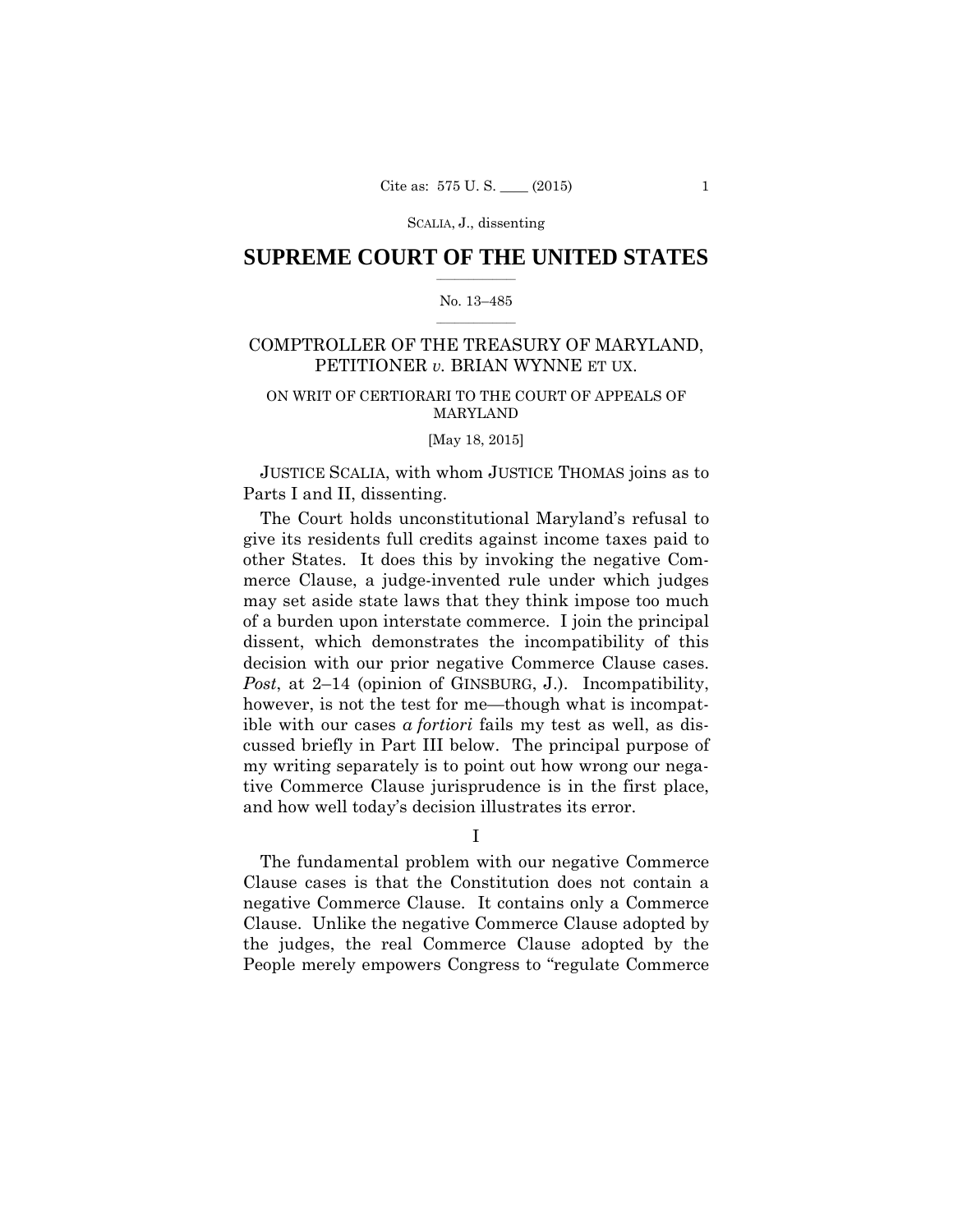with foreign Nations, and among the several States, and with the Indian Tribes." Art. I, §8, cl. 3. The Clause says nothing about prohibiting state laws that burden commerce. Much less does it say anything about authorizing judges to set aside state laws *they believe* burden commerce. The clearest sign that the negative Commerce Clause is a judicial fraud is the utterly illogical holding that congressional consent enables States to enact laws that would otherwise constitute impermissible burdens upon interstate commerce. See *Prudential Ins. Co.* v. *Benjamin*, 328 U. S. 408, 421–427 (1946). How could congressional consent lift a constitutional prohibition? See *License Cases*, 5 How. 504, 580 (1847) (opinion of Taney, C. J.).

The Court's efforts to justify this judicial economic veto come to naught. The Court claims that the doctrine "has deep roots." *Ante,* at 5. So it does, like many weeds. But age alone does not make up for brazen invention. And the doctrine in any event is not quite as old as the Court makes it seem. The idea that the Commerce Clause of its own force limits state power "finds no expression" in discussions surrounding the Constitution's ratification. F. Frankfurter, The Commerce Clause Under Marshall, Taney and Waite 13 (1937). For years after the adoption of the Constitution, States continually made regulations that burdened interstate commerce (like pilotage laws and quarantine laws) without provoking any doubts about their constitutionality. *License Cases*, *supra,* at 580–581. This Court's earliest allusions to a negative Commerce Clause came only in dicta—ambiguous dicta, at that—and were vigorously contested at the time. See, *e.g., id.,* at 581–582. Our first clear *holding* setting aside a state law under the negative Commerce Clause came after the Civil War, more than 80 years after the Constitution's adoption. *Case of the State Freight Tax*, 15 Wall. 232 (1873). Since then, we have tended to revamp the doctrine every couple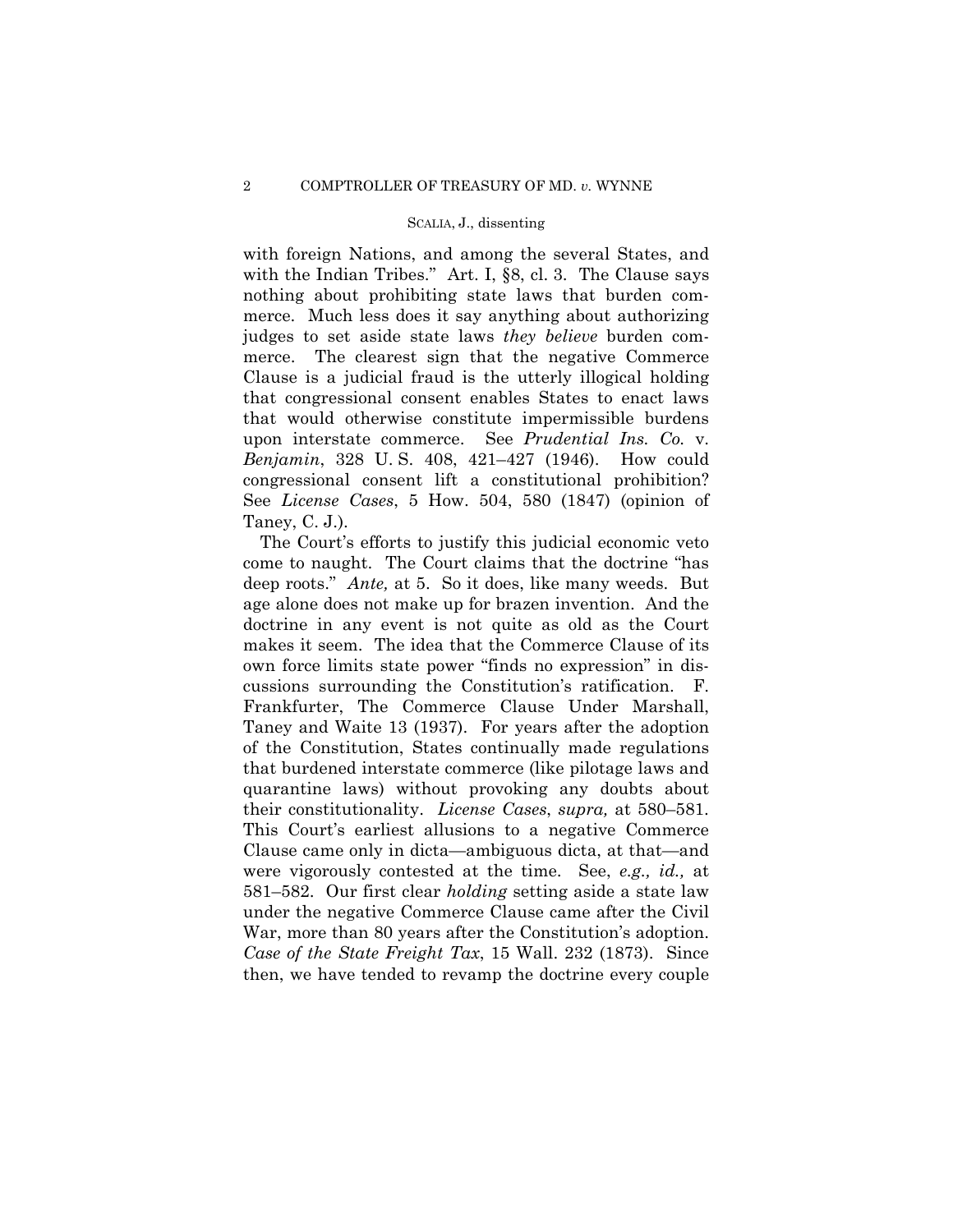of decades upon finding existing decisions unworkable or unsatisfactory. See *Quill Corp.* v. *North Dakota*, 504 U. S. 298, 309 (1992). The negative Commerce Clause applied today has little in common with the negative Commerce Clause of the 19th century, except perhaps for incoherence.

 that led to the adoption of the Constitution." *Ante*, at 5. This line of reasoning forgets that interpretation requires nage"—without congressional consent. Art. I, §10, cls. 2–3. It also addresses these evils by giving Congress a com-The Court adds that "tariffs and other laws that burdened interstate commerce" were among "the chief evils heeding more than the Constitution's purposes; it requires heeding the means the Constitution uses to achieve those purposes. The Constitution addresses the evils of local impediments to commerce by prohibiting States from imposing certain especially burdensome taxes—"Imposts or Duties on Imports or Exports" and "Dut[ies] of Tonmerce power under which *it* may prohibit other burdensome taxes and laws. As the Constitution's text shows, however, it does not address these evils by empowering the *judiciary* to set aside state taxes and laws that *it*  deems too burdensome. By arrogating this power anyway, our negative Commerce Clause cases have disrupted the balance the Constitution strikes between the goal of protecting commerce and competing goals like preserving local autonomy and promoting democratic responsibility.

# II

The failings of negative Commerce Clause doctrine go beyond its lack of a constitutional foundation, as today's decision well illustrates.

1. One glaring defect of the negative Commerce Clause is its lack of governing principle. Neither the Constitution nor our legal traditions offer guidance about how to sepa-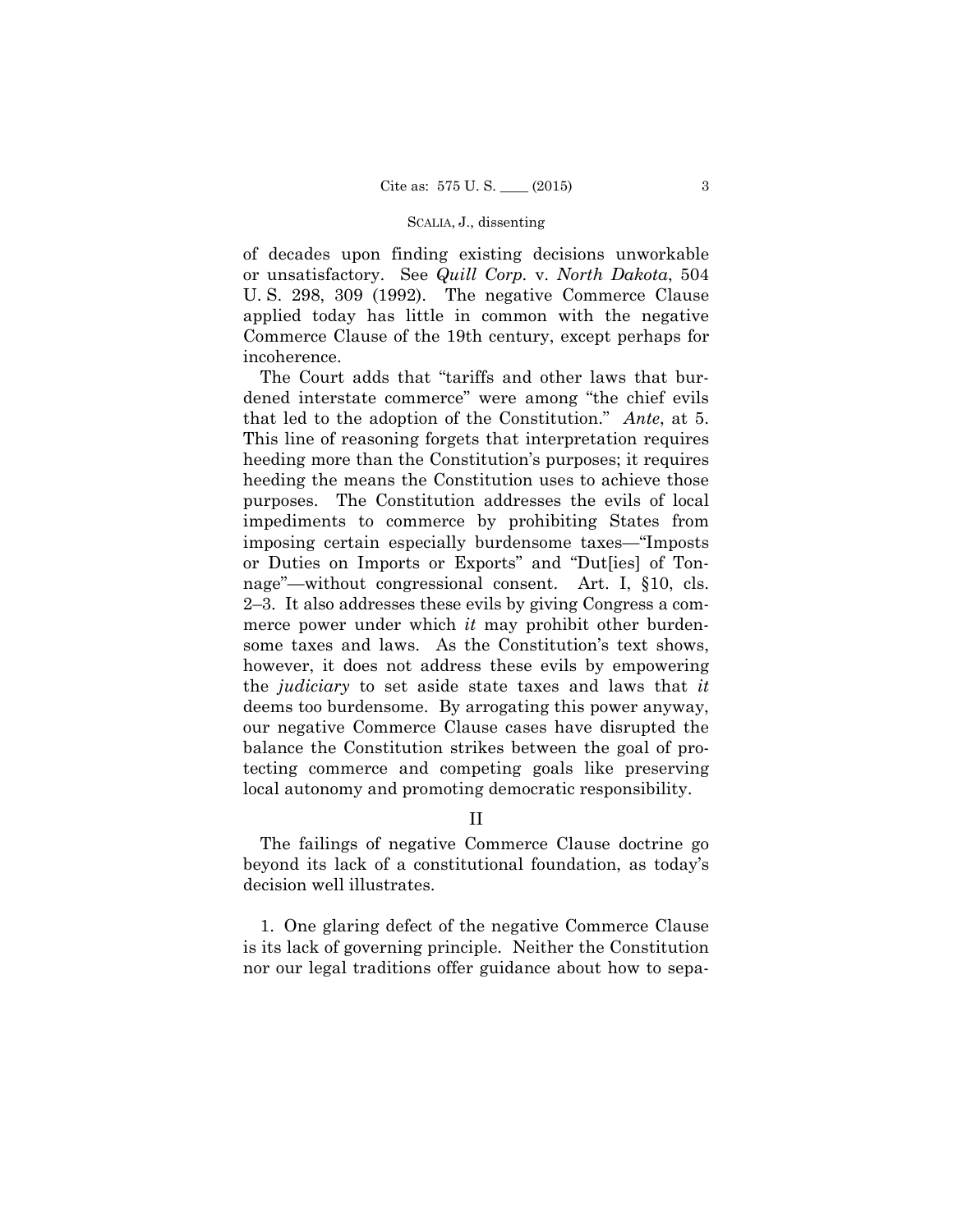rate improper state interference with commerce from permissible state taxation or regulation of commerce. So we must make the rules up as we go along. That is how we ended up with the bestiary of ad hoc tests and ad hoc exceptions that we apply nowadays, including the substantial nexus test, the fair apportionment test, and the fair relation test, *Complete Auto Transit, Inc.* v. *Brady*, 430 U. S. 274, 279 (1977), the interest-on-state-bonds exception, *Department of Revenue of Ky.* v. *Davis*, 553 U. S. 328, 353–356 (2008), and the sales-taxes-on-mailorders exception, *Quill Corp.*, *supra,* at 314–319.

 nicely showcases our ad hocery. Under this rule, a tax The internal consistency rule invoked by the Court violates the Constitution if its hypothetical adoption by all States would interfere with interstate commerce. *Ante,* at 19. How did this exercise in counterfactuals find its way into our basic charter? The test, it is true, bears some resemblance to Kant's first formulation of the categorical imperative: "Act only according to that maxim whereby you can at the same time will that it should become a universal law" without contradiction. Grounding for the Metaphysics of Morals 30 (J. Ellington transl. 3d ed. 1993). It bears no resemblance, however, to anything in the text or structure of the Constitution. Nor can one discern an obligation of internal consistency from our legal traditions, which show that States have been imposing internally inconsistent taxes for quite a while—until recently with our approval. See, *e.g., General Motors Corp.* v. *Washington*, 377 U. S. 436 (1964) (upholding internally inconsistent business activities tax); *Hinson* v. *Lott*, 8 Wall. 148 (1869) (upholding internally inconsistent liquor tax). No, the only justification for the test seems to be that this Court disapproves of "'cross-border tax disadvantage[s]'" when created by internally inconsistent taxes, but is willing to tolerate them when created by "the interaction of . . . internally consistent schemes." *Ante,* at 19.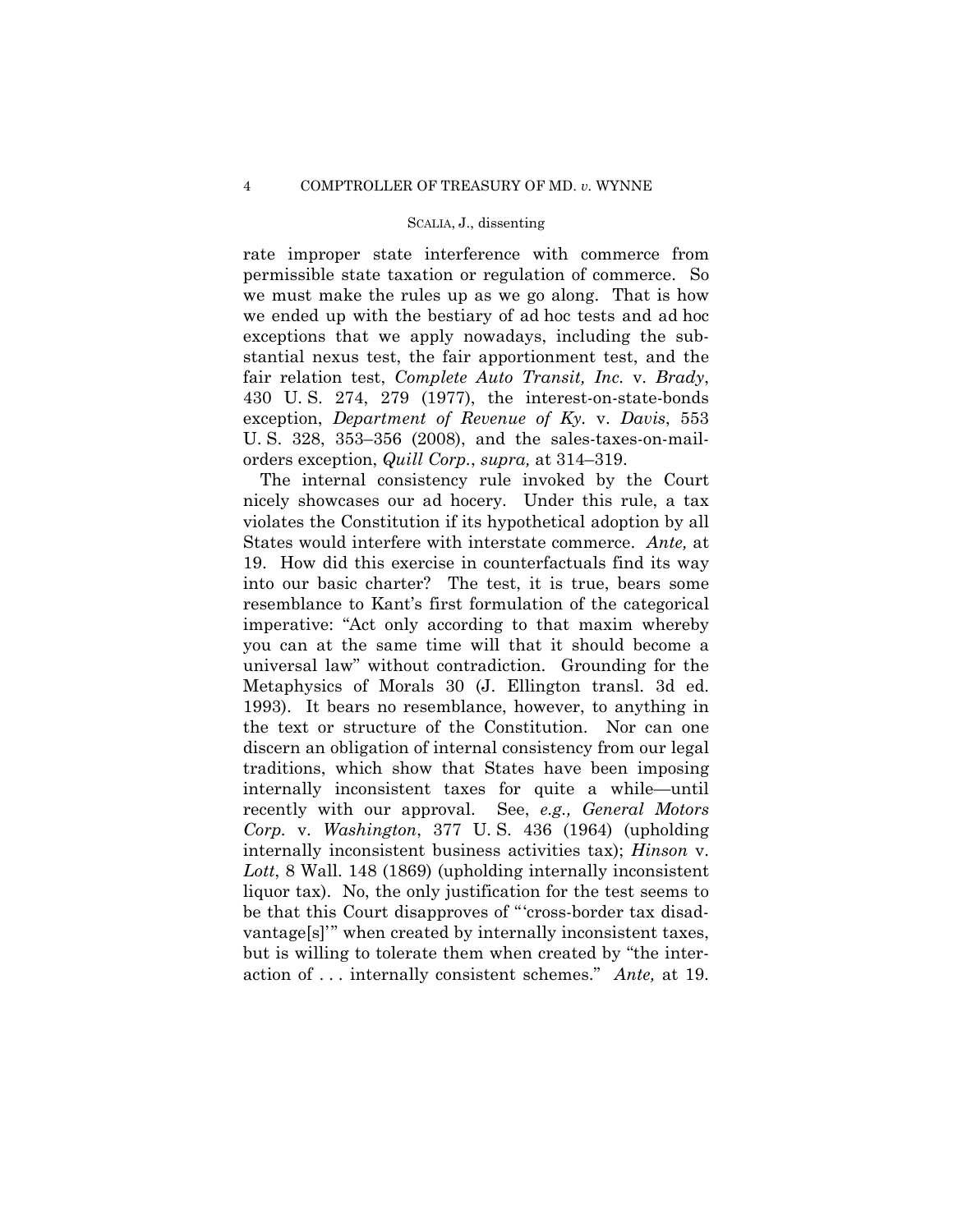"Whatever it is we are expounding in this area, it is not a Constitution." *American Trucking Assns., Inc.* v. *Smith*, 496 U. S. 167, 203 (1990) (SCALIA, J., concurring in judgment).

2. Another conspicuous feature of the negative Commerce Clause is its instability. Because no principle anchors our development of this doctrine—and because the line between wise regulation and burdensome interference changes from age to economic age—one can never tell when the Court will make up a new rule or throw away an old one. "Change is almost [the doctrine's] natural state, as it is the natural state of legislation in a constantly changing national economy." *Ibid.* 

 Today's decision continues in this proud tradition. Consider a few ways in which it contradicts earlier decisions:

- In an earlier case, the Court conceded that a trucking tax "fail[ed] the 'internal consistency' test," but upheld the tax anyway. *American Trucking Assns., Inc.* v. *Michigan Pub. Serv. Comm'n*, 545 U. S. 429, 437 (2005). Now, the Court proclaims that an income tax "fails the internal consistency test," and for that reason strikes it down. *Ante,* at 21.
- In an earlier case, the Court concluded that "[i]t is not a purpose of the Commerce Clause to protect state residents from their own state taxes" and that residents could "complain about and change the tax through the [State's] political process." *Goldberg* v. *Sweet*, 488 U. S. 252, 266 (1989). Now, the Court concludes that the negative Commerce Clause operates "regardless of whether the plaintiff is a resident . . . or nonresident" and that "the notion that [residents] have a complete remedy at the polls is fanciful." *Ante,*  at 11, 12.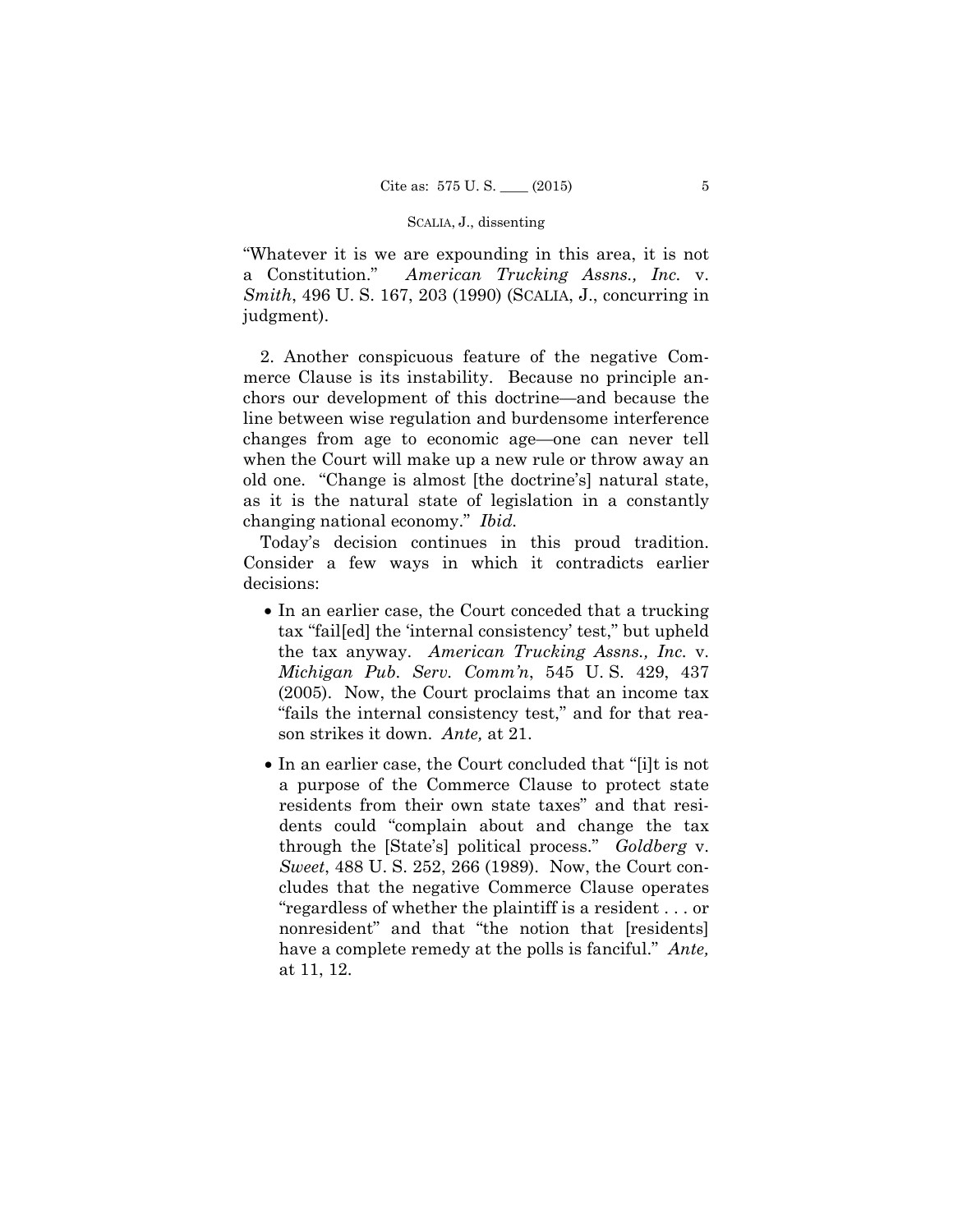- gross income "should [not] matter." *Ante*, at 7. In an earlier case, the Court said that "[t]he difference in effect between a tax measured by gross receipts and one measured by net income . . . is manifest and substantial." *United States Glue Co.* v. *Town of Oak Creek*, 247 U. S. 321, 328 (1918). Now, the Court says that the "formal distinction" between taxes on net and
- In an earlier case, the Court upheld a tax despite its economic similarity to the gross-receipts tax struck down in *Central Greyhound Lines, Inc.* v. *Mealey*, 334 U. S. 653 (1948). *Oklahoma Tax Comm'n* v. *Jefferson Lines, Inc.*, 514 U. S. 175, 190–191 (1995). The Court explained that "economic equivalence alone has . . . not been (and should not be) the touchstone of Commerce Clause jurisprudence." *Id.*, at 196–197, n. 7. Now, the Court strikes down a tax in part because of its economic similarity to the gross-receipts tax struck down in *Central Greyhound*. *Ante,* at 7. The Court explains that "we must consider 'not the formal language of the tax statute but rather its practical effect.'" *Ante,* at 7–8.

So much for internal consistency.

3. A final defect of our Synthetic Commerce Clause cases is their incompatibility with the judicial role. The doctrine does not call upon us to perform a conventional judicial function, like interpreting a legal text, discerning a legal tradition, or even applying a stable body of precedents. It instead requires us to balance the needs of commerce against the needs of state governments. That is a task for legislators, not judges.

Today's enterprise of eliminating double taxation puts this problem prominently on display. The one sure way to eliminate all double taxation is to prescribe uniform national tax rules—for example, to allow taxation of income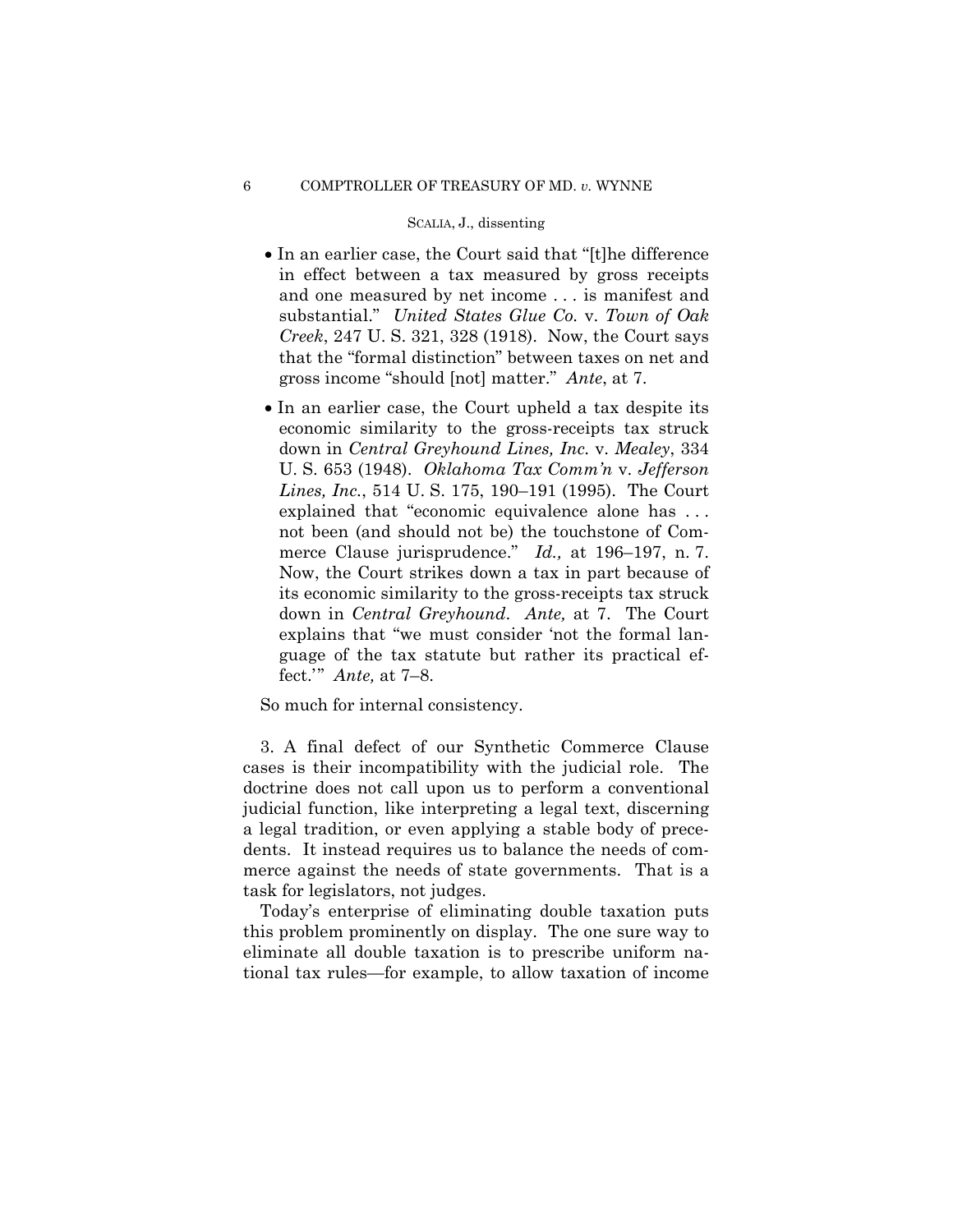in Virginia *still* face double taxation. Post, at 17-18. only where earned. But a program of prescribing a national tax code plainly exceeds the judicial competence. (It may even exceed the legislative competence to come up with a uniform code that accounts for the many political and economic differences among the States.) As an alternative, we could consider whether a State's taxes in practice overlap too much with the taxes of other States. But any such approach would drive us "to the perplexing inquiry, so unfit for the judicial department, what degree of taxation is the legitimate use, and what degree may amount to an abuse of power." *McCulloch* v. *Maryland*, 4 Wheat. 316, 430 (1819). The Court today chooses a third approach, prohibiting States from imposing internally inconsistent taxes. *Ante,* at 19. But that rule avoids double taxation only in the hypothetical world where all States adopt the same internally consistent tax, not in the real world where different States might adopt different internally consistent taxes. For example, if Maryland imposes its income tax on people who live in Maryland regardless of where they work (one internally consistent scheme), while Virginia imposes its income tax on people who work in Virginia regardless of where they live (another internally consistent scheme), Marylanders who work Then again, it is only fitting that the Imaginary Commerce Clause would lead to imaginary benefits.

# III

 against interstate commerce; a resident pays no less to For reasons of *stare decisis*, I will vote to set aside a tax under the negative Commerce Clause if (but only if) it discriminates on its face against interstate commerce or cannot be distinguished from a tax this Court has already held unconstitutional. *American Trucking Assns.*, 545 U. S., at 439 (SCALIA, J., concurring in judgment). The income tax before us does not discriminate on its face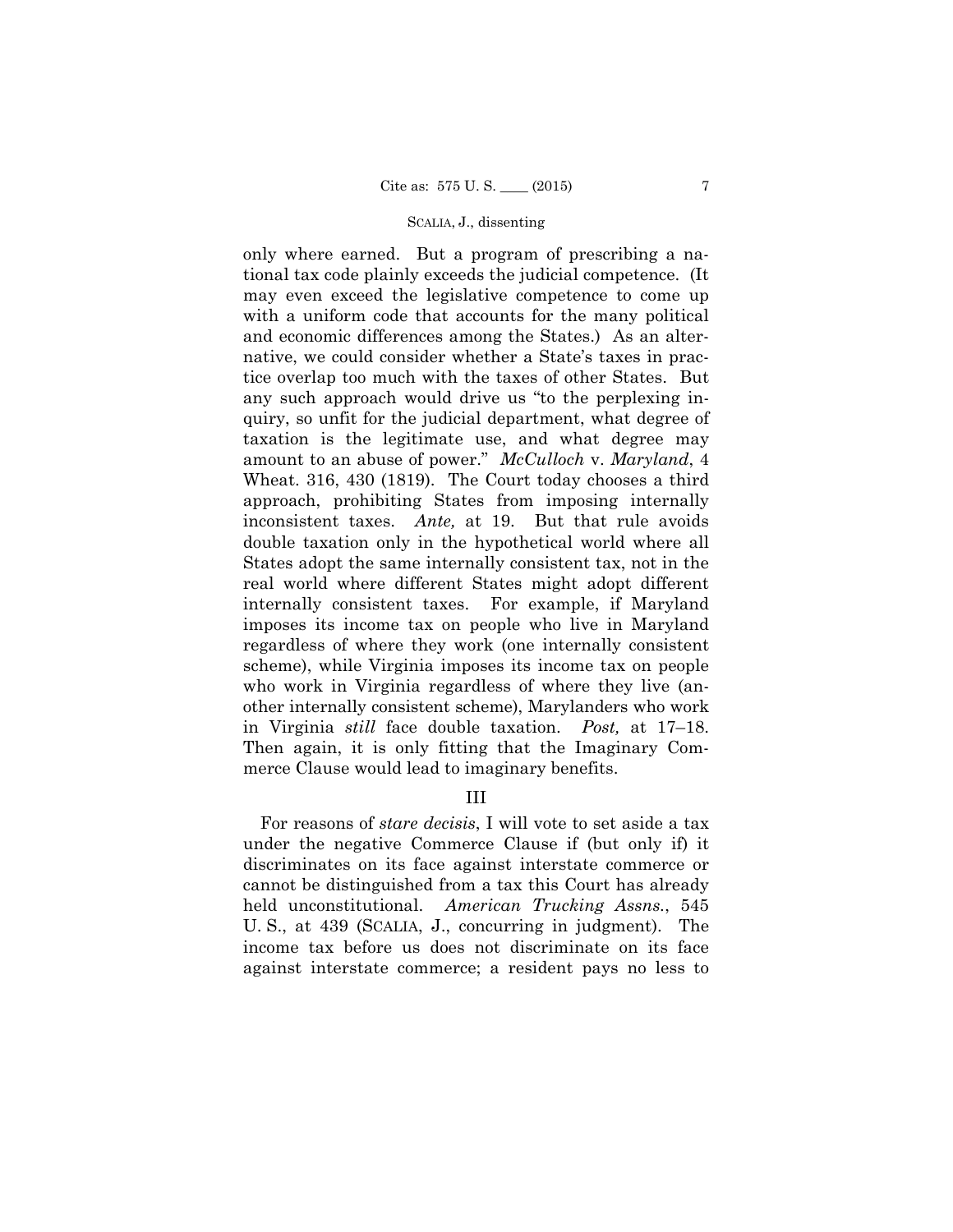works elsewhere. Neither is the tax before us indistin-Maryland when he works in Maryland than when he guishable from one that we have previously held unconstitutional. To the contrary, as the principal dissent establishes, our prior cases validate this tax.

\* \* \*

Maryland's refusal to give residents full tax credits against income taxes paid to other States has its disadvantages. It threatens double taxation and encourages residents to work in Maryland. But Maryland's law also has its advantages. It allows the State to collect equal revenue from taxpayers with equal incomes, avoids the administrative burdens of verifying tax payments to other States, and ensures that every resident pays the State at least some income tax. Nothing in the Constitution precludes Maryland from deciding that the benefits of its tax scheme are worth the costs.

I respectfully dissent.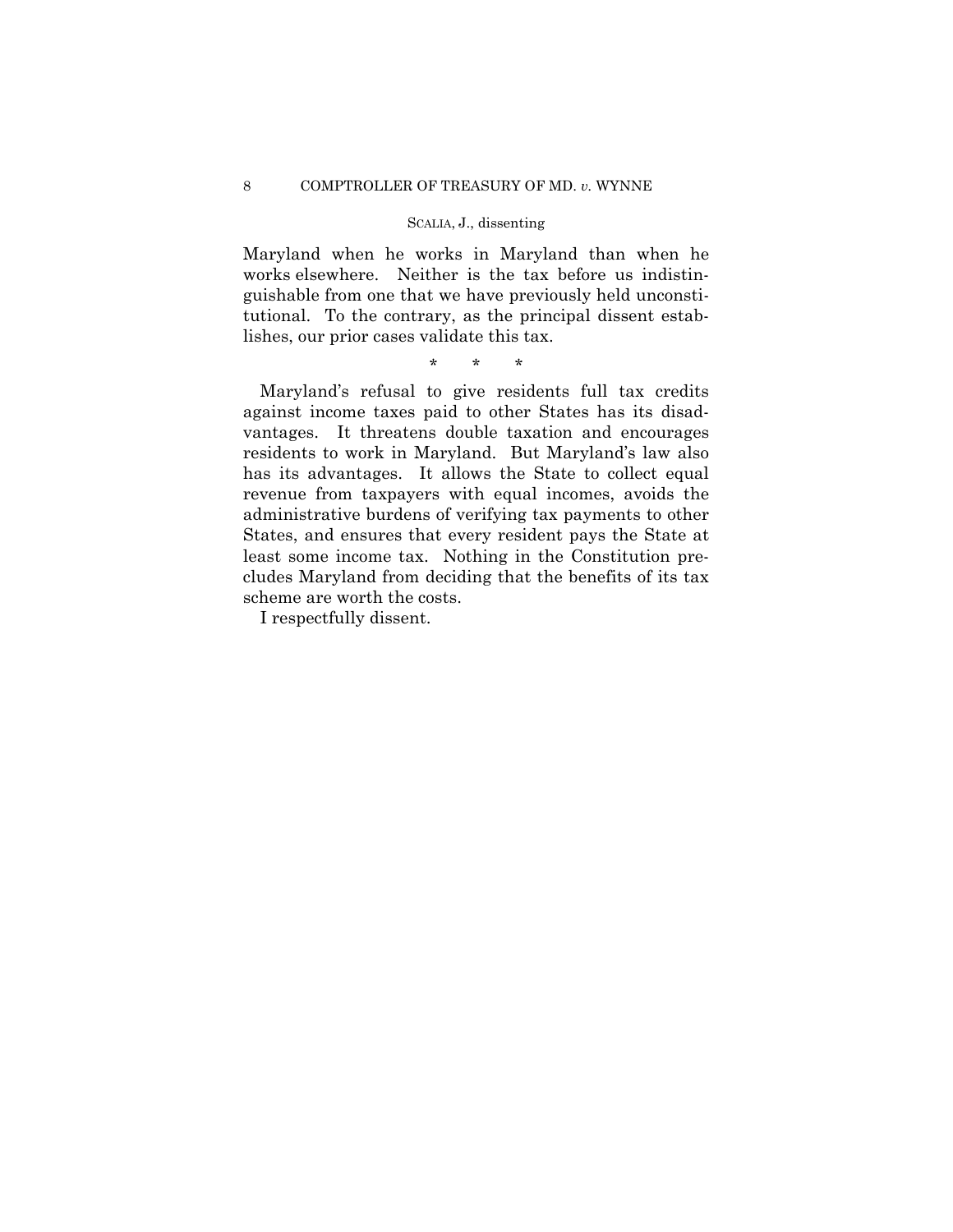# $\frac{1}{2}$  ,  $\frac{1}{2}$  ,  $\frac{1}{2}$  ,  $\frac{1}{2}$  ,  $\frac{1}{2}$  ,  $\frac{1}{2}$  ,  $\frac{1}{2}$ **SUPREME COURT OF THE UNITED STATES**

## $\frac{1}{2}$  ,  $\frac{1}{2}$  ,  $\frac{1}{2}$  ,  $\frac{1}{2}$  ,  $\frac{1}{2}$  ,  $\frac{1}{2}$ No. 13–485

# COMPTROLLER OF THE TREASURY OF MARYLAND, PETITIONER *v.* BRIAN WYNNE ET UX.

# ON WRIT OF CERTIORARI TO THE COURT OF APPEALS OF MARYLAND

[May 18, 2015]

JUSTICE THOMAS, with whom JUSTICE SCALIA joins except as to the first paragraph, dissenting.

"I continue to adhere to my view that the negative Commerce Clause has no basis in the text of the Constitution, makes little sense, and has proved virtually unworkable in application, and, consequently, cannot serve as a basis for striking down a state statute." *McBurney* v. *Young*, 569 U.S. \_\_, \_\_ (2013) (THOMAS, J., concurring) (slip op., at 1) (internal quotation marks and alteration omitted); accord, *e.g., Camps Newfound/Owatonna, Inc.* v. *Town of Harrison*, 520 U. S. 564, 610–612 (1997) (THOMAS, J., dissenting). For that reason, I would uphold Maryland's tax scheme.

In reaching the contrary conclusion, the Court proves just how far our negative Commerce Clause jurisprudence has departed from the actual Commerce Clause. According to the majority, a state income tax that fails to provide residents with "a full credit against the income taxes that they pay to other States" violates the Commerce Clause. *Ante,* at 1. That news would have come as a surprise to those who penned and ratified the Constitution. As this Court observed some time ago, "Income taxes . . . were imposed by several of the States at or shortly after the adoption of the Federal Constitution." *Shaffer* v. *Carter*,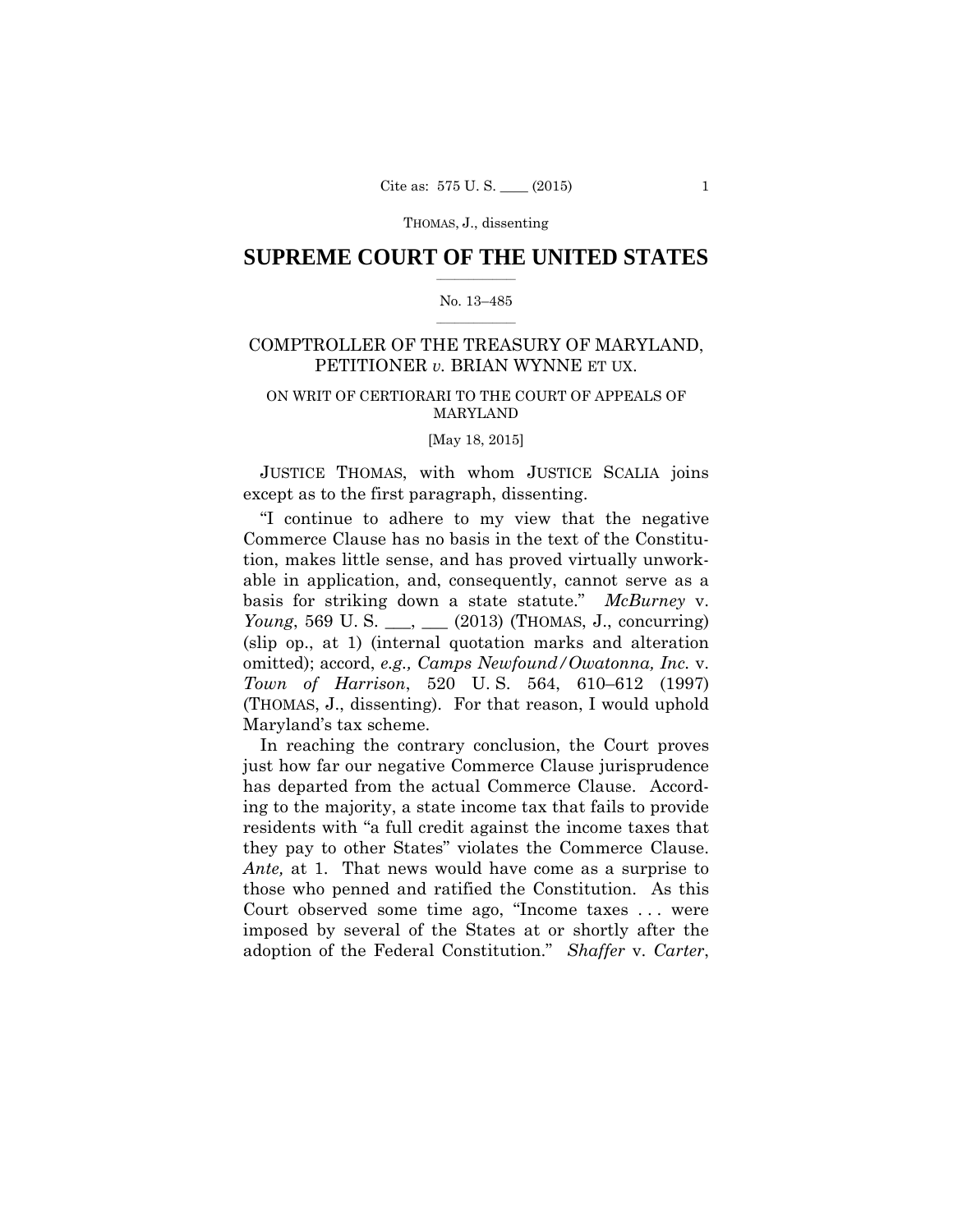252 U.S. 37, 51  $(1920)^*$  There is no indication that those early state income tax schemes provided credits for income taxes paid elsewhere. Thus, under the majority's reasoning, all of those state laws would have contravened the newly ratified Commerce Clause.

It seems highly implausible that those who ratified the Commerce Clause understood it to conflict with the income tax laws of their States and nonetheless adopted it without a word of concern. That silence is particularly deafening given the importance of such taxes for raising revenues at the time. See Kinsman, The Income Tax in the Commonwealths of the United States 7, in 4 Publications of the American Economic Assn. (1903) (noting, for example, that "Connecticut from her earliest history had followed the plan of taxing incomes rather than property" and that "[t]he total assessed value of [taxable] incomes in Connecticut in the year 1795 was a little over \$300,000" (internal quotation marks omitted)).

In other areas of constitutional analysis, we would have considered these laws to be powerful evidence of the original understanding of the Constitution. We have, for ex-

 discretion of the township, ward or district assessors . . . having due \*See, *e.g.,* 1777–1778 Mass. Acts ch. 13, §2, p. 756 (taxing "the amount of [inhabitants'] income from any profession, faculty, handicraft, trade or employment; and also on the amount of all incomes and profits gained by trading by sea and on shore"); 1781 Pa. Laws ch. 961, §12, p. 390 (providing that "[a]ll offices and posts of profit, trades, occupations and professions (that of ministers of the gospel of all denominations and schoolmasters only excepted), shall be rated at the regard of the profits arising from them"); see also Report of Oliver Wolcott, Jr., Secretary of the Treasury, to 4th Cong., 2d Sess., concerning Direct Taxes (1796), in 1 American State Papers, Finance 414, 423 (1832) (describing Connecticut's income tax as assessing, as relevant, "the estimated gains or profits arising from any, and all, lucrative professions, trades, and occupations"); *id.,* at 429 (noting that, in Delaware, "[t]axes have been hitherto collected on the estimated annual income of the inhabitants of this State, without reference to specific objects").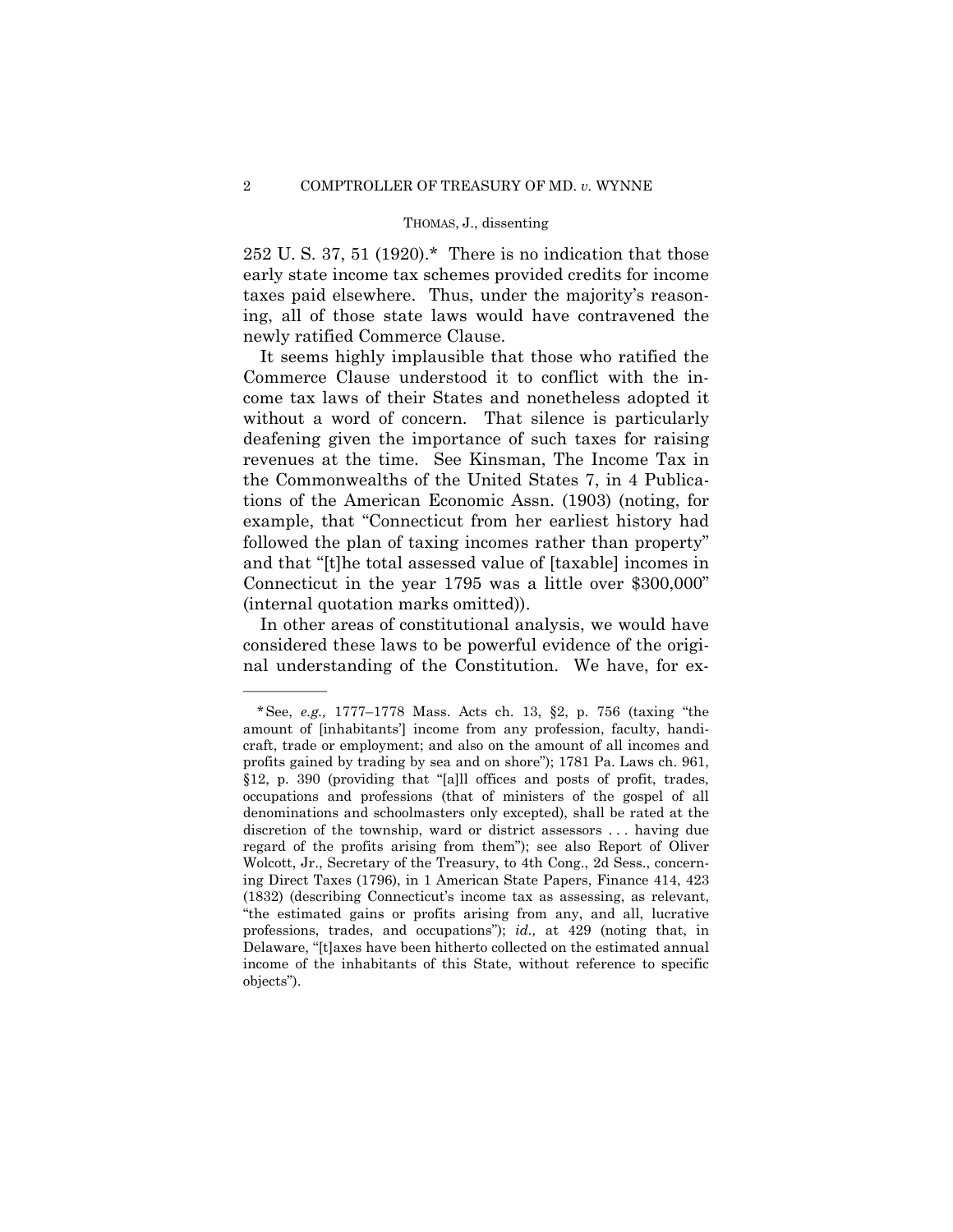ample, relied on the practices of the First Congress to guide our interpretation of provisions defining congressional power. See, *e.g., Golan* v. *Holder*, 565 U. S. \_\_\_, \_\_\_ (2012) (slip op., at 16) (Copyright Clause); *McCulloch* v. *Maryland*, 4 Wheat. 316, 401–402 (1819) (Necessary and Proper Clause). We have likewise treated "actions taken by the First Congress a[s] presumptively consistent with the Bill of Rights," *Town of Greece* v. *Galloway*, 572 U. S.  $\mu$ ,  $\mu$  (2014) (ALITO, J., concurring) (slip op., at 12). See, *e.g., id.,* at \_\_\_ – \_\_\_ (majority opinion) (slip op., at 7– 8); *Carroll* v. *United States*, 267 U. S. 132, 150–152 (1925). And we have looked to founding-era state laws to guide our understanding of the Constitution's meaning. See, *e.g., District of Columbia* v. *Heller*, 554 U. S. 570, 600–602 (2008) (Second Amendment); *Atwater* v. *Lago Vista*, 532 U. S. 318, 337–340 (2001) (Fourth Amendment); *Roth* v. *United States*, 354 U. S. 476, 482–483 (1957) (First Amendment); *Kilbourn* v. *Thompson*, 103 U. S. 168, 202– 203 (1881) (Speech and Debate Clause); see also *Calder* v. *Bull*, 3 Dall. 386, 396–397 (1798) (opinion of Paterson, J.) (Ex Post Facto Clause).

Even if one assumed that the negative Commerce Clause existed, I see no reason why it would be subject to a different mode of constitutional interpretation. The majority quibbles that I fail to "sho[w] that the small number of individuals who earned income out of State were taxed twice on that income," *ante,* at 28, but given the deference we owe to the duly enacted laws of a State particularly those concerning the paradigmatically sovereign activity of taxation—the burden of proof falls on those who would wield the Federal Constitution to foreclose that exercise of sovereign power.

I am doubtful that the majority's application of one of our many negative Commerce Clause tests is correct under our precedents, see *ante,* at 5–7 (SCALIA, J., dissenting); *post,* at 10–19 (GINSBURG, J., dissenting), but I am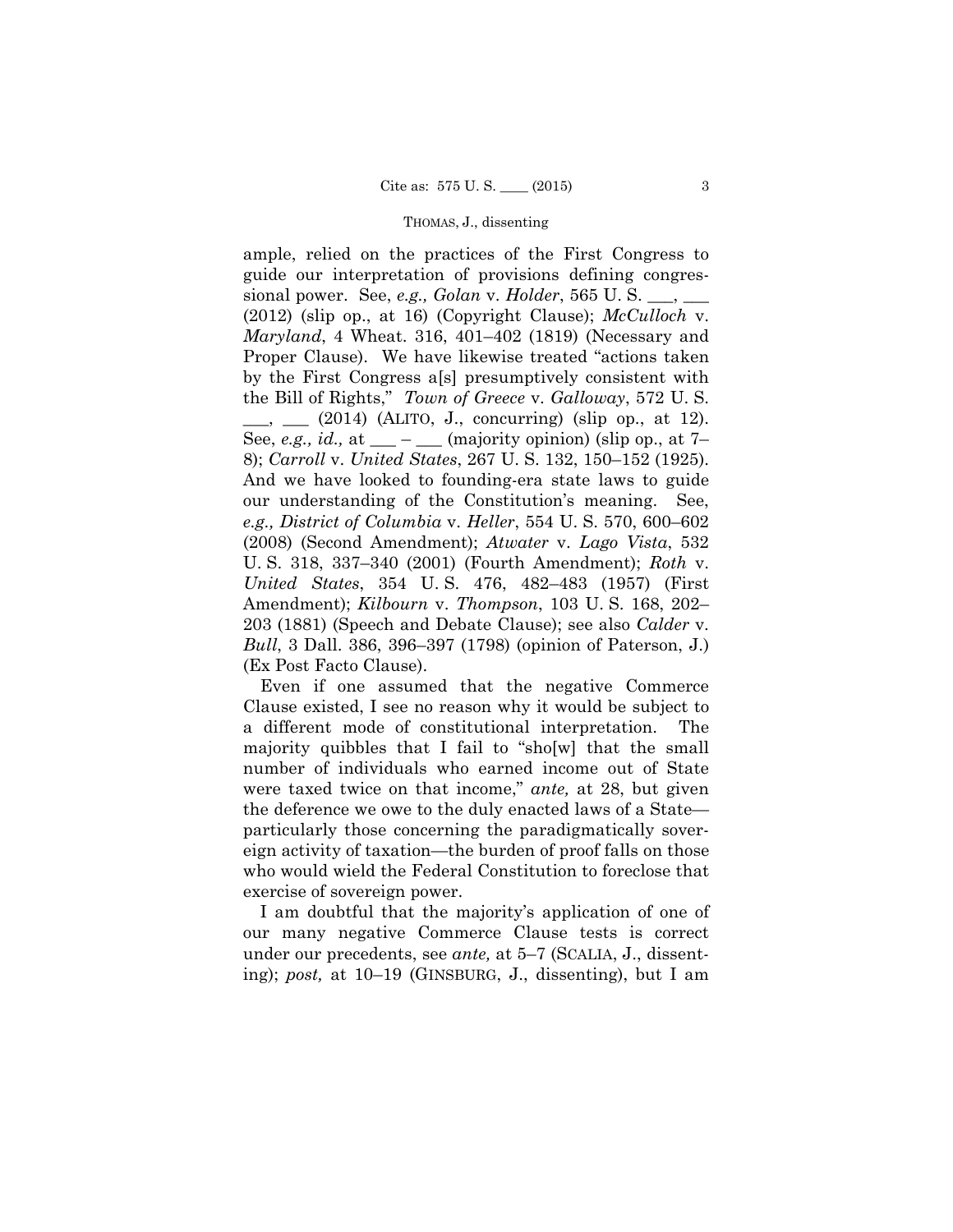certain that the majority's result is incorrect under our Constitution. As was well said in another area of constitutional law: "[I]f there is any inconsistency between [our] tests and the historic practice . . . , the inconsistency calls into question the validity of the test, not the historic practice." *Town of Greece, supra,* at \_\_\_ (ALITO, J., concurring) (slip op., at 12).

I respectfully dissent.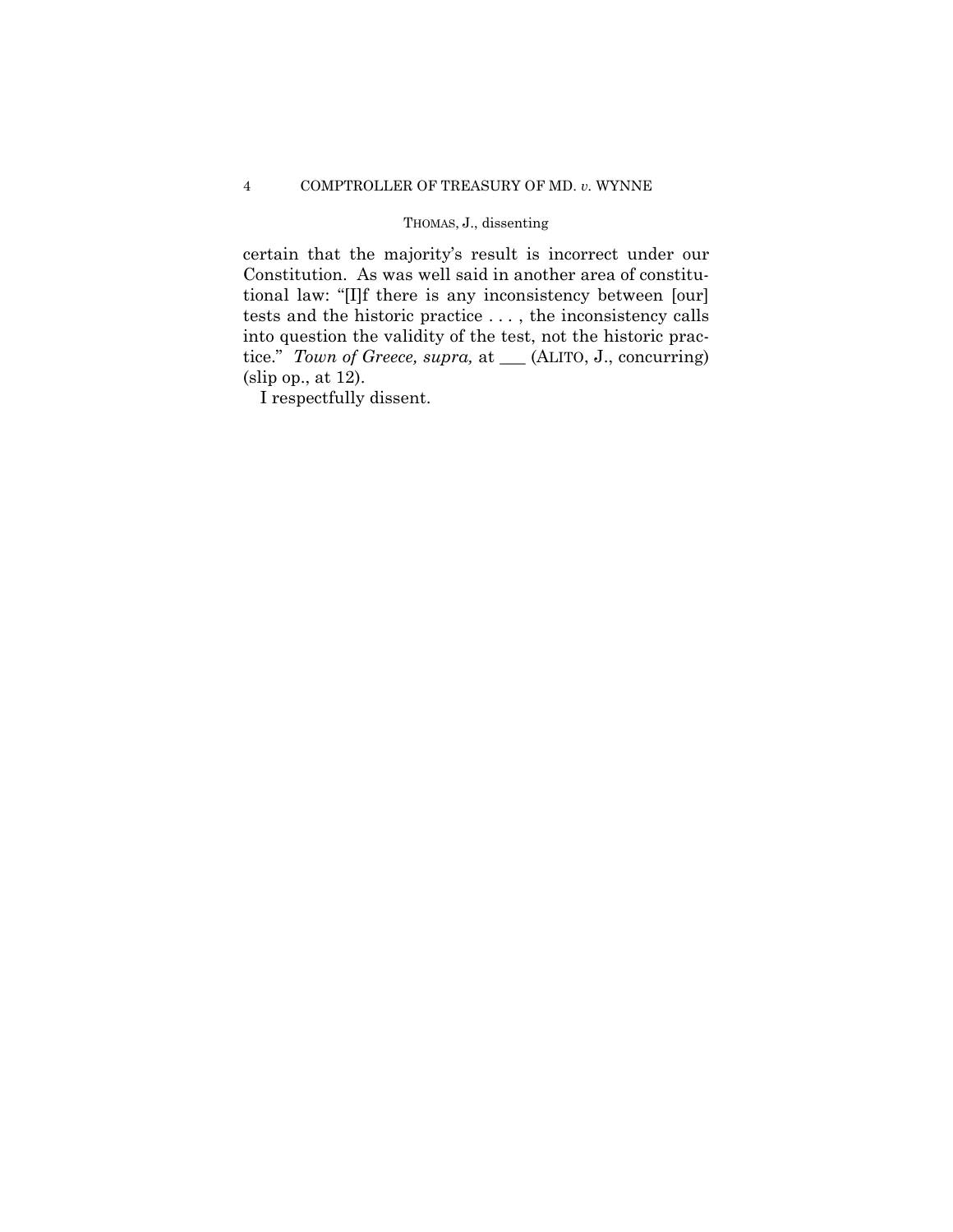# $\frac{1}{2}$  ,  $\frac{1}{2}$  ,  $\frac{1}{2}$  ,  $\frac{1}{2}$  ,  $\frac{1}{2}$  ,  $\frac{1}{2}$  ,  $\frac{1}{2}$ **SUPREME COURT OF THE UNITED STATES**

## $\frac{1}{2}$  ,  $\frac{1}{2}$  ,  $\frac{1}{2}$  ,  $\frac{1}{2}$  ,  $\frac{1}{2}$  ,  $\frac{1}{2}$ No. 13–485

# COMPTROLLER OF THE TREASURY OF MARYLAND, PETITIONER *v.* BRIAN WYNNE ET UX.

# ON WRIT OF CERTIORARI TO THE COURT OF APPEALS OF MARYLAND

[May 18, 2015]

JUSTICE GINSBURG, with whom JUSTICE SCALIA and JUSTICE KAGAN join, dissenting.

to tax a resident's income from whatever source derived. Today's decision veers from a principle of interstate and international taxation repeatedly acknowledged by this Court: A nation or State "may tax *all* the income of its residents, even income earned outside the taxing jurisdiction." *Oklahoma Tax Comm'n* v. *Chickasaw Nation*, 515 U. S. 450, 462–463 (1995). In accord with this principle, the Court has regularly rejected claims that taxes on a resident's out-of-state income violate the Due Process Clause for lack of a sufficient "connection" to the taxing State. *Quill Corp.* v. *North Dakota*, 504 U. S. 298, 306 (1992) (internal quotation marks omitted); see, *e.g., Lawrence* v. *State Tax Comm'n of Miss.*, 286 U. S. 276, 281 (1932). But under dormant Commerce Clause jurisprudence, the Court decides, a State is not really empowered In taxing personal income, the Court holds, source-based. authority, *i.e.,* authority to tax commerce conducted within a State's territory, boxes in the taxing authority of a taxpayer's domicile.

As I see it, nothing in the Constitution or in prior decisions of this Court dictates that one of two States, the domiciliary State or the source State, must recede simply because both have lawful tax regimes reaching the same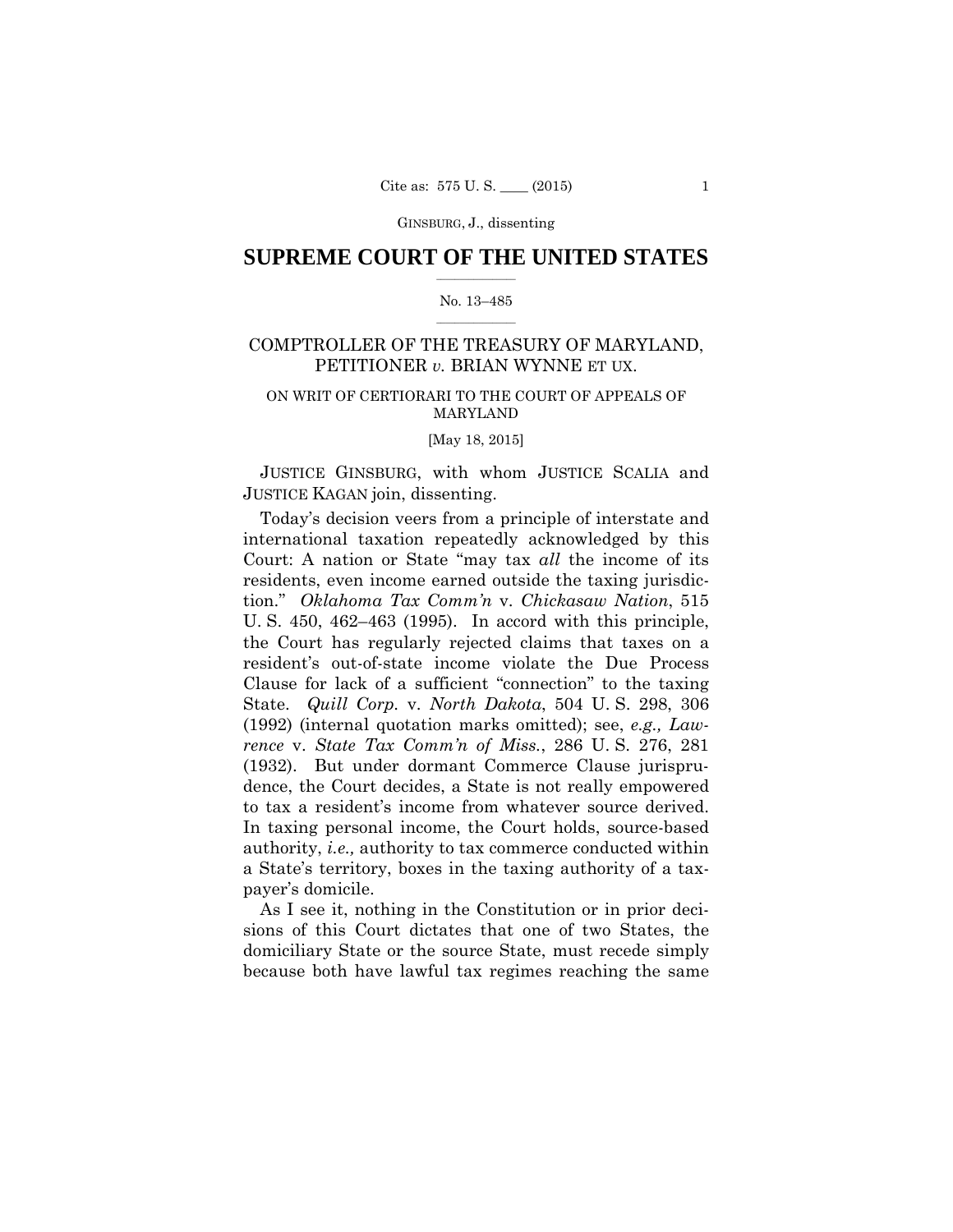exercise, to the full extent, its source-based authority. income. See *Moorman Mfg. Co.* v. *Bair*, 437 U. S. 267, 277, n. 12 (1978) (finding no "discriminat[ion] against interstate commerce" where alleged taxation disparities were "the consequence of the combined effect" of two otherwise lawful income-tax schemes). True, Maryland elected to deny a credit for income taxes paid to other States in computing a resident's county tax liability. It is equally true, however, that the other States that taxed the Wynnes' income elected not to offer them a credit for their Maryland county income taxes. In this situation, the Constitution does not prefer one lawful basis for state taxation of a person's income over the other. Nor does it require one State, in this case Maryland, to limit its residence-based taxation, should the State also choose to States often offer their residents credits for income taxes paid to other States, as Maryland does for state income tax purposes. States do so, however, as a matter of tax "policy," *Chickasaw Nation*, 515 U. S., at 463, n. 12 (internal quotation marks omitted), not because the Constitution compels that course.

I

 are privileged to enjoy its benefits." *New York ex rel. Cohn*  For at least a century, "domicile" has been recognized as a secure ground for taxation of residents' worldwide income. *Lawrence*, 286 U. S., at 279. "Enjoyment of the privileges of residence within [a] state, and the attendant right to invoke the protection of its laws," this Court has explained, "are inseparable from the responsibility for sharing the costs of government." *Ibid.* "A tax measured by the net income of residents is an equitable method of distributing the burdens of government among those who v. *Graves*, 300 U. S. 308, 313 (1937).

More is given to the residents of a State than to those who reside elsewhere, therefore more may be demanded of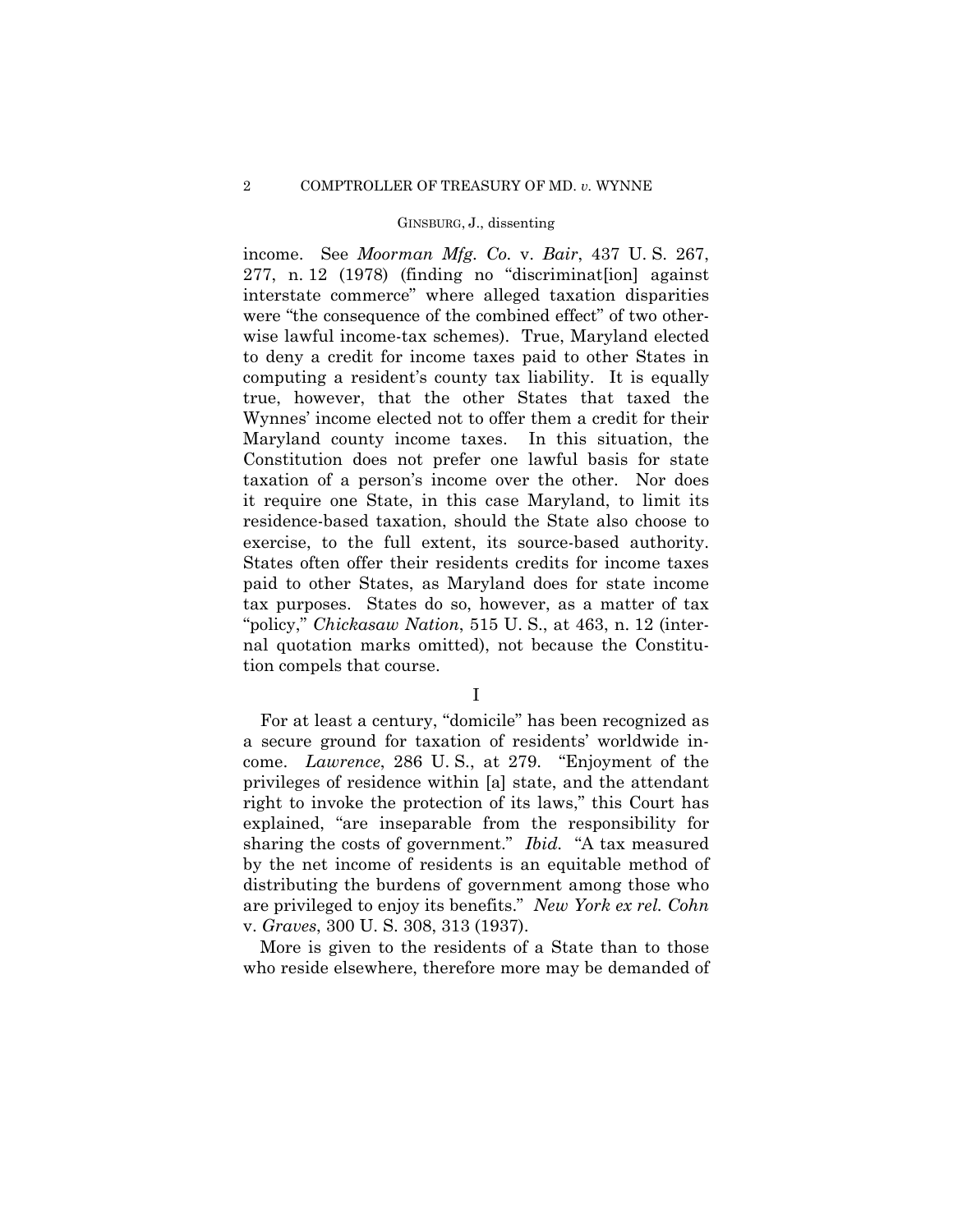U. S., at 442. A taxpayer's home State, then, can hardly them. With this Court's approbation, States have long favored their residents over nonresidents in the provision of local services. See *Reeves, Inc.* v. *Stake*, 447 U. S. 429, 442 (1980) (such favoritism does not violate the Commerce Clause). See also *Martinez* v. *Bynum*, 461 U. S. 321 (1983) (upholding residency requirements for free primary and secondary schooling). The cost of services residents enjoy is substantial. According to the State's Comptroller, for example, in 2012 Maryland and its local governments spent over \$11 billion to fund public schools, \$4 billion for state health programs, and \$1.1 billion for the State's food supplemental program—all programs available to residents only. Brief for Petitioner 20–23. See also Brief for United States as *Amicus Curiae* 18 (Howard County where the Wynnes lived in 2006—budgeted more than \$903 million for education in fiscal year 2014). Excluding nonresidents from these services, this Court has observed, is rational for it is residents "who fund the state treasury and whom the State was created to serve." *Reeves*, 447 be faulted for making support of local government activities an obligation of every resident, regardless of any obligations residents may have to *other* States.1

Residents, moreover, possess political means, not shared by outsiders, to ensure that the power to tax their income is not abused. "It is not," this Court has observed, "a purpose of the Commerce Clause to protect state residents from their own state taxes." *Goldberg* v. *Sweet*, 488 U. S. 252, 266 (1989). The reason is evident. Residents are

<sup>1</sup>The Court offers no response to this reason for permitting a State to tax its residents' worldwide income, other than to urge that Commerce Clause doctrine ought not favor corporations over individuals. See *ante,* at 10–11. I scarcely disagree with that proposition (nor does this opinion suggest otherwise). But I fail to see how it answers, or is even relevant to, my observation that affording residents greater benefits entitles a State to require that they bear a greater tax burden.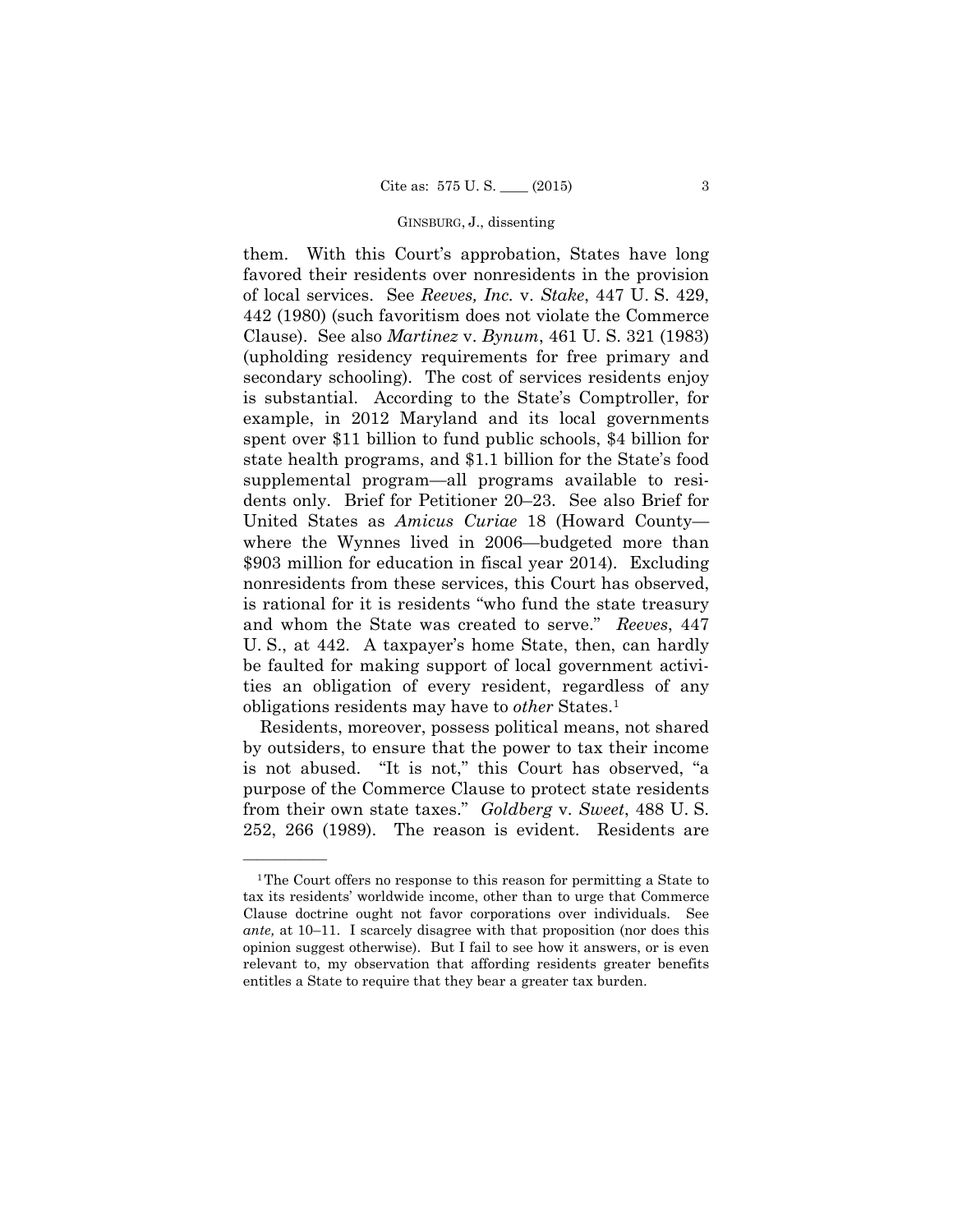tioned to "effec[t] legislative change." *Ibid*. As Chief "insider[s] who presumably [are] able to complain about and change the tax through the [State's] political process." *Ibid*. Nonresidents, by contrast, are not similarly posi-Justice Marshall, developer of the Court's Commerce Clause jurisprudence, reasoned: "In imposing a tax the legislature acts upon its constituents. This is in general a sufficient security against erroneous and oppressive taxation." *McCulloch* v. *Maryland*, 4 Wheat. 316, 428 (1819). The "people of a State" can thus "res[t] confidently on the interest of the legislator, and on the influence of the constituents over their representative, to guard them against . . . abuse" of the "right of taxing themselves and their property." *Ibid.*<sup>2</sup>

I hardly maintain, as the majority insistently asserts I do, that "the Commerce Clause places no constraint on a State's power to tax" its residents. *Ante,* at 13. See also *ante,* at 11–15. This Court has not shied away from striking down or closely scrutinizing state efforts to tax residents at a higher rate for out-of-state activities than for instate activities (or to exempt from taxation only in-state activities). See, *e.g., Department of Revenue of Ky.* v. *Davis*, 553 U. S. 328, 336 (2008); *Camps Newfound/ Owatonna, Inc.* v. *Town of Harrison*, 520 U. S. 564

<sup>2</sup>The majority dismisses what we said in *Goldberg* v. *Sweet*, 488 U. S. 252 (1989), as "dictum" allegedly "repudiated" by the Court in *West Lynn Creamery, Inc.* v. *Healy*, 512 U. S. 186, 203 (1994). *Ante,* at 11– 12. That is doubly wrong. In *Goldberg*, we distinguished the tax struck down in *American Trucking Assns., Inc.* v. *Scheiner*, 483 U. S. 266 (1987) (*ATA I*), noting, in particular, that the tax in *ATA I* fell on "outof-state[rs]" whereas the tax in *Goldberg* fell on "the insider who presumably is able to complain about and change the tax through the Illinois political process." 488 U. S., at 266. Essential to our holding, this rationale cannot be written off as "dictum." As for *West Lynn Creamery*, far from "repudiat[ing]" *Goldberg*, the Court *cited Goldberg*  and *reaffirmed* its political safeguards rationale, as explained below. See *infra* this page and 5.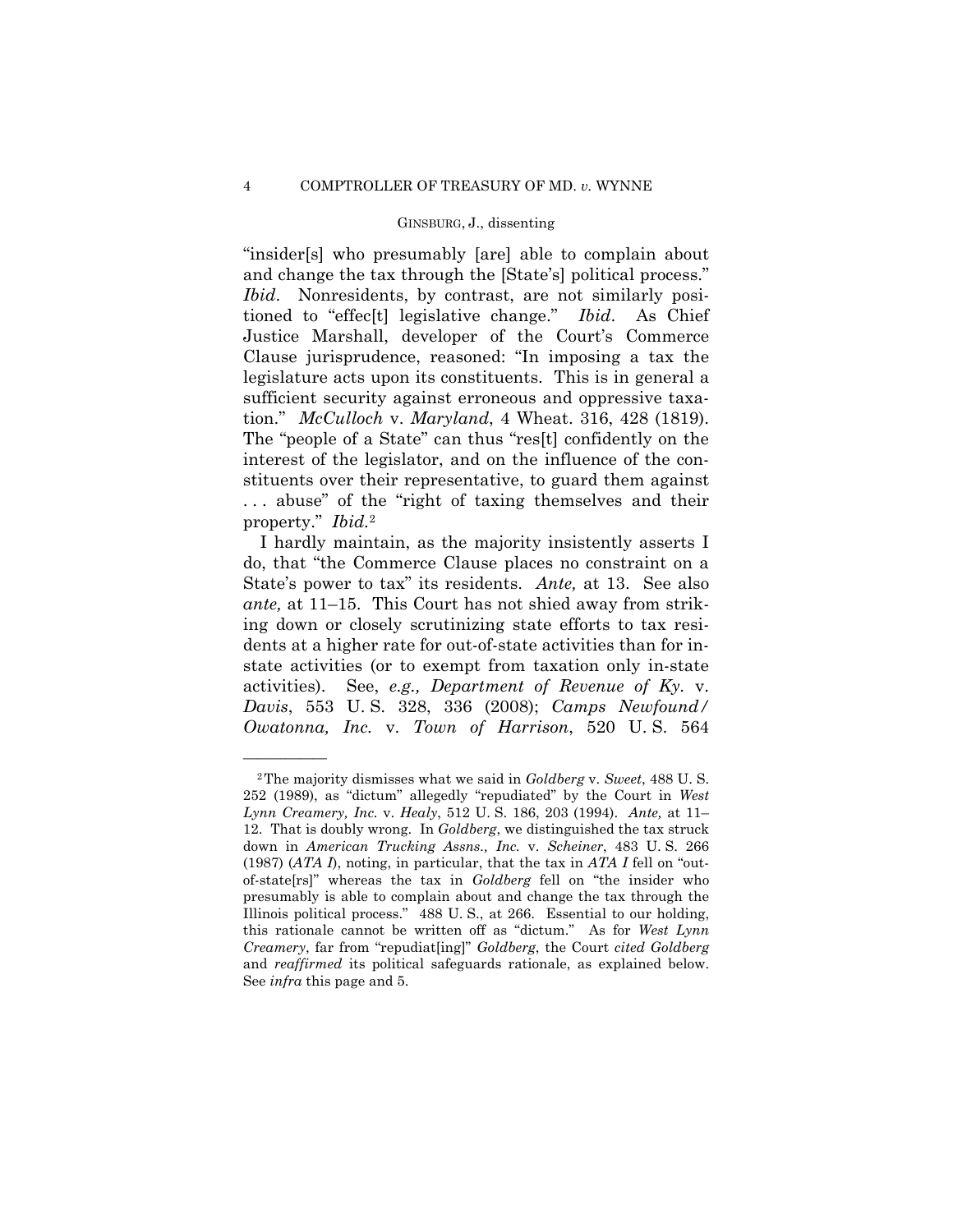(1997); *Fulton Corp.* v. *Faulkner*, 516 U. S. 325 (1996); *Bacchus Imports, Ltd.* v. *Dias*, 468 U. S. 263, 272 (1984). See also *ante,* at 11, and n. 3, 14–15 (mistakenly charging that under my analysis "all of these cases would be thrown into doubt"). "[P]olitical processes" are ill equipped to guard against such facially discriminatory taxes because the effect of a tax of this sort is to "mollif[y]" some of the "in-state interests [that] would otherwise lobby against" it. *West Lynn Creamery, Inc.* v. *Healy*, 512 U. S. 186, 200 (1994). By contrast, the Court has generally upheld "evenhanded tax[es] ... in spite of any adverse effects on interstate commerce, in part because '[t]he existence of major in-state interests adversely affected . . . is a powerful safeguard against legislative abuse.'" *Ibid.* (citing, *inter alia*, *Goldberg*, 488 U. S., at 266). That justification applies with full force to the "evenhanded tax" challenged here, which taxes residents' income at the same rate whether earned in-state or out-of-state.3

These rationales for a State taxing its residents' worldwide income are not diminished by another State's independent interest in "requiring contributions from [nonresidents] who realize current pecuniary benefits under the protection of the [State's] government." *Shaffer* v. *Carter*, 252 U. S. 37, 51 (1920). A taxpayer living in one State and working in another gains protection and benefits from both—and so can be called upon to share in the costs of

 "work a sea change in our Commerce Clause jurisprudence." *Ante,* at 3Given the pedigree of this rationale, applying it here would hardly 14. See *United Haulers Assn., Inc.* v. *Oneida-Herkimer Solid Waste Management Authority*, 550 U. S. 330, 345, n. 7 (2007); *Goldberg*, 488 U. S., at 266; *Minnesota* v. *Clover Leaf Creamery Co.*, 449 U. S. 456, 473, n. 17 (1981); *Raymond Motor Transp., Inc.* v. *Rice*, 434 U. S. 429, 444, n. 18 (1978); *South Carolina Highway Dept.* v. *Barnwell Brothers, Inc.*, 303 U. S. 177, 187 (1938). Nor would applying the rationale to a net income tax cast "doubt" on the Court's gross receipts precedents, *ante,* at 14–15, given the Court's longstanding practice of evaluating income and gross receipt taxes differently, see *infra*, at 12–14.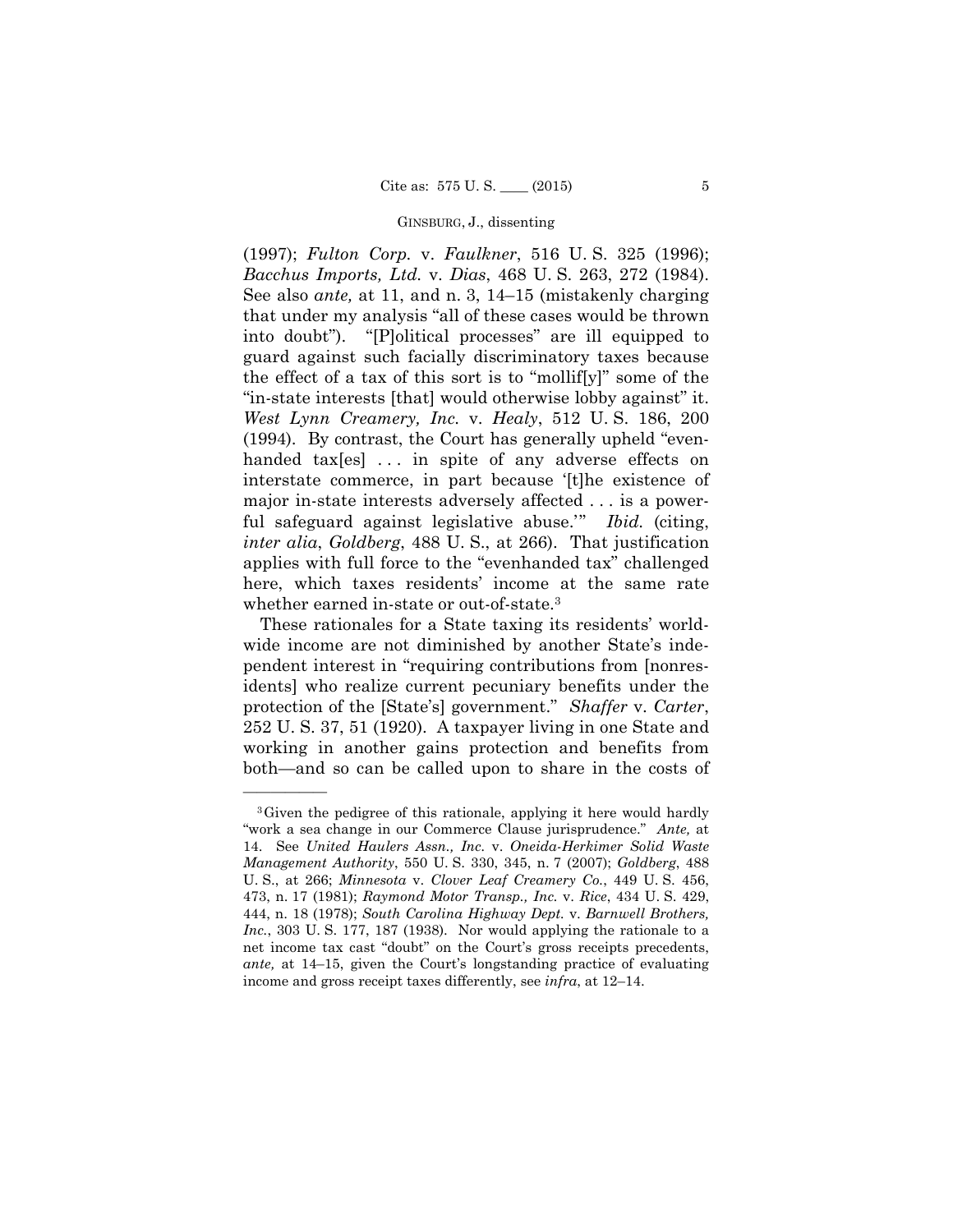both States' governments.

States deciding whether to tax residents' entire worldwide income must choose between legitimate but competing tax policy objectives. A State might prioritize obtaining equal contributions from those who benefit from the State's protection in roughly similar ways. Or a State might prioritize ensuring that its taxpayers are not subject to double taxation. A State cannot, however, accomplish both objectives at once.

To illustrate, consider the Wynnes. Under the tax scheme in place in 2006, other Howard County residents who earned their income in-state but who otherwise had the same tax profile as the Wynnes (*e.g.,* \$2.67 million in taxable net income) owed the same amount of taxes *to Maryland* as the Wynnes. See App. to Pet. for Cert. A–56. The scheme thus ensured that all residents with similar access to the State's protection and benefits and similar ability to pay made equal contributions to the State to defray the costs of those benefits. Maryland could not achieve that objective, however, without exposing the Wynnes to a risk of double taxation. Conversely, the Court prioritizes reducing the risk that the Wynnes' income will be taxed twice by two different States. But that choice comes at a cost: The Wynnes enjoyed equal access to the State's services but will have paid \$25,000 less to cover the costs of those services than similarly situated neighbors who earned their income entirely within the State. See Pet. for Cert. 15.

States confront the same trade-off when deciding whether to tax nonresidents' entire in-state income. A State can require all residents and nonresidents who work within the State under its protection to contribute equally to the cost of that protection. Or the State can seek to avoid exposing its workers to any risk of double taxation. But it cannot achieve both objectives.

For at least a century, responsibility for striking the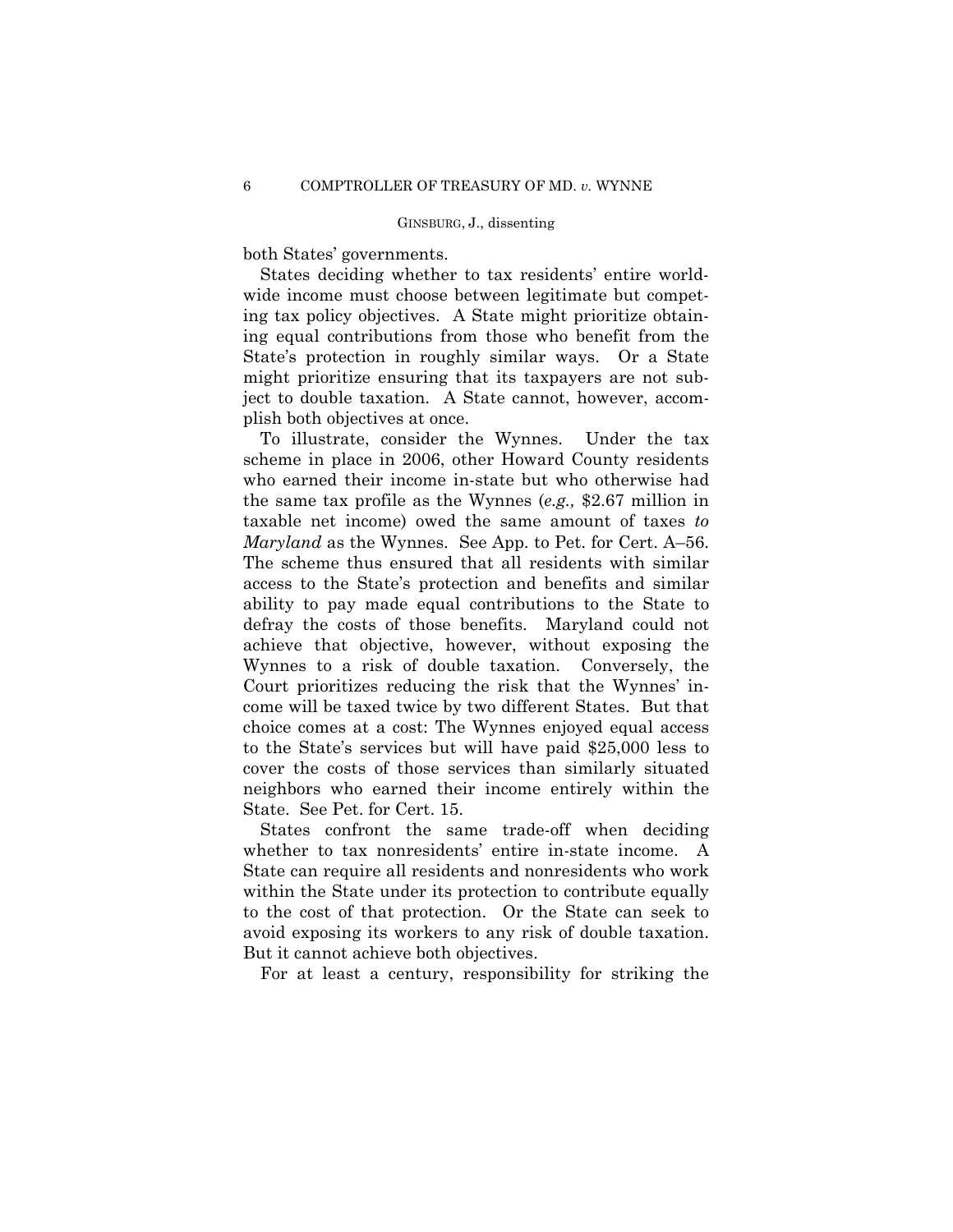right balance between these two policy objectives has belonged to the States (and Congress), not this Court. Some States have chosen the same balance the Court embraces today. See *ante,* at 17. But since almost the dawn of the modern era of state income taxation, other States have taken the same approach as Maryland does now, taxing residents' entire income, wherever earned, while at the same time taxing nonresidents' entire in-state income. And recognizing that "[p]rotection, benefit, and power over [a taxpayer's income] are not confined to either" the State of residence or the State in which income is earned, this Court has long afforded States that flexibility. *Curry* v. *McCanless*, 307 U. S. 357, 368 (1939). This history of States imposing and this Court upholding income tax schemes materially identical to the one the Court confronts here should be the beginning and end of this case.

The modern era of state income taxation dates from a Wisconsin tax enacted in 1911. See 1911 Wis. Laws ch. 658; R. Blakey, State Income Taxation 1 (1930). From close to the start of this modern era, States have taxed residents and nonresidents in ways materially indistinguishable from the way Maryland does now. In 1915, for example, Oklahoma began taxing residents' "entire net income . . . arising or accruing from *all* sources," while at the same time taxing nonresidents' "entire net income from [sources] in th[e] State." 1915 Okla. Sess. Laws ch. 164, §1, pp. 232–233 (emphasis added). Like Maryland today, Oklahoma provided no credit to either residents or nonresidents for taxes paid elsewhere. See *id.*, ch. 164, §1 *et seq.*, at 232–237. In 1917, neighboring Missouri adopted a similar scheme: Residents owed taxes on their "entire net income . . . from *all* sources" and nonresidents owed taxes on their "entire net income . . . from all sources within the state." 1917 Mo. Laws  $\S1(a)$ , pp. 524–525 (emphasis added). Missouri too provided neither residents nor nonresidents a credit for taxes paid to other jurisdic-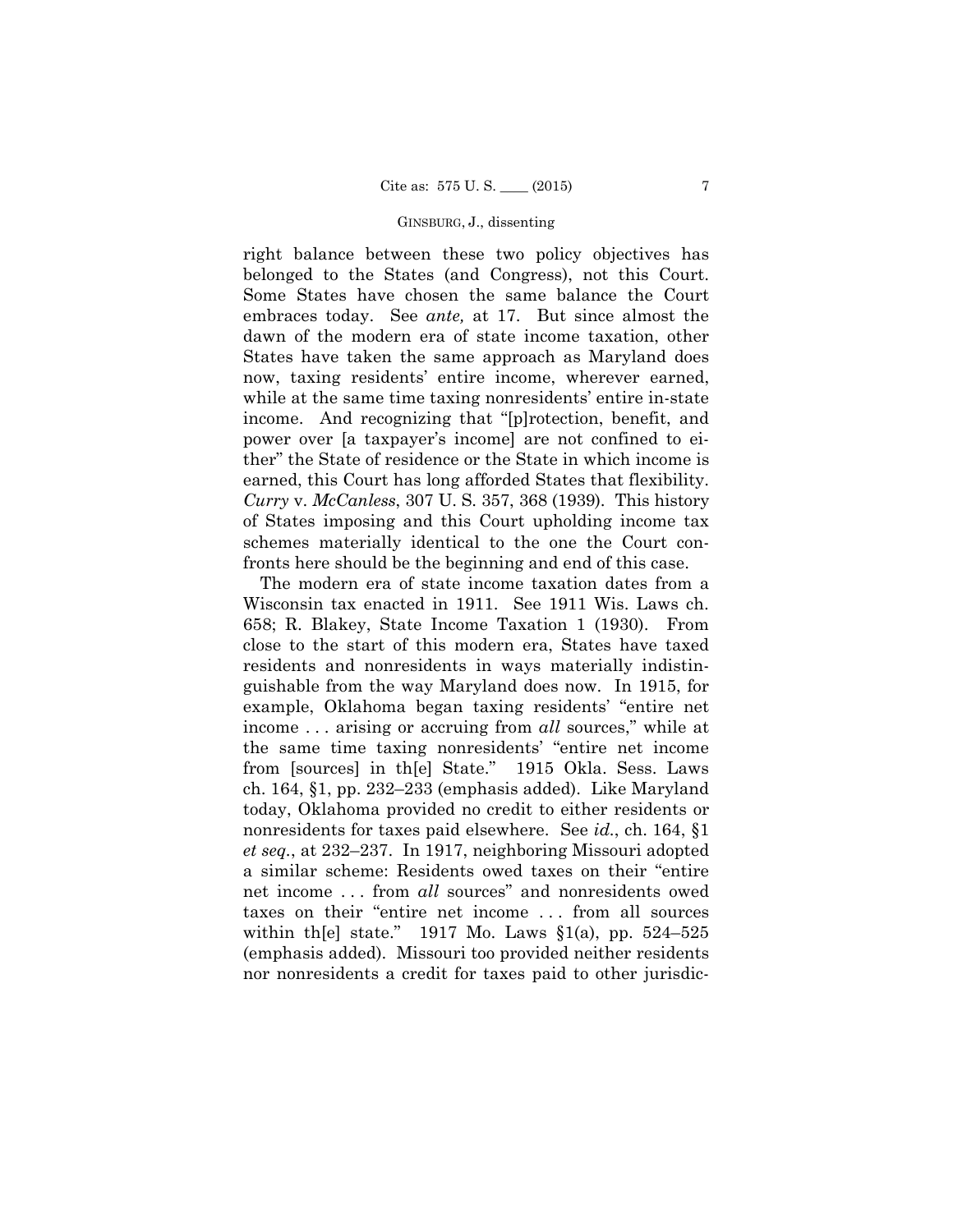tions. See *id.*, §1 *et seq.*, at 524–538. Thus, much like Maryland today, these early income tax adopters simultaneously taxed residents on *all* income, wherever earned, and nonresidents on *all* income earned within the State.<sup>4</sup>

Almost immediately, this Court began issuing what became a long series of decisions, repeatedly upholding States' authority to tax both residents' worldwide income and nonresidents' in-state income. *E.g., Maguire* v. *Trefry*, 253 U. S. 12, 17 (1920) (resident income tax); *Shaffer*, 252 U. S., at 52–53, 57 (nonresident income tax). See also *State Tax Comm'n of Utah* v. *Aldrich*, 316 U. S. 174, 178 (1942); *Curry*, 307 U. S., at 368; *Guaranty Trust Co.* v. *Virginia*, 305 U. S. 19, 23 (1938); *Graves*, 300 U. S., at 313; *Lawrence*, 286 U. S., at 281. By the end of the 20th century, it was "a well-established principle of interstate and international taxation" that "sovereigns have authority to tax all income of their residents, including income earned outside their borders," *Chickasaw Nation*, 515 U. S., at 462, 463, n. 12, and that sovereigns generally may also tax nonresidents on "income earned within the [sovereign's] jurisdiction," *id.,* at 463, n. 11.

Far from suggesting that States must choose between taxing residents or nonresidents, this Court specifically affirmed that the exact same "income may be taxed [simultaneously] *both* by the state where it is earned *and* by the state of the recipient's domicile." *Curry*, 307 U. S., at

<sup>4</sup>Unlike Maryland's county income tax, these early 20th-century income taxes allowed a deduction for taxes paid to other jurisdictions. Compare App. 18 with 1917 Mo. Laws §5, pp. 526–527, and 1915 Okla. Sess. Laws §6, p. 234. The Wynnes have not argued and the majority does not suggest, however, that Maryland could fully cure the asserted defects in its tax "scheme" simply by providing a deduction, in lieu of a tax credit. And I doubt that such a deduction would give the Wynnes much satisfaction: Deducting taxes paid to other States from the Wynnes' \$2.67 million taxable net income would reduce their Maryland tax burden by a small fraction of the \$25,000 tax credit the majority awards them. See Pet. for Cert. 15; App. to Pet. for Cert. A–56.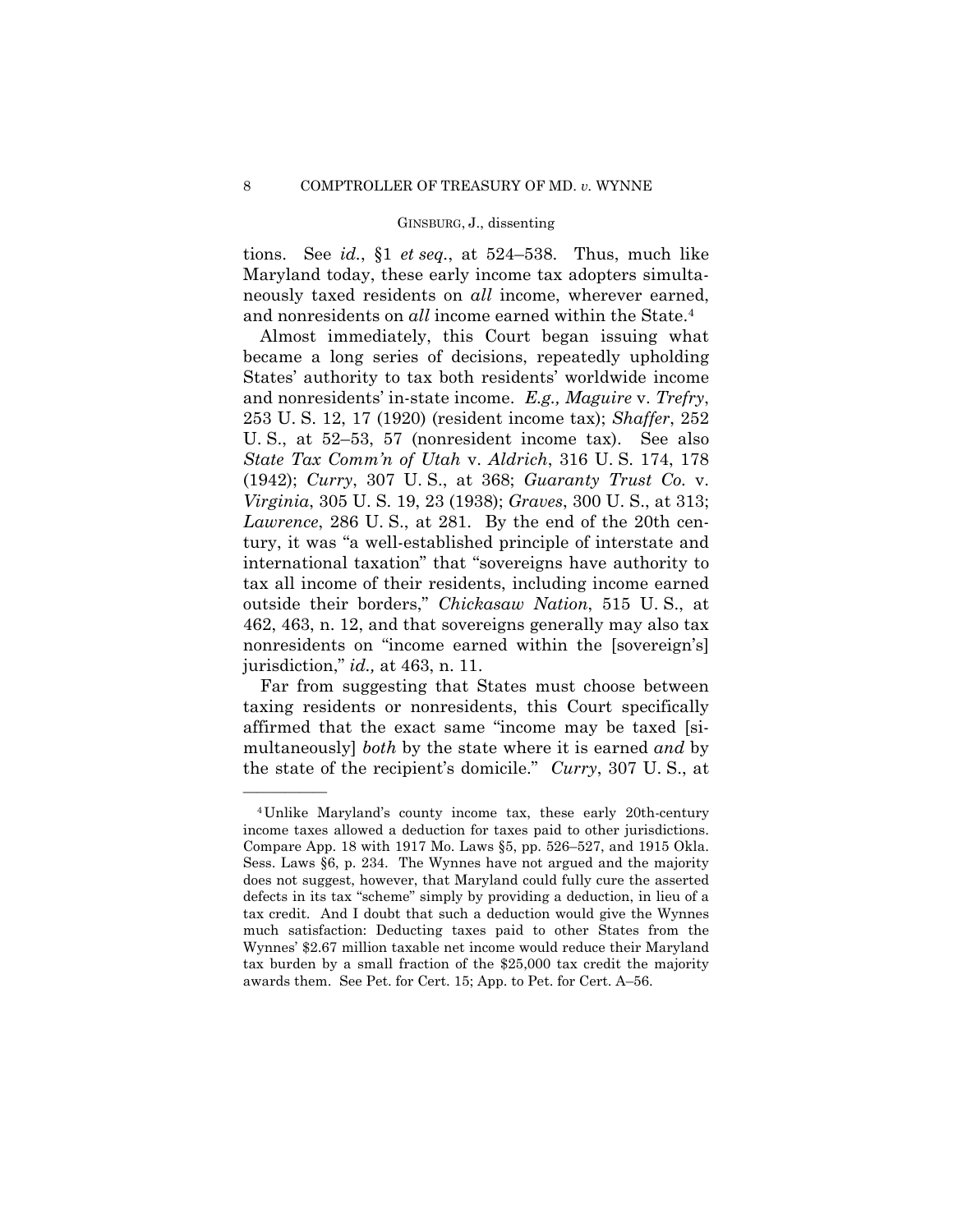368 (emphasis added). See also *Aldrich*, 316 U. S., at 176– 178, 181 (rejecting "a rule of immunity from taxation by more than one state," including with respect to income taxation (internal quotation marks omitted)). In *Lawrence*, for example, this Court dealt with a Mississippi tax "scheme" with the same structure Maryland has today: Mississippi taxed residents on all income, wherever earned, and nonresidents on income earned within the State, without providing either set of taxpayers a credit for taxes paid elsewhere. See 286 U. S., at 278–279; Miss. Code Ann. §5033(a), (b)(9) (1930). *Lawrence* upheld a Mississippi tax on net income earned by one of its residents on the construction of public highways in Tennessee. See 286 U. S., at 279–281. The Court did so fully aware that both Mississippi and Tennessee were effectively imposing "an income tax upon the same occupation." Reply Brief in *Lawrence* v. *State Tax Comm'n of Miss.*, O. T. 1931, No. 580, p. 32. See also *Curry*, 307 U. S., at 363, n. 1, 368 (discussing *Lawrence*).

 Likewise, in *Guaranty Trust*, both New York and Virginia had taxed income of a New York trust that had been distributed to a Virginia resident. 305 U. S., at 21–22. The resident sought to block Virginia's tax in order to avoid "double taxation" of the "identical income." *Id.*, at 22. Rejecting that challenge, the Court once again reiterated that "two States" may simultaneously tax the "same income." *Ibid.* 

The majority deems these cases irrelevant because they involved challenges brought under the Due Process Clause, not the Commerce Clause. See *ante,* at 12–15. These cases are significant, however, not because the constraints imposed by the two Clauses are identical. Obviously, they are not. See *Quill Corp.*, 504 U. S., at 305. What the sheer volume and consistency of this precedent confirms, rather, is the degree to which this Court has until now—endorsed the "well-established principle of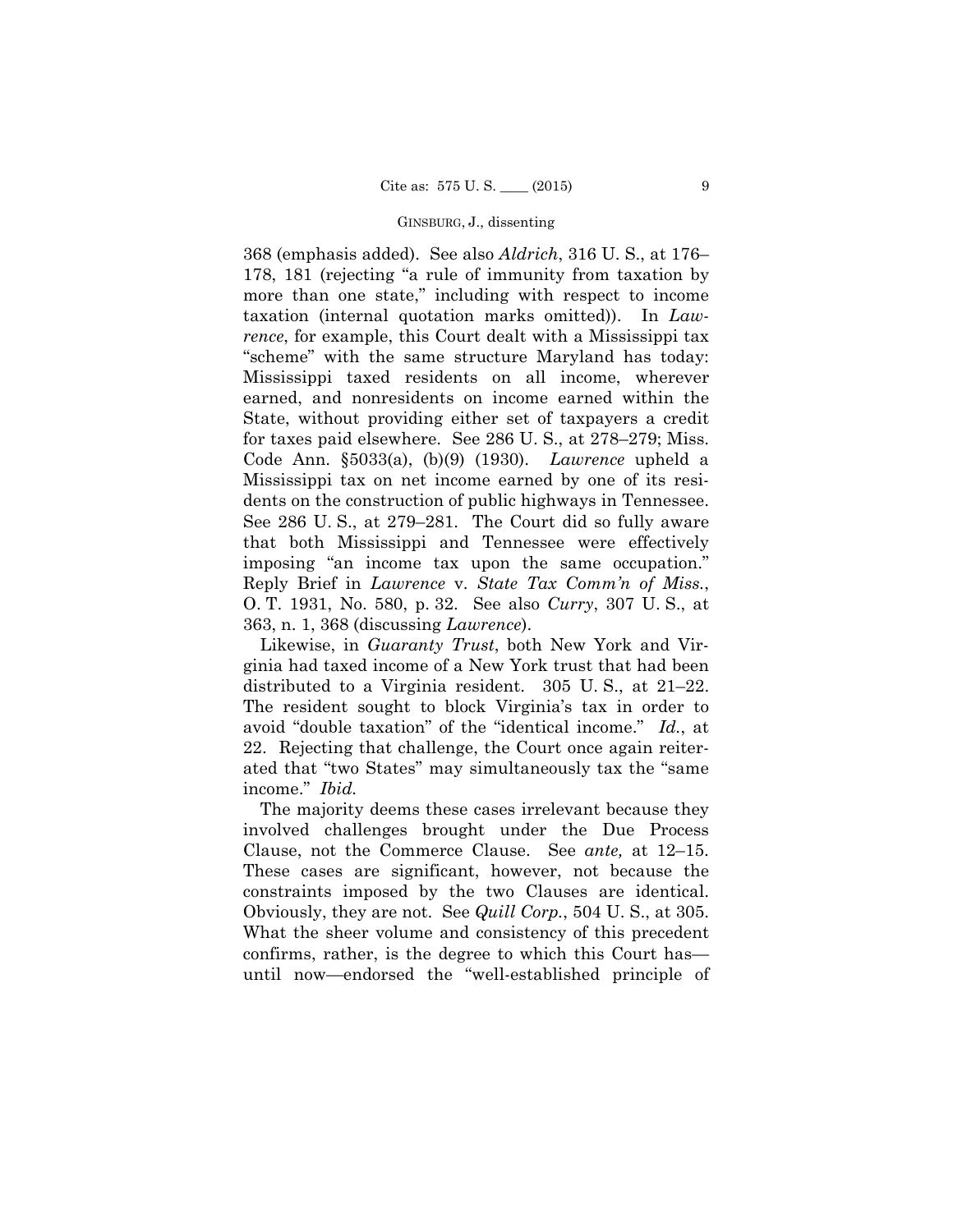interstate and international taxation" that a State may tax its residents' worldwide income, without restriction arising from the source-based taxes imposed by other States and regardless of whether the State also chooses to impose source-based taxes of its own. *Chickasaw Nation*, 515 U. S., at 462.5

In any event, it is incorrect that support for this principle is limited to the Court's Due Process Clause cases. In *Shaffer*, for example, this Court rejected *both* a Due Process Clause challenge *and* a dormant Commerce Clause challenge to an income tax "scheme" (the Oklahoma statute described above) with the very features the majority latches onto today: Oklahoma taxed residents on all worldwide income and nonresidents on all in-state income, without providing a credit for taxes paid elsewhere to either residents or nonresidents. 252 U. S., at 52–53 (Due Process challenge); *id.,* at 57 (dormant Commerce Clause challenge). See also *supra*, at 7. The specific tax challenged in *Shaffer*—a tax on a nonresident's in-state income—exposed taxpayers to the same risk of double taxation as the Maryland tax challenged in this case. The majority labors mightily to distinguish *Shaffer*, but it does not dispute the one thing that ought to give it pause: Today's decision overrules *Shaffer*'s dormant Commerce Clause holding. See *ante,* at 15–16. I would not discard our precedents so lightly. Just as the tax in *Shaffer* encountered no constitutional shoals, so Maryland's scheme should survive the Court's inspection.

 places no limits on States' authority to tax residents' worldwide income. 5Upholding Maryland's facially neutral tax hardly means, as the majority contends, *ante,* at 12, that the dormant Commerce Clause There are, for example, no well-established principles of interstate and international taxation permitting the kind of facially discriminatory tax the majority "[i]magine[s]" a State enacting. *Ibid*. Nor are the political processes noted above an adequate safeguard against such a tax. See *supra,* at 3–5.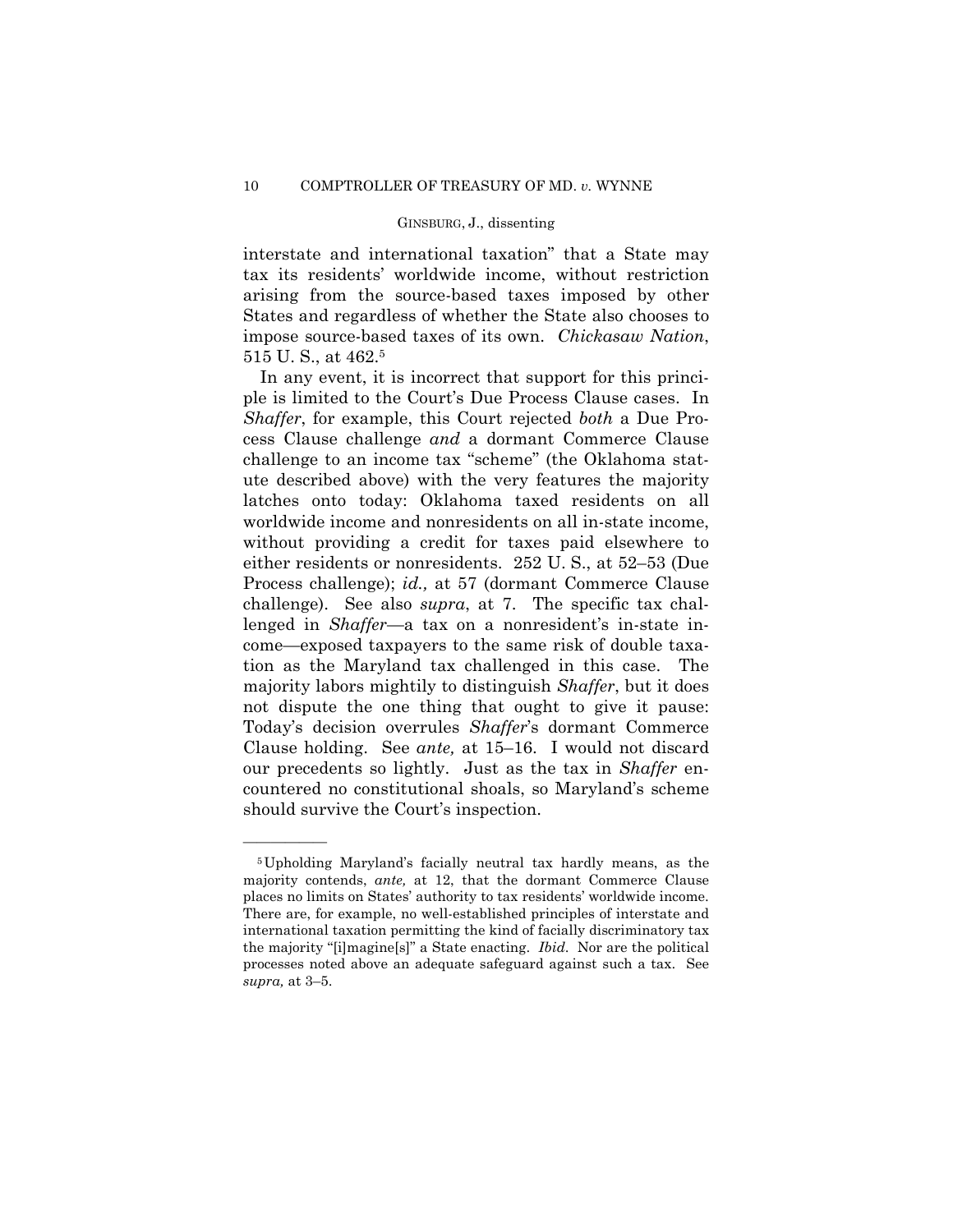This Court's decision in *West Publishing Co.* v. *McColgan*, 328 U. S. 823 (1946), reinforces that conclusion. In *West Publishing*, the Court summarily affirmed a decision of the California Supreme Court that denied a dormant Commerce Clause challenge based on the principles today's majority disrespects:

"[T]here [is no] merit to the contention that [California's tax] discriminates against interstate commerce on the ground that it subjects part of plaintiff 's income to double taxation, given the taxability of plaintiff 's entire net income in the state of its domicile. Taxation in one state is not an immunization against taxation in other states. Taxation by states in which a corporation carries on business activities is justified by the advantages that attend the pursuit of such activities. Income may be taxed both by the state where it is earned and by the state of the recipient's domicile. Protection, benefit and power over the subject matter are not confined to either state." 27 Cal. 2d 705, 710–711, 166 P. 2d 861, 864 (1946) (citations and internal quotation marks omitted).

In treating the matter summarily, the Court rejected an argument strikingly similar to the one the majority now embraces: that California's tax violated the dormant Commerce Clause because it subjected "interstate commerce . . . to the risk of a double tax burden." Brief for Appellant Opposing Motion to Dismiss or Affirm in *West Publishing Co.* v. *McColgan*, O. T. 1945, No. 1255, pp. 20– 21 (quoting *J. D. Adams Mfg. Co.* v. *Storen*, 304 U. S. 307, 311 (1938)).

The long history just recounted counsels in favor of respecting States' authority to tax without discount its residents' worldwide income. As Justice Holmes stated over a century ago, in regard to a "mode of taxation . . . of long standing, ... the fact that the system has been in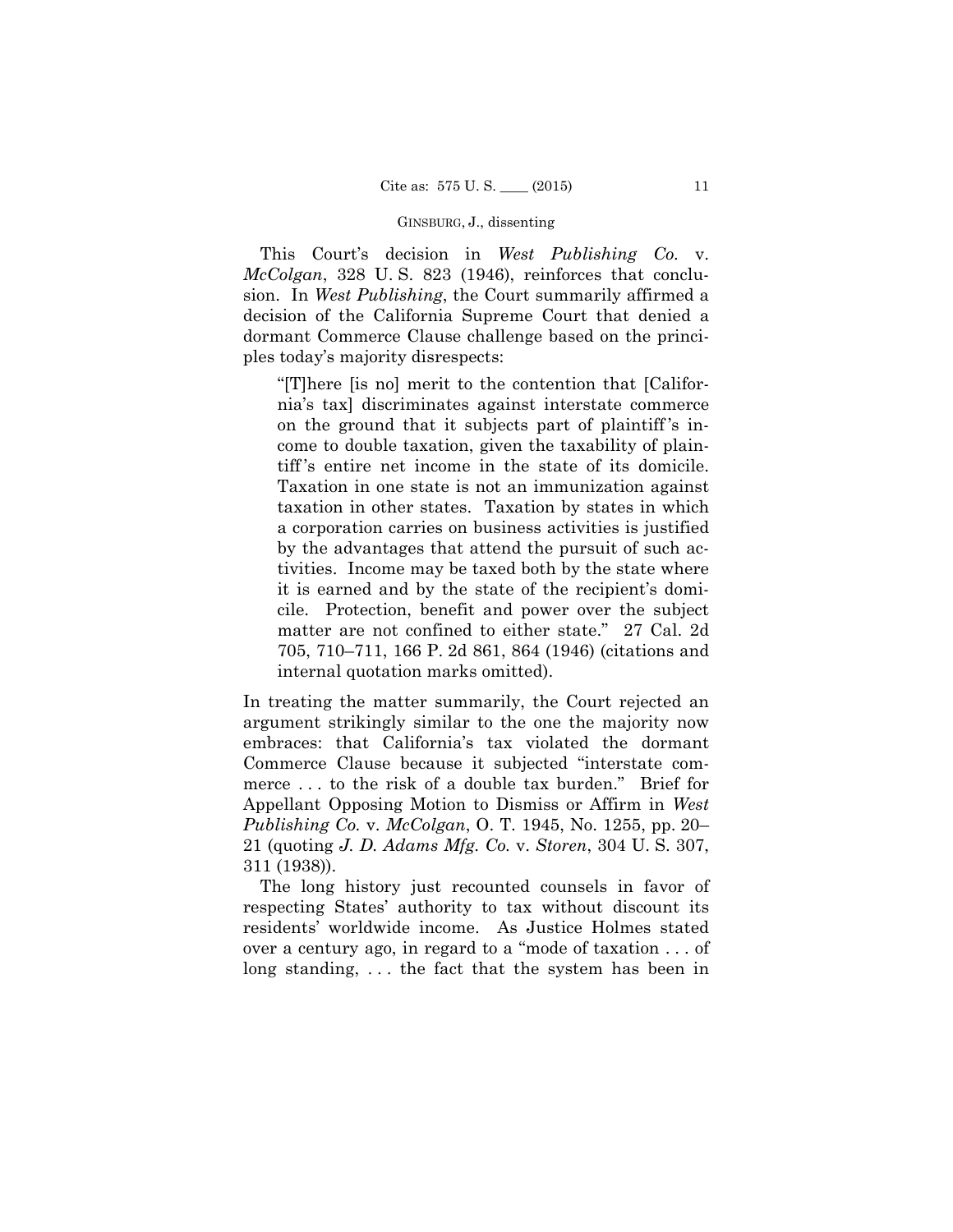force for a very long time is of itself a strong reason . . . for leaving any improvement that may be desired to the legislature." *Paddell* v. *City of New York*, 211 U. S. 446, 448 (1908). Only recently, this Court followed that sound advice in resisting a dormant Commerce Clause challenge to a taxing practice with a pedigree as enduring as the practice in this case. See *Department of Revenue of Ky.* v. *Davis*, 553 U. S. 328, 356–357 (2008) (quoting *Padell*, 211 U. S., at 448). Surely that advice merits application here, where the challenged tax draws support from both historical practice and numerous decisions of this Court.

The majority rejects Justice Holmes' counsel, observing that most States, over time, have chosen not to exercise plenary authority to tax residents' worldwide income. See *ante,* at 17–18. The Court, however, learns the wrong lesson from the "independent *policy* decision[s]" States have made. *Chickasaw*, 515 U. S., at 463, n. 12 (emphasis added; internal quotation marks omitted). This history demonstrates not that States "doub[t]" their "constitutiona[l]" authority to tax residents' income, wherever earned, as the majority speculates, *ante,* at 18, but that the very political processes the Court disregards as "fanciful," *ante*, at 12, have in fact worked to produce policies the Court ranks as responsible—all the more reason to resist this Court's heavy-handed supervision.

The Court also attempts to deflect the force of this history and precedent by relying on a "trilogy" of decisions it finds "particularly instructive." *Ante,* at 6–7 (citing *Central Greyhound Lines, Inc.* v. *Mealey*, 334 U. S. 653 (1948); *Gwin, White & Prince, Inc.* v. *Henneford*, 305 U. S. 434 (1939); *J. D. Adams Mfg.*, 304 U. S. 307). As the majority acknowledges, however, those three decisions involved gross receipts taxes, not income taxes. *Ante,* at 7–9. True, this Court has recently pointed to similarities between these two forms of taxation. See *ante,* at 9. But it is an indulgence in wishful thinking to say that this Court has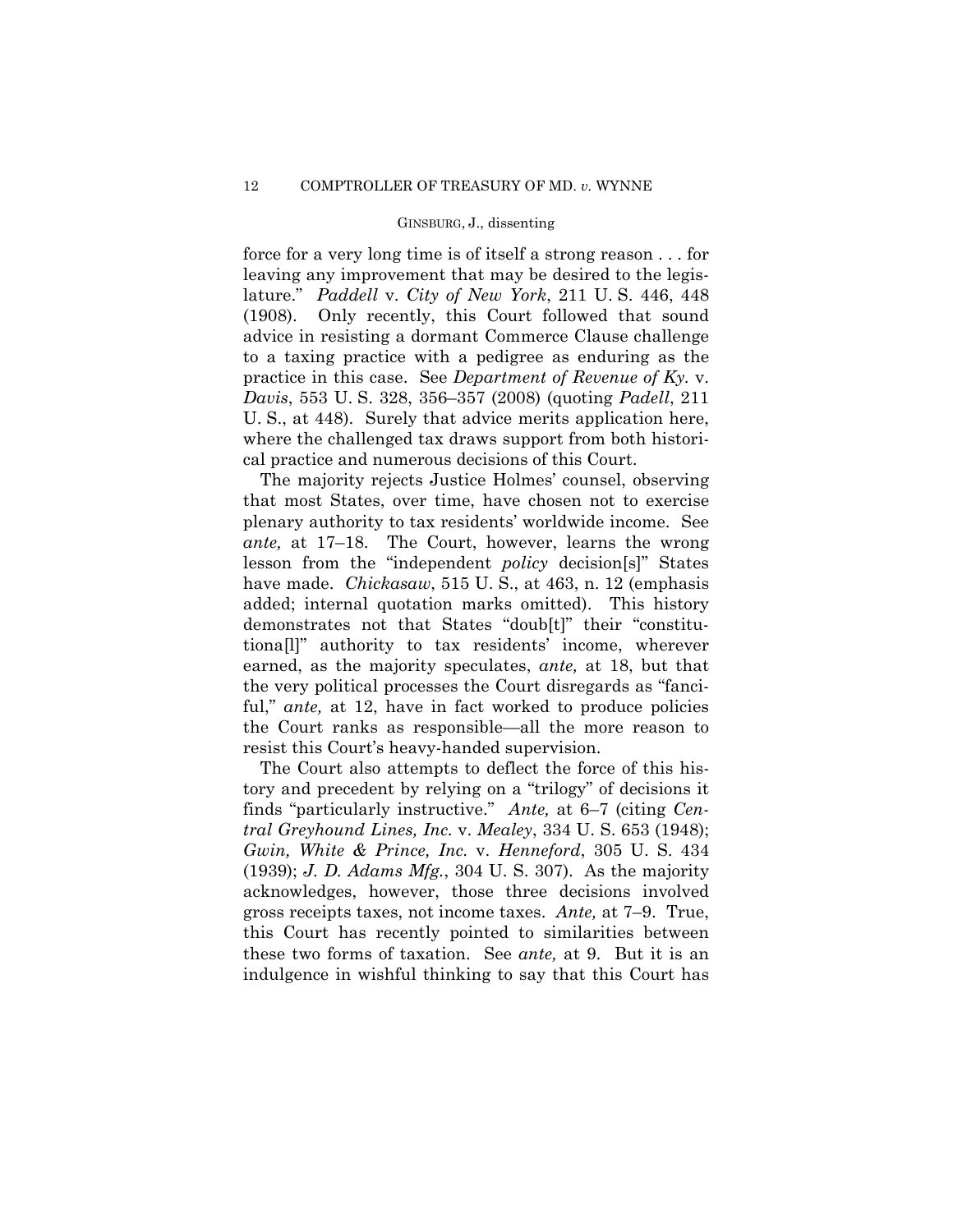previously "rejected the argument that the Commerce Clause distinguishes between" these taxes. *Ante*, at 9*.* For decades—including the years when the majority's "trilogy" was decided—the Court has routinely maintained that "the difference between taxes on net income and taxes on gross receipts from interstate commerce warrants different results" under the Commerce Clause. C. Trost & P. Hartman, Federal Limitations on State and Local Taxation 2d §10:1 (2003).

the net proceeds." 252 U.S., at 57. Just three years In *Shaffer*, for example, the Court rejected the taxpayer's dormant Commerce Clause challenge *because* "the tax [was] imposed not upon gross receipts . . . but only upon before deciding *J. D. Adams*, the Court emphasized "manifest and substantial" differences between the two types of taxes, calling the burden imposed by a gross receipts tax "direct and immediate," in contrast to the "indirect and incidental" burden imposed by an income tax. *Stewart Dry Goods Co.* v. *Lewis*, 294 U. S. 550, 558 (1935) (quoting *United States Glue Co.* v. *Town of Oak Creek*, 247 U. S. 321, 328 (1918)). And the *Gwin, White* opinion observed that invalidating the gross receipts tax at issue "left to the states wide scope for taxation of those engaged in interstate commerce, extending to . . . *net income derived from it*." 305 U. S., at 441 (emphasis added).

The majority asserts that this Court "rejected" this distinction in *Moorman Mfg*. See *ante,* at 9. That decision in fact described gross receipts taxes as "more burdensome" than income taxes—twice. 437 U. S., at 280, 281. In particular, *Moorman* upheld a state income tax because an earlier decision had upheld a similar but "inherently more burdensome" gross receipts tax. *Id.,* at 281. To say that the constitutionality of an income tax follows *a fortiori* from the constitutionality of a similar but "more burdensome" gross receipts tax is to *affirm*, not reject, a distinction between the two.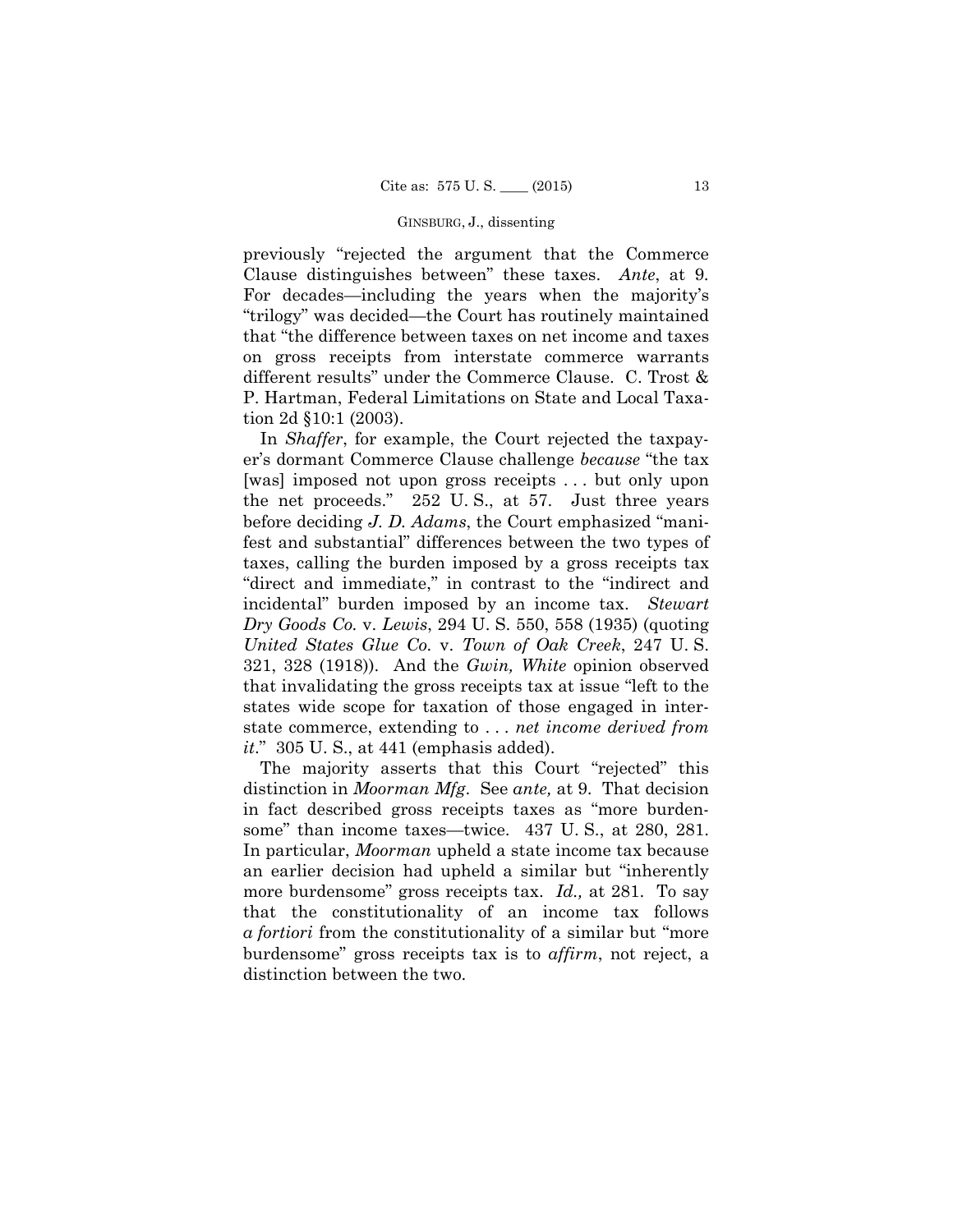The Justices participating in the Court's "trilogy," in short, would scarcely expect to see the three decisions invoked to invalidate a tax on net income.

II

Abandoning principles and precedent sustaining simultaneous residence- and source-based income taxation, the Court offers two reasons for striking down Maryland's county income tax: (1) the tax creates a risk of double taxation, *ante,* at 7, 18; and (2) the Court deems Maryland's income tax "scheme" "inherently discriminatory" by which the Court means, the scheme fails the so-called "internal consistency" test, *ante,* at 21–22. The first objection is overwhelmed by the history, recounted above, of States imposing and this Court upholding income taxes that carried a similar risk of double taxation. See *supra,* at 6–12. The Court's reliance on the internal consistency test is no more compelling.

This Court has not rigidly required States to maintain internally consistent tax regimes. Before today, for two decades, the Court has not insisted that a tax under review pass the internal consistency test, see *Oklahoma Tax Comm'n* v. *Jefferson Lines, Inc.*, 514 U. S. 175, 185 (1995), and has not struck down a state tax for failing the test in nearly 30 years, see *American Trucking Assns., Inc.* v. *Scheiner*, 483 U. S. 266, 284–287 (1987) (*ATA I*); *Tyler Pipe Industries, Inc.* v. *Washington State Dept. of Revenue*, 483 U. S. 232, 247–248 (1987). Moreover, the Court has rejected challenges to taxes that flunk the test. The Oklahoma tax "scheme" upheld under the dormant Commerce Clause in *Shaffer*, for example, is materially indistinguishable from—therefore as internally inconsistent as— Maryland's scheme. 252 U. S., at 57. And more recently, in *American Trucking Assns., Inc.* v. *Michigan Pub. Serv. Comm'n*, the Court upheld a "concede[dly]" internally inconsistent state tax. 545 U. S. 429, 438 (2005) (*ATA II*).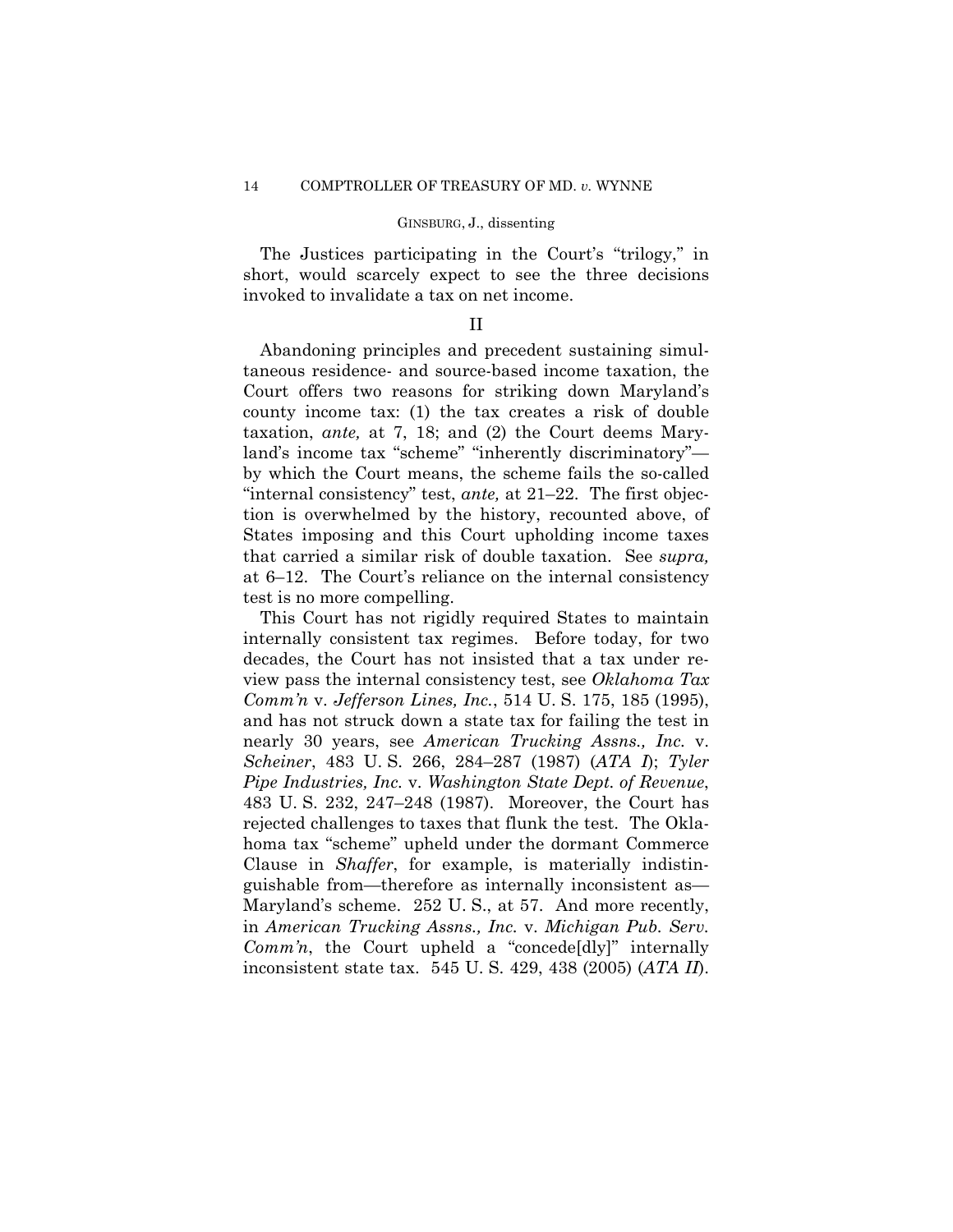The Court did so, satisfied that there was a sufficiently close connection between the tax at issue and the local conduct that triggered the tax. See *ibid.*<sup>6</sup>

The logic of *ATA II*, counsel for the Wynnes appeared to recognize, see Tr. of Oral Arg. 46–47, would permit a State to impose a head tax—*i.e.,* a flat charge imposed on every resident in the State—even if that tax were part of an internally inconsistent tax scheme. Such a tax would rest on purely local conduct: the taxpayer's residence in the taxing State. And the taxes paid would defray costs closely connected to that local conduct—the services used by the taxpayer while living in the State.

I see no reason why the Constitution requires us to disarm States from using a progressive tax, rather than a flat toll, to cover the costs of local services all residents enjoy. A head tax and a residence-based income tax differ, do they not, only in that the latter is measured by each taxpayer's ability to pay. Like the head tax, however, a residence-based income tax is triggered by the purely local conduct of residing in the State. And also like the head tax, a residence-based income tax covers costs closely

 hardly surprising, for one would scarcely think that a test turning on 6The majority reads *American Trucking Assns., Inc.* v. *Michigan Pub. Serv. Comm'n*, 545 U. S. 429 (2005) (*ATA II*), in a way so implausible, it must resort to quoting from an *amicus* brief, rather than from the Court's opinion. According to the majority, this Court did *not* think the challenged tax failed the internal consistency test in *ATA II*, it held only that the challengers had failed to make the necessary "empirical showing." See *ante,* at 20–21, n. 7. It is true that the United States made that argument. See Brief for United States as *Amicus Curiae* in *ATA II*, O. T. 2004, No. 03–1230, p. 26. But one searches the U. S. Reports in vain for any indication that the Court adopted it. Which is "*hypothetically*" assessing a tax's "structure," *ante,* at 19 (emphasis added), would require empirical data. What the Court in fact said in *ATA II*, is that the tax's internal inconsistency would be *excused* because any multiple taxation resulting from every State adopting the challenged tax would be caused by interstate firms' choosing to "engag[e] in *local* business in all those States." 545 U. S., at 438.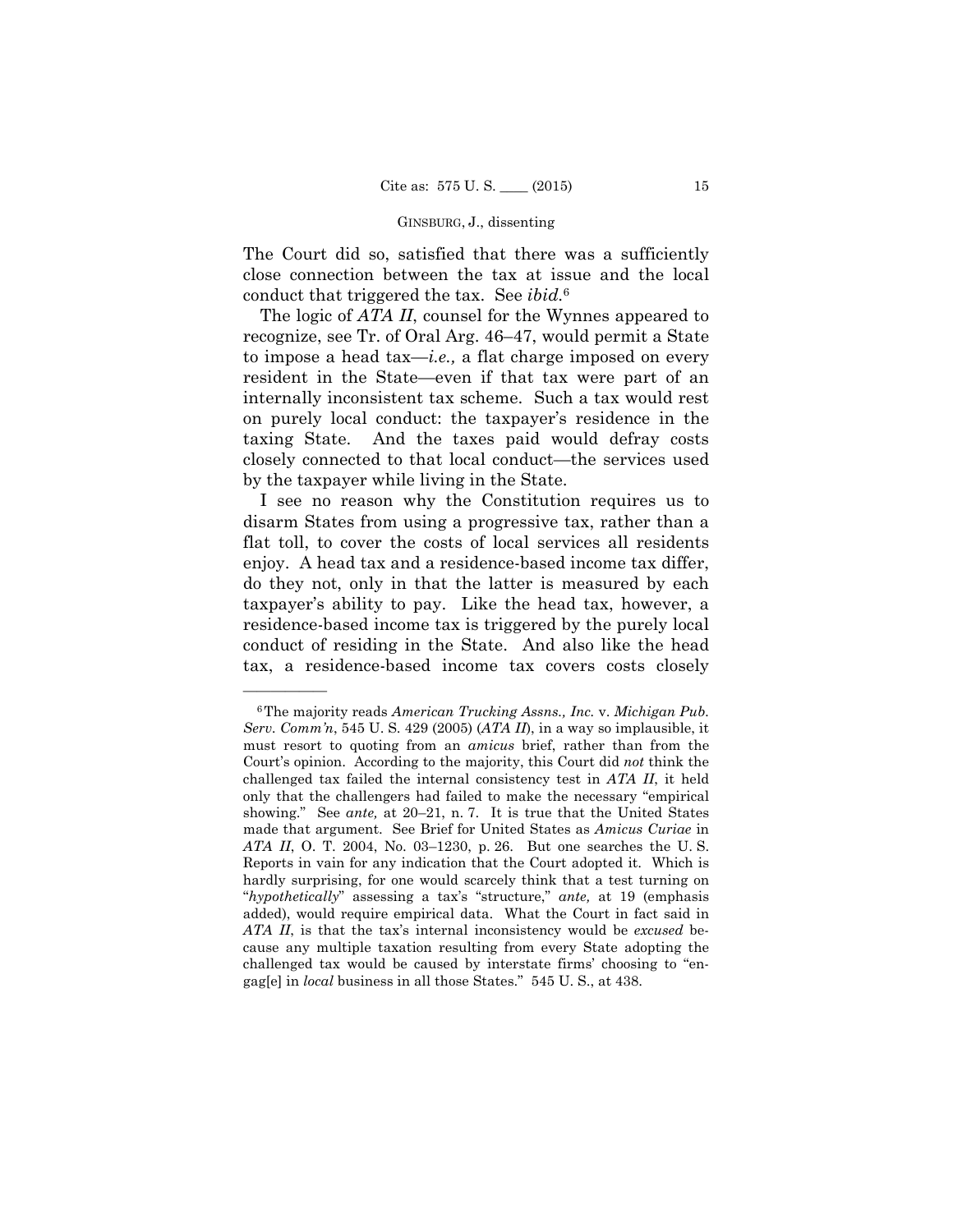connected to that residence: It finances services used by those living in the State. If a head tax qualifies for *ATA II'*s reprieve from internal consistency, then so too must a residence-based income tax.

The majority asserts that because Maryland's tax scheme is internally inconsistent, it "operates as a tariff," making it "'patently unconstitutional.'" *Ante,* at 22. This is a curious claim. The defining characteristic of a tariff is that it taxes interstate activity at a higher rate than it taxes the same activity conducted within the State. See *West Lynn Creamery*, 512 U. S., at 193. Maryland's resident income tax does the exact opposite: It taxes the income of its residents at precisely the same rate, whether the income is earned in-state or out-of-state.7

 tax—a measure that would not help the Wynnes at all.8 There is, moreover, a deep flaw in the Court's chosen test. The Court characterizes internal consistency as a "cure," *ante,* at 18, 25–26, but the test is scarcely that, at least for the double taxation the Court believes to justify its intervention. According to the Court, Maryland's tax "scheme" is internally inconsistent because Maryland simultaneously imposes two taxes: the county income tax and the special nonresident tax. See *ante,* at 7, 21–22, and n. 8. But only one of these taxes—the county income tax actually falls on the Wynnes. Because it is the interaction between these two taxes that renders Maryland's tax scheme internally inconsistent, Maryland could eliminate the inconsistency by terminating the special nonresident Maryland could, in other words, bring itself into compliance with the test at the heart of the Court's analysis without removing the double tax burden the test is pur-

<sup>7</sup>The majority faults the dissents for not "disput[ing]" its "economic analysis," but beyond citation to a pair of *amicus* briefs, its opinion offers no analysis to dispute. *Ante*, at 22.<br><sup>8</sup>Or Maryland could provide nonresidents a credit for taxes paid to

other jurisdictions on Maryland source income. Cf. *ante,* at 25–26.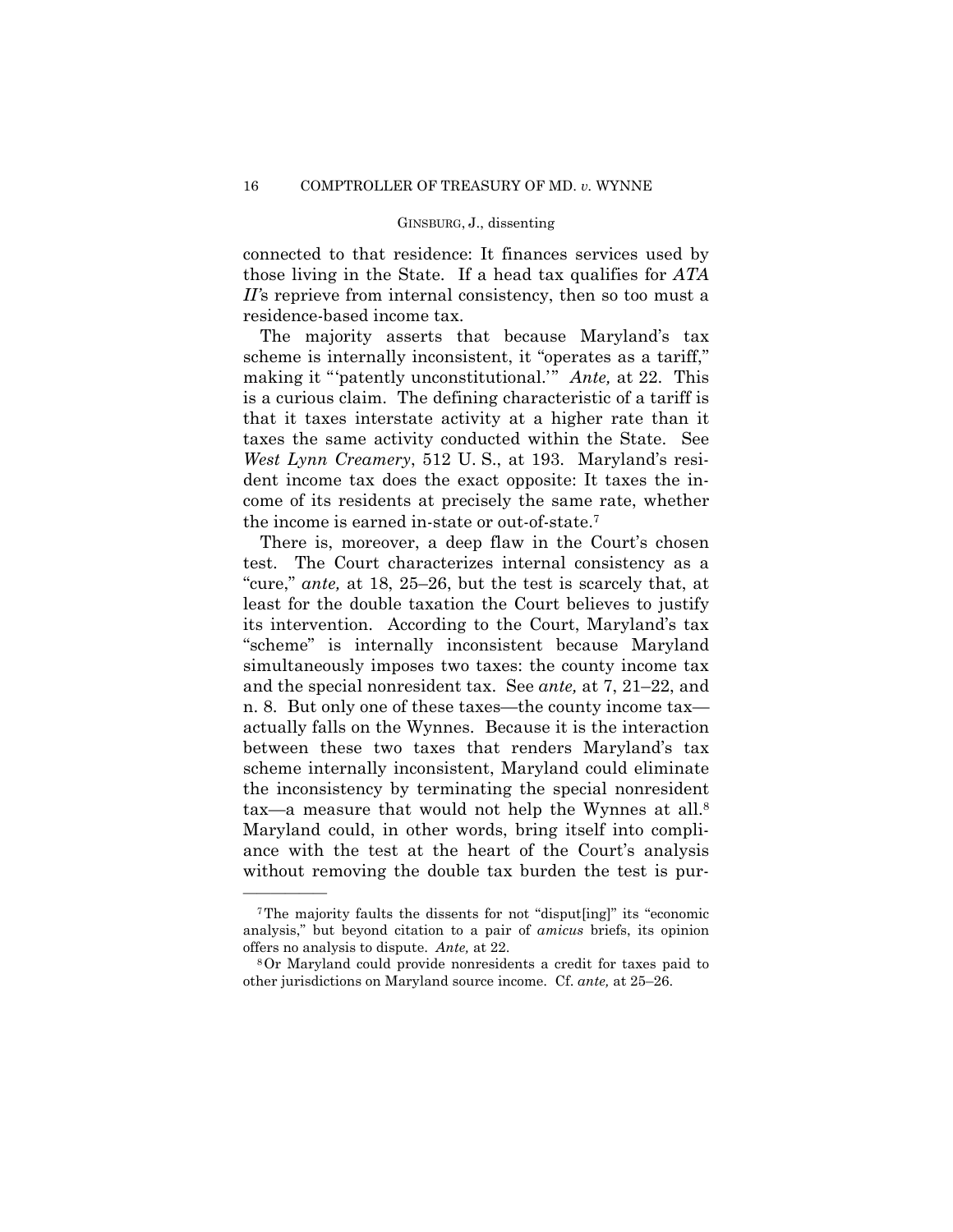portedly designed to "cure."

——————

To illustrate this oddity, consider the Court's "simple example" of April (who lives and works in State A) and Bob (who lives in State A, but works in State B). *Ante,* at 21–22, 25. Both States fail the internal consistency test because they impose (1) a 1.25% tax on income that residents earn in-state, (2) a 1.25% tax on income that residents earn in other jurisdictions, and (3) a 1.25% tax on income that nonresidents earn in-state. According to the Court, these tax schemes are troubling because "Bob will pay more income tax than April solely because he earns income interstate." *Ante,* at 22.

 proach to make their tax schemes internally consistent.9 State by deleting tax #2 (on residents' out-of-state income). Each State, however, need not pursue the same ap-See *ante,* at 25–26. State A might choose to tax residents' worldwide income only, which it could do by eliminating tax #3 (on nonresidents' in-state income). State B might instead choose exclusively to tax income earned within the Each State's tax scheme would then be internally consistent. But the tax burden on April and Bob would remain unchanged: Just as under the original schemes, April would have to pay a 1.25% tax only once, to State A, and Bob would have to pay a 1.25% tax twice: once to State A, where he resides, and once to State B, where he earns the income. The Court's "cure," in other words, is no match for the perceived disease.10

Court's analysis "establish[es] ... [a] rule of priority" between resi- State's discrete authority to tax on the basis of residence. *Supra,* at 1. <sup>9</sup> I do not "clai[m]" as the Court groundlessly suggests, that the dence- and source-based taxation. *Ante,* at 25–26. My objection, rather, is that the Court treats source-based authority as "box[ing] in" a There is no "inconsisten[cy]" in my analysis, and the majority plainly errs in insisting that there is. *Ante*, at 25.<br><sup>10</sup>Attempting to preserve the test's qualification as a "cure," the

Court redefines the illness as not just double taxation but double taxation caused by an "inherently discriminat[ory]" tax "scheme." *Ante,*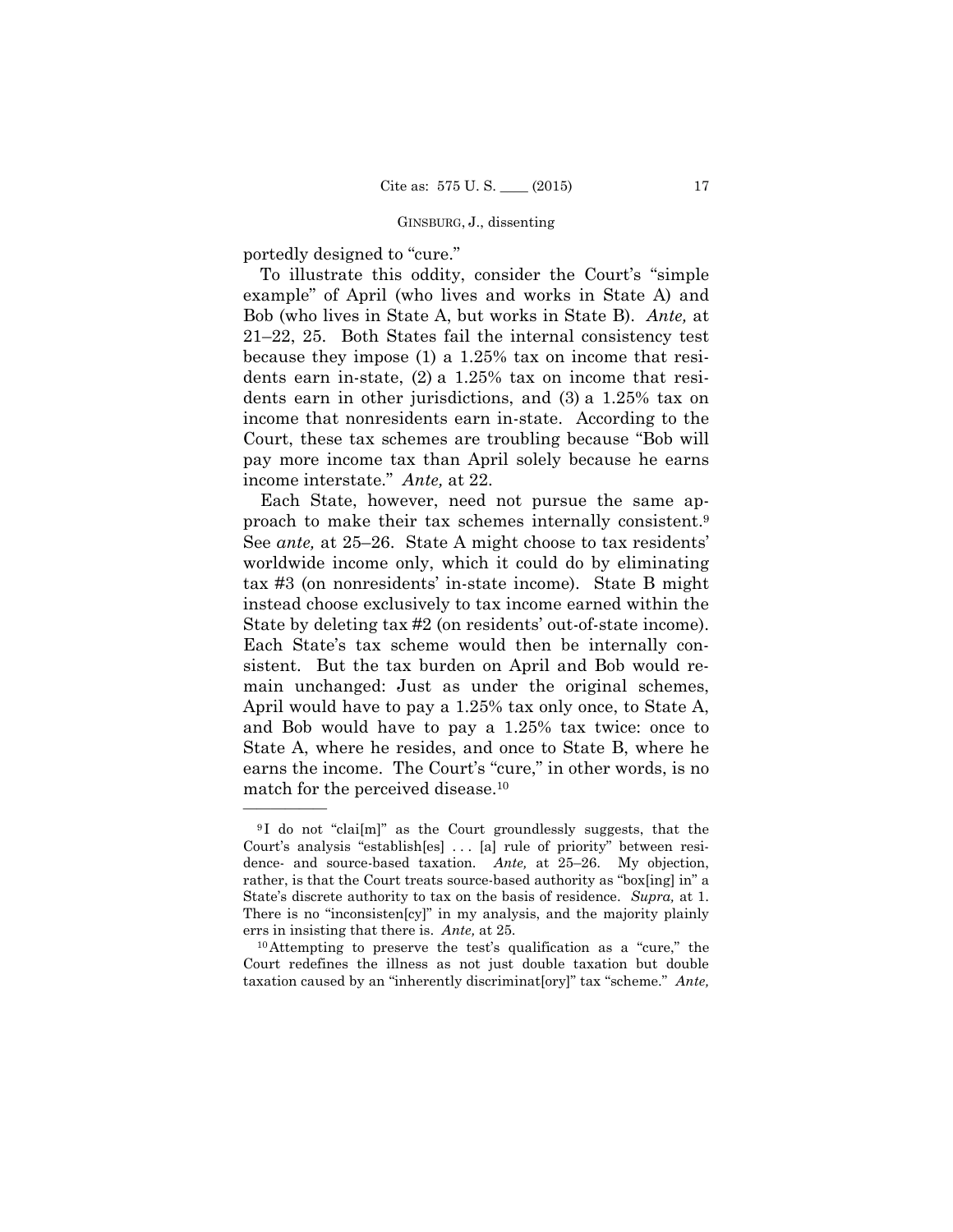"leveling down." *Ibid.* (internal quotation marks omitted). The Court asserts that this flaw is just a "truism" of every discrimination case, whether brought under the dormant Commerce Clause or the Equal Protection Clause. *Ante,* at 26. That is simply incorrect. As the Court acknowledges, a government that impermissibly "treats like cases differently" (*i.e.,* discriminates) can ordinarily cure the violation either by "leveling up" or Consider another April and Bob example. If Bob must pay a 10% tax and April must pay a 5% tax, that discrimination can be eliminated either by requiring both to pay the 10% tax ("leveling up") *or* by requiring both to pay the 5% tax ("leveling down"). True, "leveling up" leaves Bob's tax bill unchanged. "Leveling up" nonetheless benefits Bob because it eliminates the unfairness of being treated differently. And if, as is often true in dormant Commerce Clause cases, April and Bob compete in the same market, then "leveling up" provides the concrete benefit of placing a new burden on Bob's competitors.

The majority's rule does not work this way. As just explained, Maryland can "cure" what the majority deems discrimination without lowering the Wynnes' taxes *or*  increasing the tax burden on any of the Wynnes' neighbors—by terminating the special nonresident tax. See *supra,* at 16–17. The State can, in other words, satisfy the majority not by lowering Bob's taxes or by raising April's taxes, but by eliminating the taxes imposed on yet a third

at 19–20. Relying on such a distinction to justify the test is entirely circular, however, as the Court defines "inherent discrimination" in this case as internal inconsistency. In any event, given the concern that purportedly drives the Court's analysis, it is mystifying why the Court sees "virtue" in striking down only one of the two schemes under which Bob is taxed twice. *Ante,* at 19. Whatever disincentive the original scheme creates for Bob (or the Wynnes) to work in interstate commerce is created just as much by the revised scheme that the Court finds satisfactory.